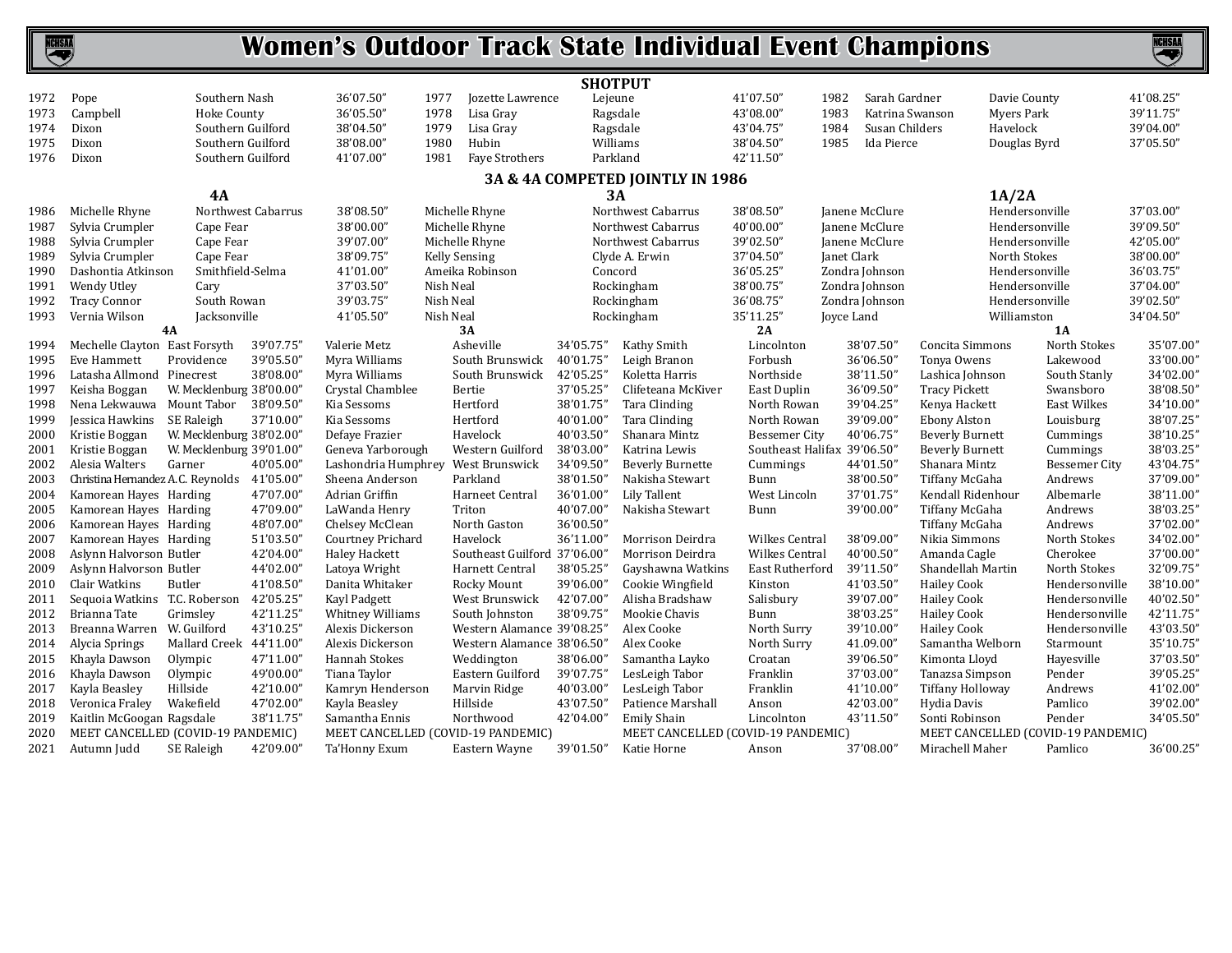

|              |                                                                 |                           |                          |                                                      |                       | <b>DISCUS</b>                |                                                            |                              |                   |                          |                         |                   |                                              |                         |
|--------------|-----------------------------------------------------------------|---------------------------|--------------------------|------------------------------------------------------|-----------------------|------------------------------|------------------------------------------------------------|------------------------------|-------------------|--------------------------|-------------------------|-------------------|----------------------------------------------|-------------------------|
| 1972         | Cook                                                            | Dudley                    |                          | 103'11.00"                                           | 1977<br>Becky Brown   |                              | Myers Park                                                 | 112'05.00"                   | 1982              | Jackie Gandy             |                         | Thomasville       |                                              | 128'09.00"              |
| 1973         | Lynn Cruickshank                                                | Lejeune                   |                          | 107'02.00"                                           | 1978<br>Becky Brown   |                              | Myers Park                                                 | 132'08.00'                   | 1983              | Wanda Haythe             |                         | J.F. Webb         |                                              | 133'05.00"              |
| 1974         | Lynn Cruickshank                                                | Lejeune                   |                          | 117'05.00"                                           | 1979<br>Lisa Grav     | Ragsdale                     |                                                            | 132'00.00'                   | 1984              | Vanessa Hatch            |                         | T.W. Andrews      |                                              | 121'03.00"              |
| 1975         | Lynn Cruickshank                                                | Lejeune                   |                          | 127'02.00"                                           | 1980<br>Jackie Gandy  |                              | Thomasville                                                | 124'04.00"                   | 1985              | Barbara Myers            |                         | West Mecklenburg  |                                              | 117'06.00"              |
| 1976         | McClenlon                                                       | Ragsdale                  |                          | 123'10.00"                                           | 1981<br>Doris Bloxson |                              | <b>Scotland County</b>                                     | 128'07.00"                   |                   |                          |                         |                   |                                              |                         |
|              |                                                                 |                           |                          |                                                      |                       |                              | 3A & 4A COMPETED JOINTLY IN 1986                           |                              |                   |                          |                         |                   |                                              |                         |
|              |                                                                 | 4A                        |                          |                                                      |                       | <b>3A</b>                    |                                                            |                              |                   |                          |                         | 1A/2A             |                                              |                         |
| 1986         | Ellen Miller                                                    | South Rowan               |                          | 126'01.00"                                           | Ellen Miller          |                              | South Rowan                                                | 126'01.00"                   | Ann Walters       |                          |                         | Monroe            |                                              | 112'03.00"              |
| 1987         | Sylvia Crumpler                                                 | Cape Fear                 |                          | 115'01.00"                                           | Jessie Hoeverman      |                              | <b>West Carteret</b>                                       | 115'01.00"                   |                   | Janene McClure           |                         | Hendersonville    |                                              | 130'05.00"              |
| 1988         | Diana Jones                                                     | Cary                      |                          | 117'02.00"                                           | <b>Candy Graves</b>   |                              | Cummings                                                   | 127'00.50'                   |                   | Janene McClure           |                         | Hendersonville    |                                              | 130'06.00"              |
| 1989         | Laura Plott                                                     | Tuscola                   |                          | 124'06.00"                                           | Candra Gayle          | Concord                      |                                                            | 127'08.00"                   | <b>Wendy Moss</b> |                          |                         | Murphy            |                                              | 117'03.00"              |
| 1990         | Dashontia Atkinson                                              | Smithfield-Selma          |                          | 141'04.00"                                           | Kim Pakowski          |                              | D.H. Conley                                                | 119'05.00'                   | Ebony Lloyd       |                          |                         | Murphy            |                                              | 113'08.75"              |
| 1991         | <b>Tracy Hoback</b>                                             |                           | North Mecklenburg        | 119'01.00"                                           | Kim Pakowski          |                              | D.H. Conley                                                | 115'10.00"                   |                   | Darlene Vick             |                         | Farmville Central |                                              | 115'10.00"              |
| 1992         | <b>Tracy Connor</b>                                             | South Rowan               |                          | 118'00.00"                                           | Christian Murphy      |                              | Rockingham                                                 | 115'03.00"                   |                   | Darlene Vick             |                         | Farmville Central |                                              | 118'02.00"              |
| 1993         | Alayne Joyner                                                   | Broughton                 |                          | 121'04.00"                                           | Elizabeth Harrison    |                              | Sun Valley                                                 | 125'07.00"                   |                   | Amy Vincent              |                         | Farmville Central |                                              | 120'01.00"              |
|              |                                                                 | <b>4A</b>                 |                          |                                                      | 3A                    |                              |                                                            | 2A                           |                   |                          |                         |                   | 1A                                           |                         |
| 1994         | Mechelle Clayton East Forsyth                                   |                           | 116'01.00'               | Meyetta Grimes                                       | Washington            | 115'03.00"                   | Missy Shelton                                              | Madison                      |                   | 127'03.00"               | Concita Simmons         |                   | North Stokes                                 | 132'07.00'              |
| 1995         | <b>Kelly Karres</b>                                             | <b>Myers Park</b>         | 114'06.00'               | Myra Williams                                        |                       | South Brunswick 125'00.00"   | Latoya Mungro                                              | West Caldwell                |                   | 128'06.00"               | <b>Tracy Pickett</b>    |                   | Swansboro                                    | 106'06.00'              |
| 1996         | Monica-Gail Baker Hillside                                      |                           | 124'07.00'               | Shanna Brown                                         | North Iredell         | 103'02.00"                   | Latoya Mungro                                              | West Caldwell                |                   | 121'10.00"               | <b>Tracy Pickett</b>    |                   | Swansboro                                    | 109'07.00               |
| 1997         | <b>Becky Maier</b>                                              | Mount Tabor               | 121'05.00'               | Miriam McCleod                                       | North Gaston          | 121'08.00"                   | Clifeteana McKiver                                         | East Duplin                  |                   | 133'01.00"               | <b>Tracy Pickett</b>    |                   | Swansboro                                    | 112'10.00               |
| 1998         | Jessica Hawkins                                                 | SE Raleigh                | 126'05.00'               | Miriam McCleod                                       | North Gaston          | 118'02.75"                   | Clifeteana McKiver                                         | East Duplin                  |                   | 130'11.00"               | Michelle Giudici        |                   | Elkin                                        | 115'07.00               |
| 1999         | Sonya Bell                                                      | N. Mecklenburg 121'06.00' |                          | Kia Sessoms                                          | Hertford              | 112'01.75"                   | Tish Franklin                                              | Madison                      |                   | 117'07.00"               | Michelle Giudici        |                   | Elkin                                        | 126'08.00               |
| 2000         | Sonya Bell                                                      | N. Mecklenburg 122'10.00' |                          | Danisha Norwood                                      | SW Edgecombe          | 113'01.00"                   | Katrina Lewis                                              | Southeast Halifax 103.09.00" |                   |                          | Miranda Long            |                   | Cherokee                                     | 116'09.50               |
| 2001         | Christina Hernandez A.C. Reynolds 126'03.00'                    |                           |                          | Brianna Dunston                                      | Southern Nash         | 116'07.00"                   | Katrina Lewis                                              | Southeast Halifax 114'06.00" |                   |                          | Miranda Long            |                   | Cherokee                                     | 118'04.00               |
| 2002         | Christina Hernandez A.C. Reynolds 137'04.00'                    |                           |                          | Jessica Doyle                                        |                       | West Brunswick 108'03.50"    | Whitney McGee                                              | Forest Hills                 |                   | 124'09.00"               | Shanara Mintz           |                   | <b>Bessemer City</b>                         | 118'00.50               |
| 2003         | Christina Hernandez A.C. Reynolds 139'00.00'                    |                           |                          | Chanel Raynor                                        | West Carteret         | 107'03.00"                   | Diana Rahming                                              | Monroe                       |                   | 117'03.00"               | Tiffany McGaha          |                   | Andrews                                      | 124'00.00               |
| 2004         | Kamorean Hayes Harding                                          |                           | 147'02.00'               | Jordan Huffman                                       | East Rowan            | 117'06.00"                   | Lily Tallent                                               | West Lincoln                 |                   | 122'08.00"               | Kendall Ridenhour       |                   | Albemarle                                    | 126'02.00               |
| 2005         | Kamorean Hayes Harding                                          |                           | 142'08.00'               | Rachel Karriker                                      | East Rowan            | 111'01.00"                   | <b>Lindsey Pate</b>                                        | West Henderson 119'08.00"    |                   |                          | Tiffany McGaha          |                   | Andrews                                      | 134'00.00               |
| 2006         | Kamorean Hayes Harding                                          |                           | 155'03.00'               | Vicki Mitchell                                       | West Craven           | 117'09.00"                   | <b>Lindsey Pate</b>                                        | West Henderson 114'02.00"    |                   |                          | Tiffany McGaha          |                   | Andrews                                      | 139'01.00               |
| 2007         | Kamorean Hayes Harding                                          |                           | 148'02.00'               | Vicki Mitchell                                       | West Craven           | 124'10.00"                   | <b>Aurion Waddell</b>                                      | Southern Vance 121'07.00"    |                   |                          | Judith Dillashaw        |                   | Avery County                                 | 111'06.00               |
| 2008         | Aslynn Halvorson Butler                                         |                           | 139'10.00'               | Cori Goins                                           |                       | Western Guilford 118'07.00"  | Tremonisha Taylor                                          | Southern Vance               |                   | 113'06.00'               | Judith Dillashaw        |                   | Avery County                                 | 117'09.00               |
| 2009         | Aslynn Halvorson Butler                                         |                           | 139'07.00'               | Sequoia Watkins                                      | T.C. Roberson         | 125'00.00"                   | Tremonisha Taylor                                          | Southern Vance               |                   | 141'00.00"               | Lynn Davis              |                   | Williamston                                  | 101'00.00               |
| 2010         | Sequoia Watkins T.C. Roberson 142'04.00'                        |                           |                          | Tremanisha Taylor                                    |                       | Southern Vance 137'00.00"    | Alisha Bradshaw                                            | Salisbury                    |                   | 129'11.50"               | <b>Hailey Cook</b>      |                   | Hendersonville                               | 109'09.00               |
| 2011         | Sequoia Watkins T.C. Roberson 141'06.00'                        |                           |                          | Kayl Padgett                                         |                       | West Brunswick 133'11.00"    | Alisha Bradshaw                                            | Salisbury                    |                   | 119'10.00"               | <b>Hailey Cook</b>      |                   | Hendersonville                               | 116'10.00               |
| 2012         | Breanna Warren W. Guilford                                      |                           | 132'04.00'               | Lyssa Wallace-O'Neill                                | Jacksonville          | 117'04.00"                   | Morgan Lau                                                 | Cedar Ridge                  |                   | 112'03.00"               | <b>Hailey Cook</b>      |                   | Hendersonville                               | 117'10.00               |
| 2013         | Breanna Warren                                                  | W. Guilford               | 142'07.00"               | Lyssa Wallace-O'Neill                                | Jacksonville          | 128'03.00"                   | Samantha Layko                                             | Croatan                      |                   | 122'01.00"               | <b>Hailey Cook</b>      |                   | Hendersonville                               | 146'05.00               |
| 2014         | Bryanna Hames                                                   | Myers Park                | 159'01.00"               | Alexis Dickerson                                     |                       | Western Alamance 113'02.00"  | Samantha Layko                                             | Croatan                      |                   | 131'05.00"               | Samantha Welborn        |                   | Starmount                                    | 112'10.00               |
| 2015         | Alycia Springs                                                  | Mallard Creek 142'09.00"  |                          | Nakeisha Jones                                       | Hunt                  | 117'08.00"                   | Samantha Layko                                             | Croatan                      |                   | 128'11.00"               | Avianna Hopkins         |                   | Queens Grant                                 | 119'08.00'              |
| 2016         | Khayla Dawson                                                   | Olympic                   | 140'01.00'               | Ania Dawson                                          |                       | Southern Guilford 126'06.00" | Amy Yarborough                                             | Hendersonville               |                   | 115'09.00'               | Avianna Hopkins         |                   | Queens Grant                                 | 117'01.00               |
| 2017         | Candice Whitley                                                 | SE Raleigh                | 142'07.00"<br>142'02.00" | Ne'ja Ervin                                          | East Gaston           | 122'08.75"<br>129'05.00"     | Maya Stanley                                               | Northside-Jax                |                   | 121'08.00"<br>134'08.00" | <b>Tiffany Holloway</b> |                   | Andrews                                      | 128'02.00'<br>121'10.00 |
| 2018         | Veronica Fraley                                                 | Wakefield                 | 142'09.00'               | Amanda Wahler                                        | T.C. Roberson         |                              | Patience Marshall                                          | Anson                        |                   |                          | Sarah Pullium           |                   | Murphy                                       |                         |
| 2019<br>2020 | Kaitlin McGoogan Ragsdale<br>MEET CANCELLED (COVID-19 PANDEMIC) |                           |                          | Shekinah Cooke<br>MEET CANCELLED (COVID-19 PANDEMIC) | SE Guilford           | 140'08.00"                   | <b>Teteateh Snoh</b><br>MEET CANCELLED (COVID-19 PANDEMIC) | Durham Sch. Arts 143'10.00"  |                   |                          | Sarah Pullium           |                   | Murphy<br>MEET CANCELLED (COVID-19 PANDEMIC) | 126'11.00'              |
| 2021         |                                                                 |                           |                          |                                                      | Ashbrook              | 140'09.00"                   |                                                            |                              |                   | 123'03.00"               | Sarah Pullium           |                   |                                              | 131'10.00'              |
|              | Macy Dulaney                                                    | Mallard Creek 118'03.00"  |                          | Camryn Massey                                        |                       |                              | <b>Emily Hartsoe</b>                                       | Ashe County                  |                   |                          |                         |                   | Murphy                                       |                         |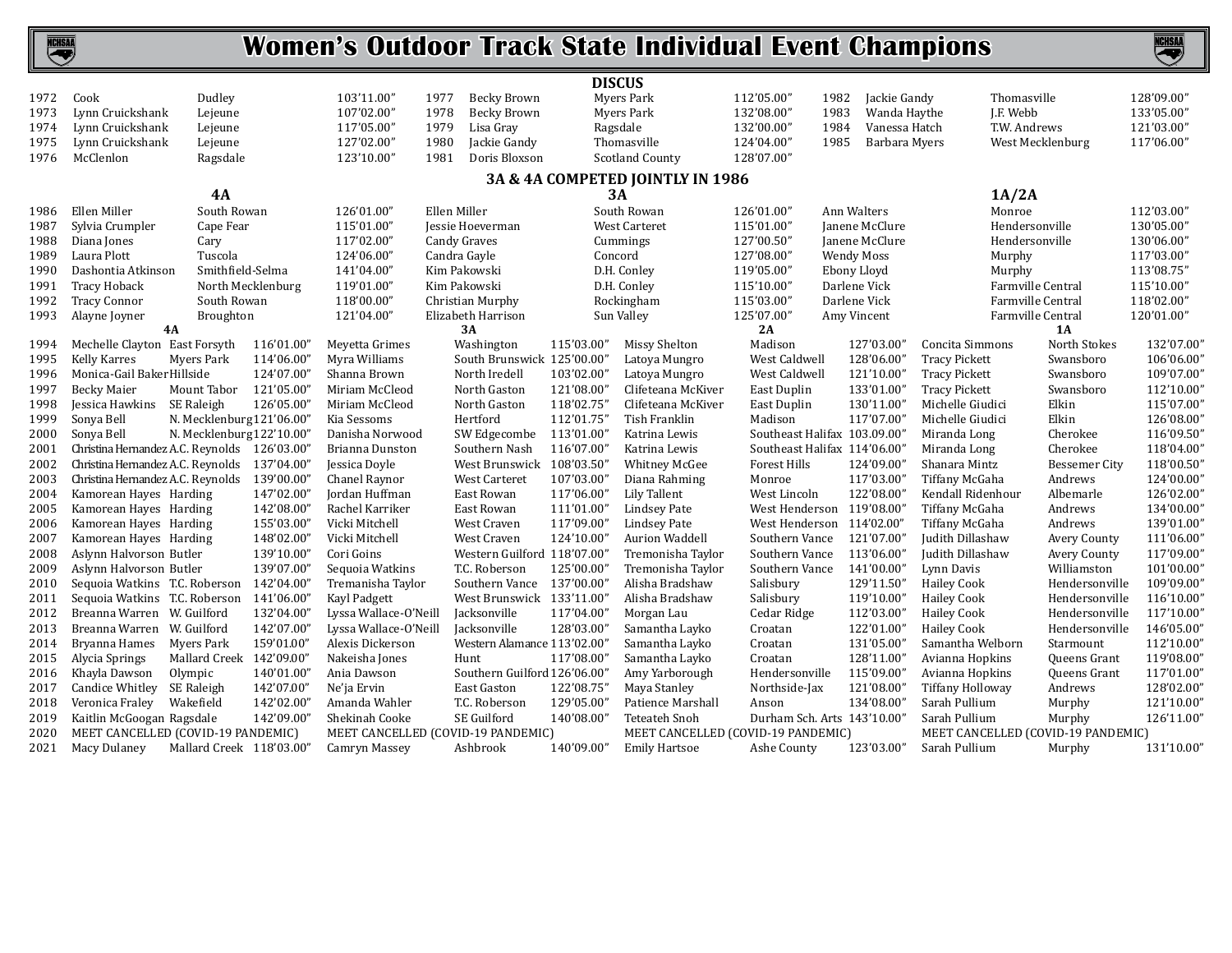# KCHSAA

### **Women's Outdoor Track State Individual Event Champions**

|      |                                          |                          |           |                                    |                              | <b>LONG JUMP</b> |                                    |                             |              |                |                                    |                               |           |
|------|------------------------------------------|--------------------------|-----------|------------------------------------|------------------------------|------------------|------------------------------------|-----------------------------|--------------|----------------|------------------------------------|-------------------------------|-----------|
| 1972 | Pinnix                                   | T.W. Andrews             |           | 16'00.00"                          | 1977<br>Belsma               | Sanford          |                                    | 18'10.00"                   | 1982         | Katrina Grier  | West Charlotte                     |                               | 19'06.75" |
| 1973 | Kathy McMillian                          | Hoke County              |           | 17'07.00"                          | 1978<br>McNeill              | Cape Fear        |                                    | 19'07.00"                   | 1983         | Teresa Allen   | Garinger                           |                               | 19'06.75" |
| 1974 | Kathy McMillian                          | Hoke County              |           | 18'00.00"                          | Lisa Staton<br>1979          | Salisbury        |                                    | 18'04.75"                   | 1984         | Latanya Wynn   | Pinecrest                          |                               | 19'01.50" |
| 1975 | Kathy McMillian                          | Hoke County              |           | 20'02.50"                          | 1980<br>Dee Dee Slade        | Reidsville       |                                    | 19'03.00"                   | 1985         | Kim Austin     | Beddingfield                       |                               | 18'10.00" |
| 1976 | Kathy McMillian                          | <b>Hoke County</b>       |           | 21'07.00"                          | 1981<br>Katrina Grier        |                  | West Charlotte                     | 20'01.25"                   |              |                |                                    |                               |           |
|      |                                          |                          |           |                                    |                              |                  | 3A & 4A COMPETED JOINTLY IN 1986   |                             |              |                |                                    |                               |           |
|      |                                          | <b>4A</b>                |           |                                    |                              | 3A               |                                    |                             |              |                | 1A/2A                              |                               |           |
| 1986 | Kim Austin                               | Beddingfield             |           | 19'11.00"                          | Kim Austin                   |                  | Beddingfield                       | 19'11.00"                   |              | Linda Bryant   | Manteo                             |                               | 18'09.50" |
| 1987 | Pam Frost                                | Harding                  |           | 18'01.75"                          | Sherry Smith                 |                  | West Henderson                     | 17'10.875"                  |              | Sandra Davis   | Polk Central                       |                               | 19'02.50" |
| 1988 | Von Ross                                 | West Charlotte           |           | 18'09.25'                          | Anita Curry                  | Williams         |                                    | 18'01.50"                   |              | Christy Cagle  | Hayesville                         |                               | 17'09.75" |
| 1989 | Von Ross                                 | West Charlotte           |           | 18'04.75"                          | Tasha Horton                 | Hibriten         |                                    | 18'02.50"                   | Nikki Harris |                | North Stanly                       |                               | 17'11.00" |
| 1990 | Della Taylor                             | Lumberton                |           | 17'11.75"                          | Tenisha Pinnix               |                  | T.W. Andrews                       | 18'10.00"                   |              | Christy Cagle  | Hayesville                         |                               | 16'10.00" |
| 1991 | Rahma Mateen                             | Ben L. Smith             |           | 19'01.50"                          | Kim Jones                    |                  | Statesville                        | 18'08.50"                   | Nikki Harris |                | North Stanly                       |                               | 18'04.50" |
| 1992 | Rahma Mateen                             | Ben L. Smith             |           | 18'08.00"                          | Kim Jones                    |                  | Statesville                        | 18'06.75"                   | Nikki Harris |                | North Stanly                       |                               | 19'02.00" |
| 1993 | Rhonda Parks                             | Triton                   |           | 18'11.75"                          | Michelle Tate                | Lexington        |                                    | 18'01.00"                   |              | Amanda Johnson | East Carteret                      |                               | 18'07.75" |
|      |                                          | 4A                       |           |                                    | 3A                           |                  |                                    | 2A                          |              |                |                                    | 1A                            |           |
| 1994 | T. Patterson                             | Enloe                    | 18'08.00" | Keione Covington                   | Asheboro                     | 17'11.75'        | Shana Harris                       | Southern Guilford 17'09.00" |              |                | Marcia Colson                      | South Stanly                  | 17'04.75' |
| 1995 | Devon Armstrong Leesville Road 18'09.75' |                          |           | Keione Covington                   | Asheboro                     | 18'01.75'        | DeAnne Davis                       | Cummings                    |              | 18'00.50"      | Marcia Colson                      | South Stanly                  | 17'08.25' |
| 1996 | Kim Jones                                | Grimsley                 | 18'04.00' | Keione Covington                   | Asheboro                     | 18'10.00"        | DeAnne Davis                       | Cummings                    |              | 18'10.75"      | Conova Young                       | Lejeune                       | 17'00.83' |
| 1997 | Kim Jones                                | Grimsley                 | 19'00.00" | Keione Covington                   | Asheboro                     | 18'06.50'        | Kirsten Bowden                     | Newton-Conover 17'04.00"    |              |                | Taneshia Walker                    | Camden                        | 16'07.00  |
| 1998 | Kim Jones                                | Grimsley                 | 18'08.00" | Toshima Dabbs                      | Morehead                     | 17'11.00'        | Cora Johnson                       | East Carteret               |              | 18'09.75"      | Lisa Maliska                       | Hayesville                    | 17'03.00' |
| 1999 | Kim Jones                                | Grimsley                 | 19'07.00" | Anissa Gainey                      | Clayton                      | 18'06.00"        | Latasha Pharr                      | North Rowan                 |              | 18'02.00"      | Valesha Small                      | Dixon                         | 17'02.75' |
| 2000 | Ronda White                              | Olympic                  | 19'08.75' | Meka Battle                        | Southern Nash                | 17'07.50'        | Cora Johnson                       | East Carteret               |              | 19'04.00"      | Virginia Smith                     | Jordan Matthews 17'03.00'     |           |
| 2001 | Kellie Todd                              | WF-Rolesville 18'10.00'  |           | Sheena Dawkins                     | T.W. Andrews                 | 17'01.00'        | <b>Tiffany Perry</b>               | Southern Vance              |              | 18'05.50"      | Katrelle Armwood                   | Durham Sch. of Arts 17'05.50' |           |
| 2002 | Anna Raynor                              | South Johnston 18'00.00' |           | Chrystal Marsh                     | Anson                        | 17'10.25'        | Sheena Dawkins                     | T.W. Andrews                |              | 18'03.75'      | Katrelle Armwood                   | Durham Sch. of Arts 18'05.25  |           |
| 2003 | Melissa Council                          | Cary                     | 17'11.00' | Sherina Steele                     | West Rowan                   | 18'09.75'        | Moriah Jones                       | North Rowan                 |              | 17'11.50'      | Jenny Alyn Scott                   | Surry Central                 | 16'06.00' |
| 2004 | Vonteena Knotts                          | Butler                   | 19'04.50" | Mae Boone                          | Hertford                     | 18'11.00"        | Alicia Person                      | Southern Vance              |              | 17'04.00"      | Gerri-Lena White                   | Williamston                   | 17'00.50' |
| 2005 | Danielle Thorpe C.E. Jordan              |                          | 18'03.50' | Kiara Crutchfield                  | Ragsdale                     | 17'08.00'        | Alicia Person                      | Southern Vance              |              | 18'04.00"      | Erica Little                       | North Stokes                  | 17'11.75' |
| 2006 | Chirshawn Williams SE Raleigh            |                          | 18'07.00' | Dekalah Price                      | T.W. Andrews                 | 17'09.00'        | Taryn Wentz                        | <b>Forest Hills</b>         |              | 18'05.00"      | Melanie Frye                       | West Wilkes                   | 18'01.00' |
| 2007 | Ashlynn Chais                            | Scotland                 | 18'07.00" | Kiara Crutchfield                  | Ragsdale                     | 18'05.00'        | Latoya James                       | Cummings                    |              | 18'01.50"      | Jasmine Young                      | East Columbus                 | 17'06.00' |
| 2008 | Jacinda Evans                            | S. Durham                | 19'09.75" | Jessica Morgan                     | Parkland                     | 18'11.00"        | Sherice Walker                     | Cummings                    |              | 19'01.75"      | Jasmine Young                      | East Columbus                 | 17'05.00  |
| 2009 | Chrishawn Williams SE Raleigh            |                          | 19'04.00" | Jessica Barnes                     | SW Edgecombe                 | 18'01.75'        | Sherice Walker                     | Cummings                    |              | 19'03.00"      | Jania Bogle                        | Princeton                     | 17'02.25  |
| 2010 | Jessica Morgan                           | Parkland                 | 18'09.50" | Shauna Terry                       | Southern Vance               | 17'10.50'        | Briana Haith                       | Granville Central 17'11.00" |              |                | Teaunna Cuthbertson                | North Rowan                   | 19'03.25' |
| 2011 | Danielle Davis                           | SE Raleigh               | 18'11.25" | Tori Elliott                       | Cox Mill                     | 17'10.00'        | Shelby Hall                        | Graham                      |              | 17'06.00"      | Teaunna Cuthbertson                | North Rowan                   | 17'10.00' |
| 2012 | Alexis Perry                             | C.E. Jordan              | 18'05.00" | Onya Edwards                       | Charlotte Catholic 16'11.00' |                  | Raven Covington                    | Cuthbertson                 |              | 17'04.00"      | Teaunna Cuthbertson                | North Rowan                   | 17'07.25' |
| 2013 | Shakinah Brooks SE Raleigh               |                          | 19'05.00" | Courtney Crawford                  | McMichael                    | 18'08.50'        | Julia Scoles                       | South Iredell               |              | 18'00.25"      | Kendall Cox                        | Monroe                        | 17'10.00  |
| 2014 | Sydnei Murphy                            | Apex                     | 19'05.25" | Kacia Vines                        | Cedar Ridge                  | 17'10.00'        | Tainasha Vines                     | Bunn                        |              | 18'07.50"      | Sydney McCoy                       | Camden County                 | 17'11.00  |
| 2015 | Sydnei Murphy                            | Apex                     | 20'03.00" | Kacia Vines                        | Cedar Ridge                  | 18'07.00'        | Kenyae Majors                      | Cummings                    |              | 18'01.25"      | Vanisha Wilshire                   | Louisburg                     | 18'01.00' |
| 2016 | Jade Jordan                              | Pine Forest              | 18'07.25' | <b>Torri Weathers</b>              | Hickory Ridge                | 18'00.00'        | Kenaye Majors                      | Cummings                    |              | 18'06.50"      | Sydney McCoy                       | Camden County                 | 17'01.50  |
| 2017 | Jade Jordan                              | Pine Forest              | 19'06.50' | Mackenzie Whitaker                 | <b>West Carteret</b>         | 18'07.50'        | Kelsia Moore                       | Cummings                    |              | 19'01.00"      | <b>Eminey Redmond</b>              | Southside                     | 17'06.00' |
| 2018 | Morgan Smalls                            | Panther Creek 19'03.50"  |           | M'Smrya Seward                     | Franklinton                  | 18'09.50'        | Nicole Barnes                      | T.W. Andrews                |              | 18'07.50"      | Breah Taylor                       | <b>East Carteret</b>          | 18'03.00  |
| 2019 | Jirah Sidberry                           | Rocky River              | 18'11.75' | Ija Mumford                        | Parkland                     | 18'03.75'        | Jydia Faucette                     | Cummings                    |              | 18'01.75"      | Breah Taylor                       | <b>East Carteret</b>          | 17'10.50' |
| 2020 | MEET CANCELLED (COVID-19 PANDEMIC)       |                          |           | MEET CANCELLED (COVID-19 PANDEMIC) |                              |                  | MEET CANCELLED (COVID-19 PANDEMIC) |                             |              |                | MEET CANCELLED (COVID-19 PANDEMIC) |                               |           |
| 2021 | Amber Jackson                            | Ardrey Kell              | 18'01.00" | Chaunesse Barringer                | NW Cabarrus                  | 19'01.50"        | Kendall Jordan                     | Cummings                    |              | 17'10.50"      | Latecyia Johnson                   | <b>East Carteret</b>          | 18'00.00" |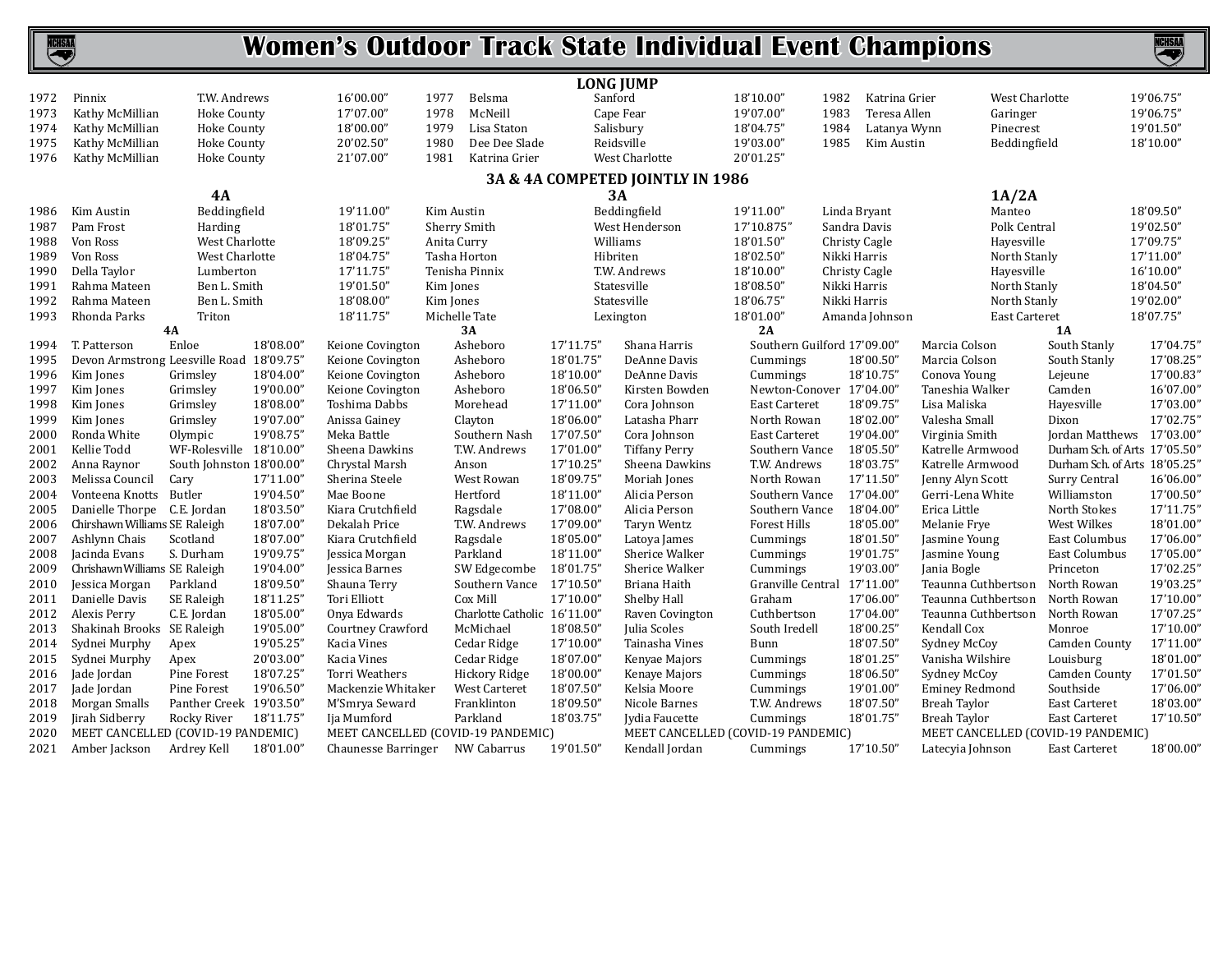### NCHSAA

### **Women's Outdoor Track State Individual Event Champions**

|      |                                    |                         |           |                                    |              |                                | <b>TRIPLE JUMP</b> |                                    |           |                            |                  |                                    |                               |           |
|------|------------------------------------|-------------------------|-----------|------------------------------------|--------------|--------------------------------|--------------------|------------------------------------|-----------|----------------------------|------------------|------------------------------------|-------------------------------|-----------|
| 1978 | Lisa Staton                        | Salisbury               |           | 38'11.00"                          | 1983         | Sherrie Clark                  |                    | Jacksonville                       | 39'05.00" |                            |                  |                                    |                               |           |
| 1979 | Sue Heard                          | Jacksonville            |           | 38'09.00"                          | 1984         | Mary McKoy                     |                    | Richmond                           | 39'11.25" |                            |                  |                                    |                               |           |
| 1980 | Teretha Coe                        | North Forsyth           |           | 37'10.75"                          | 1985         | Debra Alexander                |                    | East Forsyth                       | 40'05.50" |                            |                  |                                    |                               |           |
| 1981 | Colette Williams                   | E.E. Smith              |           | 40'06.50"                          |              |                                |                    |                                    |           |                            |                  |                                    |                               |           |
| 1982 | Colette Williams                   | E.E. Smith              |           | 38'11.25"                          |              |                                |                    |                                    |           |                            |                  |                                    |                               |           |
|      |                                    |                         |           |                                    |              |                                |                    | 3A & 4A COMPETED JOINTLY IN 1986   |           |                            |                  |                                    |                               |           |
|      |                                    | 4A                      |           |                                    |              |                                | 3A                 |                                    |           |                            |                  | 1A/2A                              |                               |           |
| 1986 | Kim Austin                         | Beddingfield            |           | 39'01.50"                          | Kim Austin   |                                |                    | Beddingfield                       | 39'01.50" |                            | Tafoya Taylor    | Albemarle                          |                               | 35'09.00" |
| 1987 | Kiaren Dixon                       | J.H. Rose               |           | 37'00.25"                          |              | Samantha Smith                 |                    | Lincolnton                         | 36'07.50" |                            | Crystal Sherrill | Salisbury                          |                               | 36'04.50" |
| 1988 | Sabrina Hill                       | Millbrook               |           | 38'06.50"                          | L'Tonya Hall |                                |                    | Washington                         | 38'05.00" |                            | Cheryl Hopkins   | Farmville Central                  |                               | 37'07.75" |
| 1989 | Melissa Morrison                   | A.L. Brown              |           | 39'11.75"                          |              | Alice Vinson                   |                    | Sun Valley                         | 39'00.50" |                            | Nikki Friday     | Lexington                          |                               | 39'10.50" |
| 1990 | Tonya Avery                        | Jacksonville            |           | 38'09.50"                          |              | Nikki Friday                   | Lexington          |                                    | 42'00.00" |                            | Nikki Harris     | North Stanly                       |                               | 36'02.75" |
| 1991 | Tonya Avery                        | Jacksonville            |           | 38'11.00"                          |              | Nicole Crews                   |                    | McMichael                          | 38'00.00" |                            | Nikki Harris     | North Stanly                       |                               | 38'05.25" |
| 1992 | Lakesha Bennett                    | Scotland                |           | 38'01.00"                          | Shawn Hill   |                                |                    | Harnett Central                    | 39'00.00" |                            | Nikki Harris     | North Stanly                       |                               | 39'04.25" |
|      | Jamila Hunter                      | Millbrook               |           | 38'01.75"                          |              | DeAnne Davis                   |                    |                                    | 38'11.00" |                            | Irene Johnson    | West Brunswick                     |                               | 37'00.25" |
| 1993 |                                    | 4A                      |           |                                    |              | 3A                             |                    | Cummings                           | 2A        |                            |                  |                                    | <b>1A</b>                     |           |
| 1994 | Twyla Smith                        | Pinecrest               | 38'11.50" | Keione Covington                   |              | Asheboro                       | 37'02.50"          | DeAnne Davis                       |           | Cummings                   | 38'11.00"        | Marcia Colson                      | South Stanly                  | 34'05.25" |
| 1995 | Twyla Smith                        | Pinecrest               | 41'02.50" | Keoine Covington                   |              | Asheboro                       | 36'10.50"          | DeAnne Davis                       |           | Cummings                   | 39'09.00"        | Marcia Colson                      | South Stanly                  | 35'06.75" |
| 1996 | Shauntee Hill                      | Jacksonville            | 38'00.50" | Lashonda Stubbs                    |              | Eastern Randolph 38'06.00"     |                    | DeAnne Davis                       |           | Cummings                   | 40'02.00"        | Crystal Corbett                    | North Brunswick               | 34'10.00" |
| 1997 | Toni Kilgor                        | Huss                    | 39'08.00" | Taressa Davis                      |              | Southern Durham 38'07.00"      |                    | Kirsten Bowden                     |           | Newton-Conover             | 38'08.50"        | <b>Brandy McCullum</b>             | Lejeune                       | 33'03.25" |
|      | Toni Kilgor                        | Huss                    | 39'00.00" | Toshima Dabbs                      |              | Morehead                       | 38'04.50"          | Latasha Pharr                      |           | North Rowan                | 36'05.50"        |                                    | Cummings                      | 35'03.50" |
| 1998 |                                    | N. Durham               | 39'06.50" | Meka Battle                        |              |                                | 40'00.00"          | Latasha Pharr                      |           |                            | 39'00.00"        | Deidre Mapp<br>Katrelle Armwood    |                               | 35'04.75" |
| 1999 | Randi Chapman<br>Ronda White       | Olympic                 | 41'01.50" | Meka Battle                        |              | Southern Nash<br>Southern Nash | 39'11.00"          | Latasha Pharr                      |           | North Rowan<br>North Rowan | 40'09.00"        | Paula Moore                        | Durham Magnet                 | 36'05.25" |
| 2000 |                                    |                         | 37'09.50" |                                    |              |                                |                    |                                    |           |                            |                  |                                    | Cummings                      | 37'10.25" |
| 2001 | Sharonda Johnson SE Raleigh        |                         |           | Tatyana Kirichenko                 |              | Western Guilford 38'06.50"     |                    | Latasha Pharr                      |           | North Rowan                | 39'11.00"        | Paula Moore                        | Cummings                      |           |
| 2002 | Sharonda Johnson SE Raleigh        |                         | 39'03.50" | Nathifa Forde                      |              | Ragsdale                       | 37'07.50"          | Sheena Dawkins                     |           | T.W. Andrews               | 37'05.75'        | Katrelle Armwood                   | Durham Sch. of Arts 36'03.00" |           |
| 2003 | Krystal Barringer Harding          |                         | 38'00.75" | Camelia Morman                     |              | Hillside                       | 39'08.00"          | Alicia Person                      |           | Southern Vance             | 37'07.50"        | Jazmin Skipper                     | Mount Airy                    | 34'03.00" |
| 2004 | <b>Brittany Dixson</b>             | Millbrook               | 39'06.50" | Camelia Morman                     |              | Hillside                       | 38'07.50"          | Sarah Portee                       |           | T.W. Andrews               | 36'05.50"        | Eman Al-Aswadi                     | Durham Sch.of Arts 35'09.75"  |           |
| 2005 | Amelia Black                       | Millbrook               | 37'09.50" | Camelia Morman                     |              | Hillside                       | 36'10.75"          | Alicia Person                      |           | Southern Vance             | 37'00.00"        | Eman Al-Aswadi                     | Durham Sch. of Arts 35'02.00" |           |
| 2006 | Monique Vines                      | SERaleigh               | 37'05.00" | Dekalah Price                      |              | T.W. Andrews                   | 38'04.75"          | Taryn Wentz                        |           | <b>Forest Hills</b>        | 37'04.00"        | Glasha Covington                   | Albemarle                     | 35'09.00" |
| 2007 | Chrishawn Williams SE Raleigh      |                         | 37'07.00" | Radience Basden                    |              | Western Guilford 38'10.50"     |                    | Sherice Walker                     |           | Cummings                   | 38'05.50"        | Joule Breedlove                    | Swain County                  | 38'01.25" |
| 2008 | Jacinda Evans                      | S. Durham               | 39'01.00" | Radience Basden                    |              | Western Guilford 39'08.50"     |                    | Sherice Walker                     |           | Cummings                   | 39'03.00"        | Glasha Covington                   | Albemarle                     | 38'03.75" |
| 2009 | Jazie Daniels                      | Page                    | 39'05.50" | Danielle Butts                     |              | South Central                  | 40'11.00"          | Sherice Walker                     |           | Cummings                   | 39'09.00"        | Jennifer Cousart                   | Highland Tech                 | 34'06.50" |
| 2010 | Shemiah Brooks                     | SW Guilford             | 39'10.00" | Danielle Butts                     |              | South Central                  | 39'01.00"          | Kortney Williams                   |           | Cummings                   | 37'01.00"        | Jamie Glenn                        | Monroe                        | 38'01.00" |
| 2011 | Shemiah Brooks                     | SW Guilford             | 39'03.00" | Danielle Butts                     |              | South Central                  | 40'11.00"          | Francesca Evans                    |           | Cummings                   | 38'10.50"        | Jamie Glenn                        | Monroe                        | 34'08.50" |
| 2012 | Shemiah Brooks                     | SW Guilford             | 28'10.00" | Jackie Reid                        |              | North Gaston                   | 37'02.00"          | Francesca Evans                    |           | Cummings                   | 39'03.00"        | Jamie Glenn                        | Monroe                        | 38'04.00" |
| 2013 | Dejah Hayes                        | W. Guilford             | 38'07.00" | Chelsey Hargrave                   |              | Williams                       | 39'00.75'          | Tainasha Vines                     | Bunn      |                            | 38'06.00"        | Chryssandra Tatum                  | Lejeune                       | 39'00.00" |
| 2014 | Sydnei Murphy                      | Apex                    | 39'07.50" | Lydia Laws                         |              | Western Alamance 37'02.50"     |                    | Tainasha Vines                     | Bunn      |                            | 39'01.50"        | Vanisha Wilshire                   | Louisburg                     | 36'11.00" |
| 2015 | Sydnei Murphy                      | Apex                    | 40'00.75" | Tamilia Wright                     |              | Williams                       | 39'00.50"          | Tainasha Vines                     | Bunn      |                            | 38'08.75'        | Vanisha Wilshire                   | Louisburg                     | 39'04.00" |
| 2016 | Michelle Cobb                      | T.C. Roberson           | 38'08.00" | Imani Bennett                      |              | Southern Guilford 39'01.00"    |                    | Peighton Simmons                   |           | T.W. Andrews               | 38'00.00"        | Emma Frye                          | North Stokes                  | 35'08.50" |
| 2017 | Michelle Cobb                      | T.C. Roberson 38'11.50" |           | Kalynn McNair                      |              | Asheboro                       | 38'10.75"          | Peighton Simmons                   |           | T.W. Andrews               | 39'00.75"        | <b>Breah Taylor</b>                | <b>East Carteret</b>          | 37'05.50" |
| 2018 | Morgan Smalls                      | Panther Creek 40'07.50" |           | Kalynn McNair                      |              | Asheboro                       | 38'01.00"          | Nicole Barnes                      |           | T.W. Andrews               | 36'08.00"        | Breah Taylor                       | <b>East Carteret</b>          | 38'01.50" |
| 2019 | Morgan Smalls                      | Panther Creek 40'09.00" |           | Kaylah Britt                       |              | Northside-Jax                  | 39'03.50"          | Kendall Jordan                     |           | Cummings                   | 40'04.75"        | <b>Breah Taylor</b>                | East Carteret                 | 38'09.00" |
| 2020 | MEET CANCELLED (COVID-19 PANDEMIC) |                         |           | MEET CANCELLED (COVID-19 PANDEMIC) |              |                                |                    | MEET CANCELLED (COVID-19 PANDEMIC) |           |                            |                  | MEET CANCELLED (COVID-19 PANDEMIC) |                               |           |
| 2021 | <b>Alexis Hastings</b>             | South Central 37'09.00" |           | Jahaila Wright                     |              | Central Cabarrus 37'11.00"     |                    | Kendall Jordan                     |           | Cummings                   | 38'04.00"        | Taegan Lowder                      | North Stanly                  | 36'05.00" |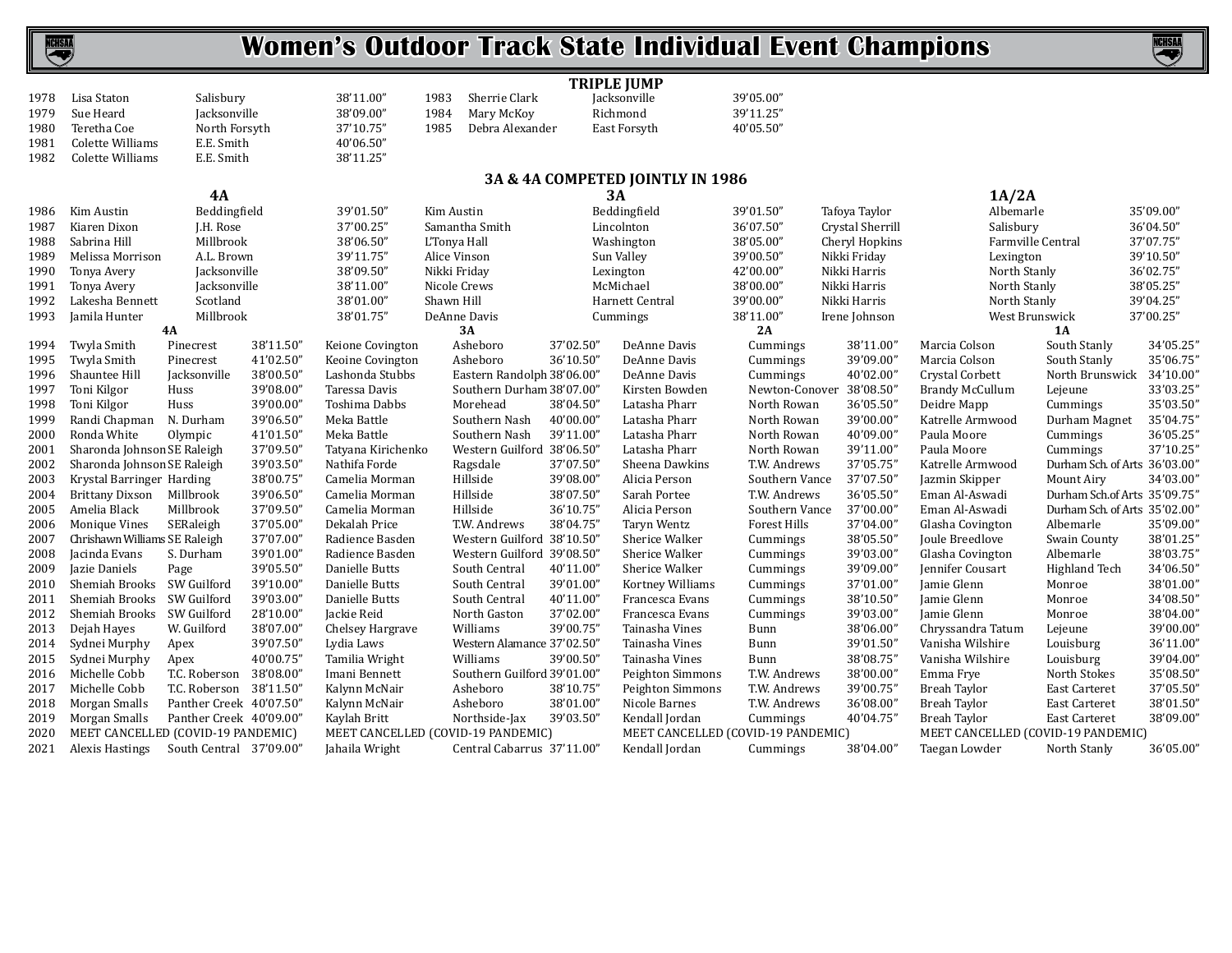

|      |                                         |                         |          |                                    |                          |                          | <b>HIGH JUMP</b>                 |                                    |                      |                        |                                         |          |
|------|-----------------------------------------|-------------------------|----------|------------------------------------|--------------------------|--------------------------|----------------------------------|------------------------------------|----------------------|------------------------|-----------------------------------------|----------|
| 1972 | Wall                                    | Dudley                  |          | 5'02.00"                           | 1977<br>N. Ray           |                          | Western Guilford                 | 5'05.00"                           | 1982<br>Cindy Floyd  |                        | Swansboro                               | 5'06.00" |
| 1973 | Robbins                                 | Southeast Guilford      |          | 5'00.50"                           | 1978<br>Vanessa Smith    |                          | R.J. Reynolds                    | 5'07.75"                           | 1983<br>April Cook   |                        | Watauga                                 | 5'08.25" |
| 1974 | Robbins                                 | Southeast Guilford      |          | 5'02.00"                           | 1979<br>Chris Arends     |                          | Jordan                           | 5'08.00"                           | 1984<br>Teri LeBlanc |                        | South Mecklenburg                       | 5'06.00" |
| 1975 | Sampson                                 | West Carteret           |          | 5'01.00"                           | 1980<br>N. Ray           |                          | Western Guilford                 | 5'06.00"                           | 1985                 |                        | Marquita Misenheimer Northwest Cabarrus | 5'02.00" |
| 1976 | Michelle Langan                         | South Mecklenburg       |          | 5'07.00"                           | April Cook<br>1981       |                          | Watauga                          | 5'06.00"                           |                      |                        |                                         |          |
|      |                                         |                         |          |                                    |                          |                          | 3A & 4A COMPETED JOINTLY IN 1986 |                                    |                      |                        |                                         |          |
|      |                                         | 4A                      |          |                                    |                          |                          | 3A                               |                                    |                      |                        | 1A/2A                                   |          |
| 1986 | Jodi Doss                               | Williams                |          | 5'06.00"                           | Jodi Doss                |                          | Williams                         | 5'06.00"                           | Melissa Rogers       |                        | Southwestern Randolph                   | 5'06.00' |
| 1987 | Leshawn Hewitt                          | Jordan                  |          | 5'02.00"                           | Vicki Peek               | Enka                     |                                  | 5'04.00"                           | Melissa Rogers       |                        | Southwestern Randolph                   | 5'06.00" |
| 1988 | Sabrina Hill                            | Millbrook               |          | 5'04.00"                           | Nicky Hudson             |                          | Harnett Central                  | 5'04.00"                           | Susie Britt          |                        | Albemarle                               | 5'02.00" |
| 1989 | Quicha Floyd                            | Page                    |          | 5'04.00"                           | Tara Lindsay             |                          | Asheboro                         | 5'06.00"                           | Lola Jones           |                        | North Rowan                             | 5'04.00" |
| 1990 | Wendy Palmer                            | Person                  |          | 5'06.00"                           | Kim Jones                |                          | Statesville                      | 5'06.00"                           | Shelly Whitaker      |                        | Randleman                               | 5'06.00" |
| 1991 | Quicha Floyd                            | Page                    |          | 5'06.00"                           | Kim Jones                |                          | Statesville                      | 5'08.00"                           | Peace Shepherd       |                        | Swansboro                               | 5'06.00" |
| 1992 | Wendy Palmer                            | Person                  |          | 5'08.00"                           | Kim Jones                |                          | Statesville                      | 5'04.00"                           | Saundra Teel         |                        | East Carteret                           | 5'04.00" |
| 1993 | Jamila Forte                            | Enloe                   |          | 5'04.00"                           | Shana Harris             |                          | Southern Guilford                | 5'04.00"                           | Kim McPhatter        |                        | <b>Union Pines</b>                      | 5'04.00" |
|      |                                         | 4A                      |          |                                    | 3A                       |                          |                                  | 2A                                 |                      |                        | 1A                                      |          |
| 1994 | Rhonda Parks                            | Triton                  | 5'06.00" | Latosha Etheridge                  | Fike                     | 5'05.00"                 | Kim McPhatter                    | <b>Union Pines</b>                 | 5'06.00"             | Caroline Norton        | Elkin                                   | 5'00.00" |
| 1995 | <b>Adrianne Sims</b>                    | Douglas Byrd            | 5'08.50" | Lindsey Ridgeway                   | Williams                 | 5'05.00"                 | Joanie Mungro                    | West Caldwell                      | 5'02.00"             | Julie Stackhouse       | Hayesville                              | 5'04.50' |
| 1996 | Adrianne Sims                           | Douglas Byrd            | 5'08.00" | Monique Judkins                    | Reidsville               | 5'06.00"                 | Crystal Forney                   | <b>Bunker Hill</b>                 | 5'02.00"             | Julie Stackhouse       | Hayesville                              | 5'00.00' |
| 1997 | Adrianne Sims                           | Douglas Byrd            | 6'00.00" | Monique Judkins                    | Reidsville               | 5'08.00"                 | <b>Ashley Pinnix</b>             | SW Guilford                        | 5'00.00"             | Julie Stackhouse       | Hayesville                              | 5'04.00' |
| 1998 | Sha-Mecca Twitty West Carteret 5'06.00" |                         |          | Virginia Lacombe                   | South Caldwell           | 5'08.00"                 | Allison Lentz                    | Brevard                            | 5'04.00"             | Gina Rosser            | South Davidson                          | 5'05.00' |
| 1999 | Sha-Mecca Twitty West Carteret          |                         | 5'04.00" | Carol Kiser                        | Concord                  | 5'04.00"                 | Nancy Hinson                     | Ledford                            | 5'02.00"             | Gina Rosser            | South Davidson                          | 5'04.00' |
| 2000 | Joann Jackson                           | Millbrook               | 5'06.00" | Ashley Schrimer                    | Havelock                 | 5'04.00"                 | <b>Tiffany Perry</b>             | Southern Vance                     | 5'06.00"             | <b>Shannon Meadows</b> | Hendersonville                          | 5'02.00' |
| 2001 | Joann Jackson                           | Millbrook               | 5'04.00" | <b>Tiffany Mitchell</b>            |                          | Western Harnett 5'06.00" | Tiffany Perry                    | Southern Vance                     | 5'04.00"             | <b>Shannon Meadows</b> | Hendersonville                          | 5'08.00' |
| 2002 | Debbie Martin                           | Apex                    | 5'08.00" | Megan Seehorn                      | East Lincoln             | 5'02.00"                 | Vikki Williams                   | South Brunswick 5'04.00"           |                      | Chevon Keith           | Union                                   | 5'00.00' |
| 2003 | Anna Raynor                             | South Johnston 5'09.00" |          | <b>Ashley Talley</b>               | North Iredell            | 5'08.00"                 | Leigh Ann Dillon                 | Eastern Guilford                   | 5'04.00"             | Maya Bennett           | East Surry                              | 5'05.00' |
| 2004 | Mattie Bethea                           | Mount Tabor             | 5'06.00" | Patience Coleman                   | Southern Durham 5'08.00" |                          | Sarah Portee                     | T.W. Andrews                       | 5'02.00"             | Jessica Peaks          | Durham Sch. of Arts                     | 5'02.00' |
| 2005 | Jennifer Webster Providence             |                         | 5'06.00" | Patience Coleman                   |                          | Southern Durham 5'04.00" | Jordan Lee                       | Cedar Ridge                        | 5'02.00"             | Jessica Peaks          | Durham Sch. of Arts                     | 5'04.00' |
| 2006 | Patience Coleman S. Durham              |                         | 5'10.00" | <b>Ashley Talley</b>               | North Iredell            | 5'08.00"                 | Danielle Adams                   | Northside-Jax                      | 5'04.00"             | <b>Brittany Alston</b> | <b>Jordan Matthews</b>                  | 5'02.00' |
| 2007 | Patience Coleman S. Durham              |                         | 5'08.00" | Laura Langley                      | Southern Nash            | 5'08.00"                 | Jordan Lee                       | Cedar Ridge                        | 5'06.00"             | Sarah Herd             | Cherryville                             | 5'02.00' |
| 2008 | Cierra Burdick                          | S. Mecklenburg 5'05.00" |          | Laura Langley                      | Southern Nash            | 5'04.00"                 | Danielle Adams                   | Northside-Jax                      | 5'06.00"             | Shaquiela Robinson     | South Robeson                           | 5'02.00' |
| 2009 | <b>Brittany Burton</b>                  | Person                  | 5'06.00" | Shenika Scales                     | Morehead                 | 5'03.00"                 | Meredith Foster                  | West Henderson 5'03.00"            |                      | Shaquiela Robinson     | South Robeson                           | 5'06.00' |
| 2010 | Sarah Graham                            | WF-Rolesville           | 5'06.00" | Danielle Butts                     | South Central            | 5'06.00"                 | Libby Florence                   | Cedar Ridge                        | 5'03.00"             | Shaquiela Robinson     | South Robeson                           | 5'04.00' |
| 2011 | Sarah Graham                            | WF-Rolesville 5'08.00"  |          | Danielle Butts                     | South Central            | 5'04.00"                 | Chevenne Miller                  | East Rutherford                    | 5'07.00"             | Stephanie Johnson      | Andrews                                 | 5'04.00' |
| 2012 | Alexis Perry                            | Jordan                  | 5'08.00" | LaTrondra Murrow                   | Harding                  | 5'06.00"                 | Hunter Welborn                   | Starmount                          | 5'06.00"             | Makayla Roten          | West Wilkes                             | 5'04.00' |
| 2013 | <b>Gustell Preston</b>                  | Mount Tabor             | 5'06.00" | Qizeah Jackson                     | Westover                 | 5'04.00"                 | Hunter Welborn                   | Starmount                          | 5'06.00"             | Makayla Roten          | West Wilkes                             | 5'06.00' |
| 2014 | Jordyn Brown                            | Jordan                  | 5'04.00" | Qizeah Jackson                     | Westover                 | 5'08.00"                 | <b>Charity Snelling</b>          | Franklinton                        | 5'05.00"             | Hunter Welborn         | Starmount                               | 5'08.00' |
| 2015 | Jordyn Brown                            | Jordan                  | 5'06.00" | Julia Scoles                       | South Iredell            | 5'06.00"                 | <b>Jova Blackwell</b>            | Hertford County                    | 5'06.00"             | Kylie Polsgrove        | Avery County                            | 5'06.00' |
| 2016 | Kenya Livingston Rocky River            |                         | 5'08.00" | Maci Bunting                       | Asheboro                 | 5'06.00"                 | Mikel Franklin                   | T.W. Andrews                       | 5'07.00"             | McKenzie Scott         | Queens Grant                            | 5'02.00' |
| 2017 | Morgan Smalls                           | Panther Creek 5'08.00"  |          | Jaelyn Warren                      | Cuthbertson              | 5'04.00"                 | Joya Blackwell                   | Hertford County                    | 5'04.00"             | McKenzie Scott         | Queens Grant                            | 5'04.00" |
| 2018 | Morgan Smalls                           | Panther Creek 6'00.25"  |          | Gabrielle Ryan                     | Hillside                 | 5'02.00"                 | Kennedy Conner                   | Franklin                           | 5'04.00"             | Tierra Benders         | East Carteret                           | 5'02.00' |
| 2019 | Morgan Smalls                           | Panther Creek 5'10.00"  |          | Rebekah Smith                      | Franklinton              | 5'04.00"                 | Angel Bowden                     | Durham Sch. Arts 5'03.00"          |                      | Kathlyn Mauck          | Mount Airy                              | 5'02.00' |
| 2020 | MEET CANCELLED (COVID-19 PANDEMIC)      |                         |          | MEET CANCELLED (COVID-19 PANDEMIC) |                          |                          |                                  | MEET CANCELLED (COVID-19 PANDEMIC) |                      |                        | MEET CANCELLED (COVID-19 PANDEMIC)      |          |
| 2021 | Amber Jackson                           | Ardrey Kell             | 5'06.00" | Mackenzie Kuelz                    | Weddington               | 5'06.00"                 | Macy Miller                      | South Rowan                        | 5'04.00"             | Kat Slade              | Northside-Pinetown 5'00.00'             |          |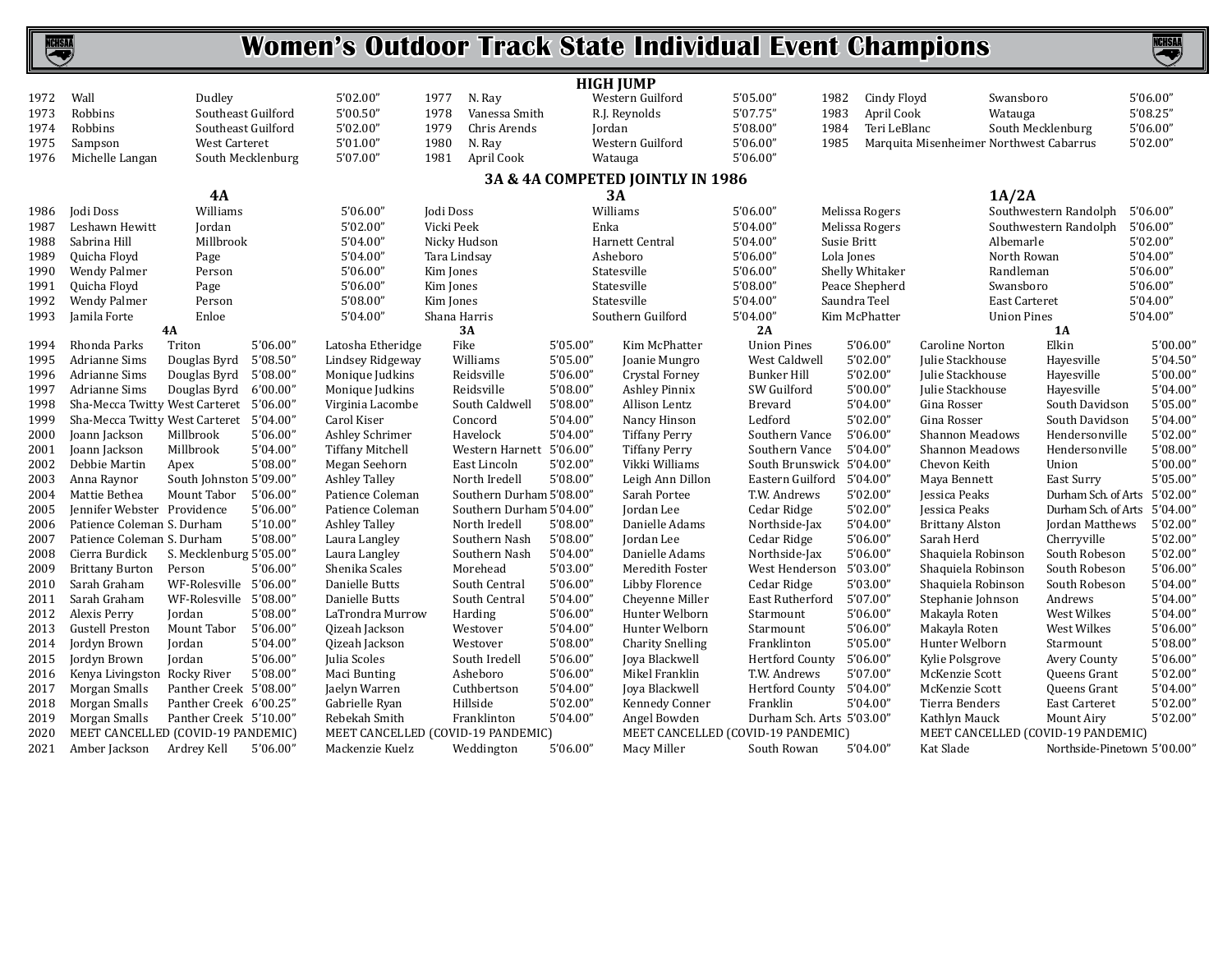

|      |                                    |                         |           |                                    |                            | <b>POLE VAULT</b> |                                    |                       |           |                                    |                |           |
|------|------------------------------------|-------------------------|-----------|------------------------------------|----------------------------|-------------------|------------------------------------|-----------------------|-----------|------------------------------------|----------------|-----------|
|      |                                    | 4A                      |           |                                    | 3A                         |                   |                                    | 2A                    |           |                                    | 1A             |           |
| 1999 | Becky Post                         | WF-Rolesville           | 9'00.00"  | Jessica Pierce                     | Southern Nash              | 9'00.00"          | Erin Johnson                       | Swansboro             | 7"06.00"  | <b>Terri Matthews</b>              | Starmount      | 8'00.00"  |
| 2000 | Jodie Nettles                      | Providence              | 11'00.00" | Michelle Velez                     | T.C. Roberson              | 10'00.00"         | Erin Johnson                       | Swansboro             | 9'00.00"  | Terri Matthews                     | Starmount      | 9:06.00"  |
| 2001 | Erica Dickerson                    | Millbrook               | 11'07.00" | Tatyana Kirichenko                 | Western Guilford 11'00.00" |                   | Rhonette Phillips                  | West Brunswick        | 10'00.00" | Susan Shore                        | Starmount      | 9'00.00"  |
| 2002 | <b>Kinsey Batts</b>                | Cary                    | 10'06.00" | Ashley Marino                      | North Buncombe 10'06.00"   |                   | Natalie Savewich                   | Mount Pleasant        | 9'06.00'  | Jessica Fowler                     | Hendersonville | 10'06.00" |
| 2003 | Tracy Prohoniak                    | Vance                   | 10'06.00" | Amanda Massey                      | North Buncombe 9'00.00"    |                   | Natalie Savewich                   | Mount Pleasant        | 10'00.00" | Susan Shore                        | Starmount      | 9'06.00"  |
| 2004 | Sallie Gurganus                    | Watauga                 | 11'00.00" | Jenny Cambron                      | Asheville                  | 9'06.00"          | Melissa Cabe                       | West Henderson        | 9'06.00'  | Shea Snow                          | Starmount      | 10'07.00" |
| 2005 | Sallie Gurganus                    | Watauga                 | 11'08.00" | Victoria Shobe                     | Weddington                 | 11'06.00"         | Arielle Dawkins                    | Western Guilford      | 10'00.50" | Shea Snow                          | Starmount      | 10'00.00" |
| 2006 | Sallie Gurganus                    | Watauga                 | 12'01.00' | Caitlin Thornley                   | Ragsdale                   | 12'00.00"         | Megan Williams                     | Ledford               | 10'00.00" | Melanie Frye                       | West Wilkes    | 9'06.00"  |
| 2007 | Joanna Wright                      | R.J. Reynolds           | 11'06.00' | Jordan Daywalt                     | Statesville                | 11'06.00"         | Katrina Krider                     | Ashe County           | 9'06.00"  | Caitlin Ritchie                    | South Stanly   | 9'06.00"  |
| 2008 | Taylor Cook                        | Watauga                 | 11'00.00' | Jordan Daywalt                     | Statesville                | 11'06.00"         | Megan Williams                     | Ledford               | 10'06.00" | Gretta Eller                       | West Wilkes    | 9'00.00"  |
| 2009 | Cassie Crawford                    | Panther Creek 11'06.00" |           | Ashleigh Culpepper                 | Franklin                   | 10'00.00"         | Raven Stanley                      | Surry Central         | 9'00.00"  | Jasmine Patterson                  | South Stanly   | 9'00.00"  |
| 2010 | Cassie Crawford                    | Panther Creek           | 12'06.00' | Ashleigh Culpepper                 | Franklin                   | 10'06.00"         | K.C. Watson                        | Swansboro             | 9'03.00"  | Jasmine Patterson                  | South Stanly   | 9'06.00"  |
| 2011 | Sydney White                       | East Forsyth            | 12'07.00" | Sage Proffitt                      | North Buncombe 11'06.00"   |                   | Raven Stanley                      | Surry Central         | 10'00.00" | Tess Rogers                        | North Stokes   | 11'00.00" |
| 2012 | Sydney White                       | East Forsyth            | 12'09.00' | Sage Proffitt                      | North Buncombe 11'06.00"   |                   | Korie Bennett                      | Swansboro             | 10'06.00" | <b>Tess Rogers</b>                 | North Stokes   | 10'06.00" |
| 2013 | Kristen Lee                        | Wakefield               | 13'00.00' | <b>Brooke Shelton</b>              | Ledford                    | 11'06.00"         | Liz Wood                           | Cuthbertson           | 10'06.00" | <b>Tess Rogers</b>                 | North Stokes   | 10'06.00" |
| 2014 | Anna Eaton                         | Apex                    | 12'06.00' | Liz Wood                           | Cuthbertson                | 11'06.00"         | Danielle Brown                     | Franklin              | 11'02.00" | Moriah Boyette                     | North Stokes   | 10'03.00" |
| 2015 | Anna Eaton                         | Apex                    | 12'06.00" | Shaye Stegall                      | Marvin Ridge               | 10'06.00"         | Josephine Johnson                  | Draughn               | 9'06.00"  | Maddie Cole                        | Robbinsville   | 10'00.00" |
| 2016 | Chesney Ward                       | Ragsdale                | 13'02.00" | Tessa Sheets                       | Northwood                  | 12'01.00"         | Leanna Seagraves                   | Draughn               | 9'00.00"  | Sarah Hyatt                        | Swain County   | 8'06.00"  |
| 2017 | Olivia Goodwin                     | Cary                    | 12'06.00" | <b>Tessa Sheets</b>                | Northwood                  | 12'06.00"         | Netanya Linares                    | Parkwood              | 10'00.00" | Hailey Sheppard                    | North Stokes   | 9'00.00"  |
| 2018 | Lindsay Absher                     | West Forsyth            | 13'03.00" | Riley Felts                        | Weddington                 | 12'00.00"         | Sarah Brown                        | Surry Central         | 12'00.00" | Lakelyn Bass                       | Hobbton        | 11'00.00" |
| 2019 | Lindsay Absher                     | West Forsyth            | 12'00.00' | Ava Studney                        | Cuthbertson                | 11'06.00"         | Sarah Brown                        | Surry Central         | 12'06.50" | Hallah Panther                     | Cherokee       | 10'00.00" |
| 2020 | MEET CANCELLED (COVID-19 PANDEMIC) |                         |           | MEET CANCELLED (COVID-19 PANDEMIC) |                            |                   | MEET CANCELLED (COVID-19 PANDEMIC) |                       |           | MEET CANCELLED (COVID-19 PANDEMIC) |                |           |
| 2021 | Maddie Davies                      | Athens Drive            | 12'00.00' | Emma Stone                         | Marvin Ridge               | 12'06.00"         | Abigail Tully                      | <b>Wilkes Central</b> | 10'00.00" | Amelia Rogers                      | Swain County   | 9'06.00"  |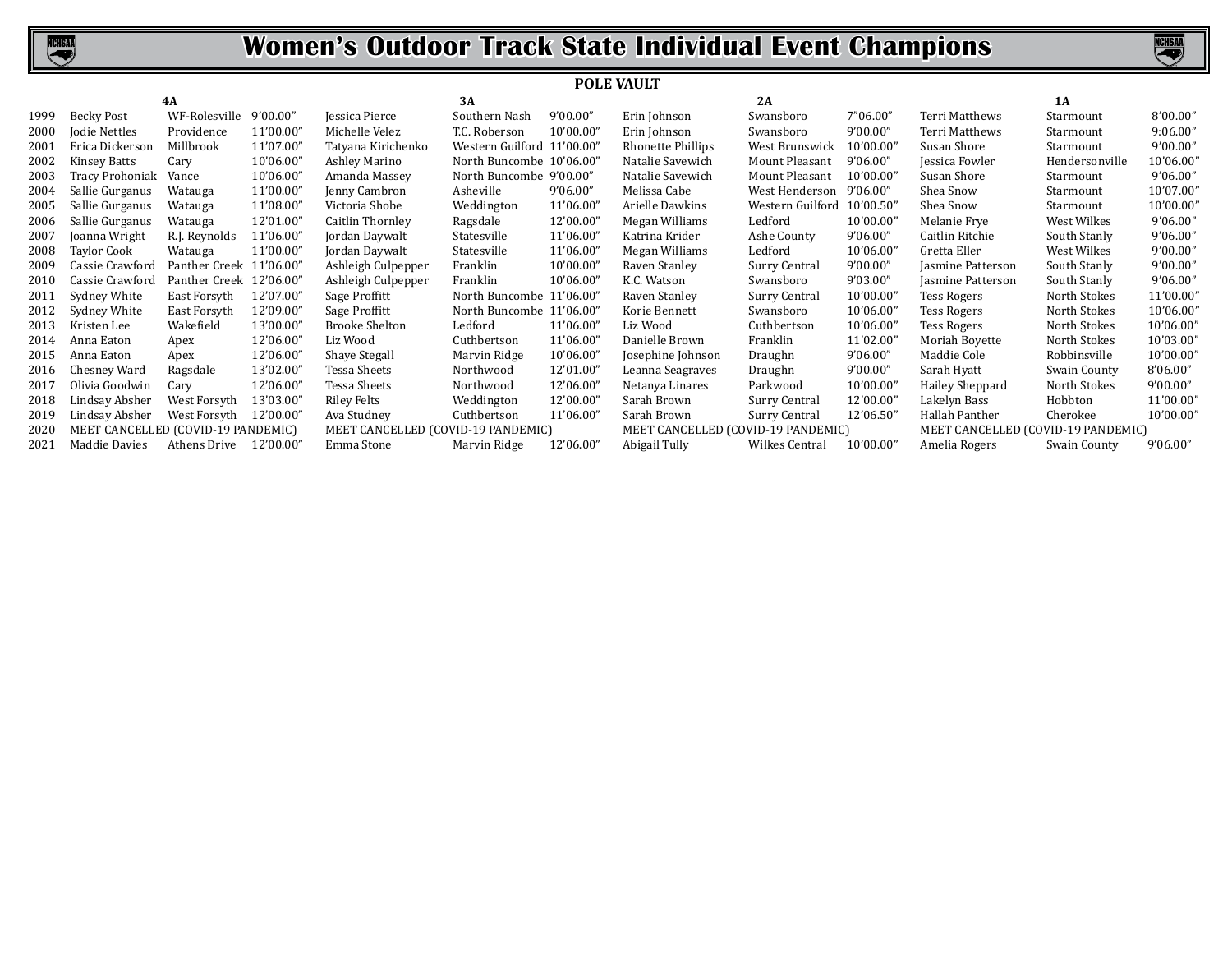

|      |                              |                                        |       |                      | 100 METER HIGH HURDLES (110 YARDS UNTIL 1980) |       |                                    |                |                      |                                    |                            |       |
|------|------------------------------|----------------------------------------|-------|----------------------|-----------------------------------------------|-------|------------------------------------|----------------|----------------------|------------------------------------|----------------------------|-------|
| 1974 | Williford                    | New Bern                               |       | 15.50                | 1979<br>JoAnn Stallings                       |       | Holmes                             | 14.80          | Teri LeBlanc<br>1984 |                                    | 13.89<br>South Mecklenburg |       |
| 1975 | Scott                        | Page                                   |       | 15.20                | 1980<br>Sonya Marshall                        |       | Olympic                            | 14.40          | 1985<br>Pam Doggett  | Dudley                             | 14.50                      |       |
| 1976 | Stella Johnson               | West Charlotte                         |       | 15.00                | 1981<br>Clara Hairston                        |       | East Forsyth                       | 13.60          |                      |                                    |                            |       |
| 1977 | Stella Johnson               | West Charlotte                         |       | 14.20                | 1982<br>Colette Williams                      |       | E.E. Smith                         | 13.40          |                      |                                    |                            |       |
| 1978 | Williams                     | Scotland                               |       | 14.50                | 1983<br>Ida Pendergraft                       |       | Hillside                           | 14.30          |                      |                                    |                            |       |
|      |                              |                                        |       |                      |                                               |       | 3A & 4A COMPETED JOINTLY IN 1986   |                |                      |                                    |                            |       |
|      |                              | 4A                                     |       |                      |                                               |       | 3A                                 |                |                      | 1A/2A                              |                            |       |
| 1986 | Pam Doggett                  | Dudley                                 |       | 13.88                | Pam Doggett                                   |       | Dudley                             | 13.88          | Lisa Taylor          | Salisbury                          | 15.46                      |       |
| 1987 | Melissa Morrison             | A.L. Brown                             |       | 14.78                | Laura Hargett                                 |       | Asheboro                           | 15.93          | Lisa Taylor          | Salisbury                          | 15.52                      |       |
| 1988 | Melissa Morrison             | A.L. Brown                             |       | 15.19                | Paige Ingram                                  |       | Hibriten                           | 15.75          | Monica Teeter        | Mooresville                        | 15.83                      |       |
| 1989 | Melissa Morrison             | A.L. Brown                             |       | 14.09                | Angela Williams                               |       | Western Guilford                   | 15.44          | <b>Beth Burleson</b> | Mitchell                           | 15.73                      |       |
| 1990 | Cassandra Adams              | Richmond                               |       | 14.66                | Beth Burleson                                 |       | Mitchell                           | 15.20          | Beth Burleson        | Mitchell                           | 15.20                      |       |
| 1991 | Fay Peteakin                 | Hoke County                            |       | 15.19                | <b>Christy Rogers</b>                         |       | Sun Valley                         | 15.33          | Sara White           | Surry Central                      | 15.32                      |       |
| 1992 | Jennifer Kalanick            | Grimslev                               |       | 15.10                | <b>Christy Rogers</b>                         |       | Sun Valley                         | 15.16          | Sara White           | Surry Central                      | 15.31                      |       |
| 1993 | Joann Smith                  | New Bern                               |       | 15.17                | DeAnne Davis                                  |       | Cummings                           | 14.67          | Sara White           | <b>Surry Central</b>               | 15.10                      |       |
|      |                              | 4A                                     |       |                      | 3A                                            |       |                                    | 2A             |                      |                                    | <b>1A</b>                  |       |
| 1994 | Twyla Smith                  | Pinecrest                              | 14.64 | Beverly Ford         | High Point Central                            | 15.85 | DeAnne Davis                       | Cummings       | 14.65                | Julie Stackhouse                   | Hayesville                 | 16.46 |
| 1995 | Brenda Taylor                | Watauga                                | 14.62 | <b>Tishan Melton</b> | Beddingfield                                  | 15.11 | DeAnne Davis                       | Cummings       | 14.56                | Julie Stackhouse                   | Hayesville                 | 15.72 |
| 1996 | Brenda Taylor                | Watauga                                | 14.53 | Marshari Williams    | Southern Durham                               | 14.85 | DeAnne Davis                       | Cummings       | 14.63                | Julie Stackhouse                   | Hayesville                 | 16.02 |
| 1997 | Brenda Taylor                | Watauga                                | 14.23 | Marshari Williams    | Southern Durham                               | 15.08 | Deidre Mapp                        | Cummings       | 15.63                | Julie Stackhouse                   | Hayesville                 | 15.45 |
| 1998 | Kim Jones                    | Grimsley                               | 14.66 | Lavernia Chambers    | Hillside                                      | 14.90 | Latasha Pharr                      | North Rowan    | 14.43                | Deidre Mapp                        | Cummings                   | 15.75 |
| 1999 | Kim Jones                    | Grimsley                               | 14.03 | Ronetta Burgess      | Washington                                    | 15.90 | Latasha Pharr                      | North Rowan    | 14.79                | Ebony Cunningham                   | Polk County                | 15.81 |
| 2000 | Candice Sessoms Jacksonville |                                        | 14.70 | Michelle Velez       | T.C. Roberson                                 | 15.20 | Latasha Pharr                      | North Rowan    | 14.06                | Katrelle Armwood                   | Durham Sch.of Arts         | 15.38 |
| 2001 | Ashley Dutch                 | <b>Broughton</b>                       | 14.70 | Lavarnia Chambers    | Hillside                                      | 14.90 | Latasha Pharr                      | North Rowan    | 14.19                | Chandra Pulliam                    | Cummings                   | 14.35 |
| 2002 | Krystal Barringer Harding    |                                        | 15.20 | Sherina Steele       | West Rowan                                    | 15.19 | Chandra Pulliam                    | Cummings       | 14.59                | Katrelle Armwood                   | Durham Sch. of Arts        | 15.38 |
| 2003 | Krystal Barringer Harding    |                                        | 14.69 | Alicia Turner        | Hillside                                      | 14.95 | Arlene Mitchell                    | Southern Vance | 15.22                | Melinda Mayfield                   | Durham Sch. of Arts        | 15.84 |
| 2004 | Krystal Barringer Harding    |                                        | 15.02 | Atir Carter          | Hillside                                      | 15.00 | Dominique Price                    | Cummings       | 14.97                | Kenya Kerr                         | Hendersonville             | 16.41 |
| 2005 | Gabby Mayo                   | SE Raleigh                             | 14.41 | Atir Carter          | Hillside                                      | 15.02 | Latoya James                       | Cummings       | 14.93                | Michelle Bracey                    | Williamston                | 16.26 |
| 2006 | Gabby Mayo                   | SE Raleigh                             | 13.60 | Manika Gamble        | Jacksonville                                  | 15.01 | Latoya James                       | Cummings       | 14.34                | Melanie Frye                       | West Wilkes                | 16.05 |
| 2007 | Gabby Mayo                   | SE Raleigh                             | 13.73 | Sophia Treakle       | Asheville                                     | 14.90 | Latova James                       | Cummings       | 13.98                | <b>Joanna Davis</b>                | South Stokes               | 16.25 |
| 2008 | Ashley Bethune               | Harding                                | 14.28 | Sophia Treakle       | Asheville                                     | 14.87 | Sherice Walker                     | Cummings       | 14.21                | Natalie Moreland                   | Mount Airy                 | 16.26 |
| 2009 | <b>Brittany Carroll</b>      | Harding                                | 14.20 | Maklisha Ford        | NW Cabarrus                                   | 15.50 | Sherice Walker                     | Cummings       | 14.50                | Camille Wilkerson                  | W-S Prep                   | 15.31 |
| 2010 | Keni Harrison                | Clayton                                | 14.56 | Erin Tucker          | J.M. Robinson                                 | 14.54 | Kortney Williams                   | Cummings       | 14.66                | Teaunna Cuthbertson                | North Rowan                | 15.14 |
| 2011 | Keni Harrison                | Clayton                                | 13.69 | Xaviera Bass         | Nash Central                                  | 14.89 | Nora McKiver                       | T.W. Andrews   | 14.60                | <b>Meloney Ramos</b>               | North Rowan                | 15.41 |
| 2012 | Mollie Williams              | Clayton                                | 13.66 | <b>Ariel Davis</b>   | Northern Guilford                             | 14.39 | Nora McKiver                       | T.W. Andrews   | 14.22                | Reneazia Collins                   | Monroe                     | 15.48 |
| 2013 | Mollie Williams              | Clayton                                | 13.98 | Kayla Mitchell       | Overhills                                     | 14.79 | Nora McKiver                       | T.W. Andrews   | 14.37                | Reneazia Collins                   | Monroe                     | 15.52 |
| 2014 | Jacklyn Howell               | SE Raleigh                             | 13.52 | Kylie McMillan       | Southern Guiford                              | 14.11 | Kayla Moore                        | Cummings       | 14.75                | Kylie Polsgrove                    | <b>Avery County</b>        | 15.17 |
| 2015 | <b>Ebony Williams</b>        | Parkland                               | 13.44 | Kylie McMillan       | Southern Guilford                             | 13.81 | Kayla Moore                        | Cummings       | 14.38                | Kylie Polsgrove                    | <b>Avery County</b>        | 14.94 |
| 2016 | Akira Rhodes                 | Mallard Creek                          | 13.76 | Sydni Fields         | Cleveland                                     | 14.98 | Kayla Moore                        | Cummings       | 13.71                | Ashya Smith                        | Winston-Salem Prep 15.40   |       |
| 2017 | Akira Rhodes                 | Mallard Creek                          | 13.90 | Alion Belvin         | Asheville                                     | 15.00 | Nicole Barnes                      | T.W. Andrews   | 14.19                | Ashya Smith                        | Winston-Salem Prep 15.63   |       |
| 2018 | Akira Rhodes                 | <b>Mallard Creek</b>                   | 13.66 | Nyile Facey          | Southwest Guilford 14.06                      |       | Nicole Barnes                      | T.W. Andrews   | 13.99                | Shamonda Bell                      | Princeton                  | 15.43 |
| 2019 |                              | Taylor McKinnon Cardinal Gibbons 13.88 |       | Alexis Patterson     | Parkland                                      | 13.91 | Kendall Jordan                     | Cummings       | 14.11                | Ja'Ciya Guthrie                    | <b>Bessemer City</b>       | 15.04 |
| 2020 |                              | MEET CANCELLED (COVID-19 PANDEMIC)     |       |                      | MEET CANCELLED (COVID-19 PANDEMIC)            |       | MEET CANCELLED (COVID-19 PANDEMIC) |                |                      | MEET CANCELLED (COVID-19 PANDEMIC) |                            |       |
| 2021 | Akala Garrett                | Harding Univ.                          | 13.90 | Zariyah Black        | Eastern Guilford                              | 14.51 | Kendall Jordan                     | Cummings       | 14.03                | Monica Riordan                     | Swain County               | 15.13 |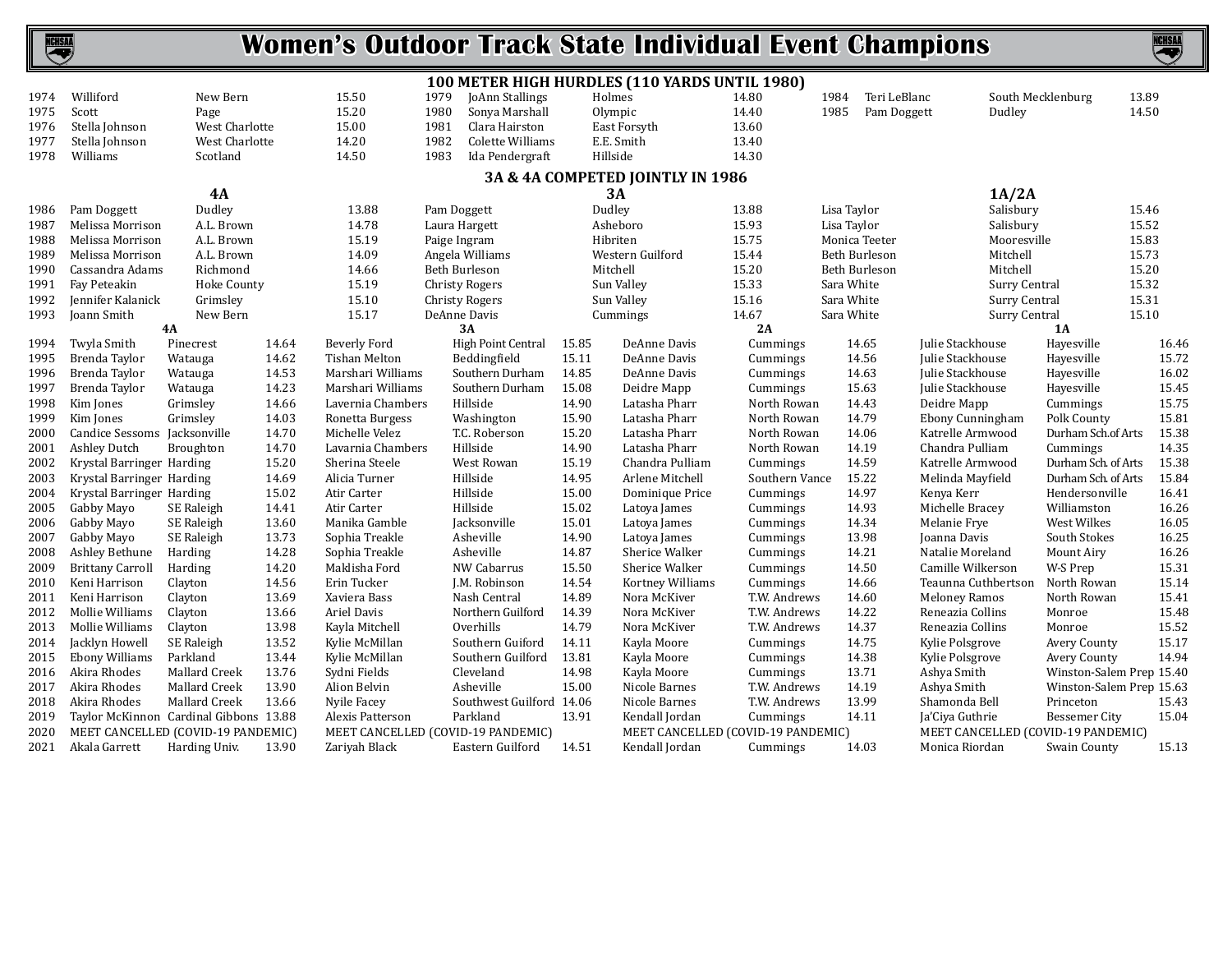

|      |                                    |                          |       |                                |                                    |          | 100 METER DASH (100 YARDS UNTIL 1980)    |                   |              |                  |                              |                 |                                    |       |
|------|------------------------------------|--------------------------|-------|--------------------------------|------------------------------------|----------|------------------------------------------|-------------------|--------------|------------------|------------------------------|-----------------|------------------------------------|-------|
| 1972 | Little                             | <b>Hoke County</b>       |       | 11.60                          | 1977<br>Stanback                   |          | Pinecrest                                | 11.10             | 1982         | Pat Braxton      |                              | Jacksonville    | 12.40                              |       |
| 1973 | Leak                               | Bowman                   |       | 11.10                          | 1978<br>Stanback                   |          | Pinecrest                                | 10.90             | 1983         | Carla McLaughlin |                              | Northern Durham | 11.70                              |       |
| 1974 | Roundtree                          | Elm City                 |       | 11.40<br>1979                  | Denise Dayle                       | Hillside |                                          | 11.00             | 1984         | Carla McLaughlin |                              | Northern Durham | 11.88                              |       |
| 1975 | Kathy McMillian                    | <b>Hoke County</b>       |       | 11.00<br>1980                  | Denise Dayle                       | Hillside |                                          | 12.00             | 1985         | Lamonda Miller   |                              | Chase           | 11.90                              |       |
| 1976 | Kathy McMillian                    | Hoke County              |       | 11.10                          | 1981<br>Mamie Wilson               |          | Northern Durham                          | 11.80             |              |                  |                              |                 |                                    |       |
|      |                                    |                          |       |                                |                                    |          | 3A & 4A COMPETED JOINTLY IN 1986         |                   |              |                  |                              |                 |                                    |       |
|      |                                    | <b>4A</b>                |       |                                |                                    |          | 3A                                       |                   |              |                  |                              | 1A/2A           |                                    |       |
| 1986 | Adrienne Ferguson                  | Dudley                   |       | 11.96                          | Adrienne Ferguson                  | Dudley   |                                          | 11.96             | Linda Bryant |                  |                              | Manteo          | 11.90                              |       |
| 1987 | Marlene Poole                      | Grimslev                 |       | 12.32                          | San Harrison                       |          | T.W. Andrews                             | 12.32             | Rachel Small |                  |                              | Lexington       | 12.26                              |       |
| 1988 | Marlene Poole                      | Grimsley                 |       | 12.26                          | Alice Vinson                       |          | Sun Valley                               | 12.65             |              | Tammy Ballard    |                              | North Brunswick | 12.62                              |       |
| 1989 | Marlene Poole                      | Dudley                   |       | 11.74                          | Alice Vinson                       |          | Sun Valley                               | 12.20             | Rachel Small |                  |                              | Lexington       | 12.63                              |       |
| 1990 | Marlene Poole                      | Dudley                   |       | 11.95                          | Alice Vinson                       |          | Sun Valley                               | 12.03             |              | Melissa Harris   |                              | West Montgomery | 12.79                              |       |
| 1991 | Tarsha Bess                        | West Charlotte           |       | 11.88                          | Katrina Jarrett                    |          | North Rowan                              | 12.30             | Nikki Harris |                  |                              | North Stanly    | 12.51                              |       |
| 1992 | Elisha Marshall                    | Douglas Byrd             |       | 12.18                          | <b>Sherry Faust</b>                |          | Southern Alamance                        | 12.43             |              | Amanda Johnson   |                              | East Carteret   | 12.59                              |       |
| 1993 | Kim Wilson                         | Grimsley                 |       | 12.20                          | Toi Wilson                         |          | D.H. Conley                              | 11.83             |              | Amanda Johnson   |                              | East Carteret   | 12.41                              |       |
|      |                                    | <b>4A</b>                |       |                                | 3A                                 |          |                                          | 2A                |              |                  |                              |                 | 1A                                 |       |
| 1994 | Elisha Marshall                    | Douglas Byrd             | 12.18 | Sabrina Thompson               | Fike                               | 12.09    | Latoya Johnson                           | Eastern Alamance  |              | 12.57            | Wendy Wilson                 |                 | Chatham Central                    | 13.14 |
| 1995 | Dana Hoope                         | Harding                  | 11.93 | Sabrina Thompson               | Fike                               | 11.95    | Carmen Weldon                            | Salisbury         |              | 12.40            | Conova Young                 |                 | Lejeune                            | 12.91 |
| 1996 | Crystal Cox                        | Pine Forest              | 11.80 | Sabrina Thompson               | Fike                               | 11.95    | Rasheca Barrow                           | Currituck         |              | 12.23            | Conova Young                 |                 | Lejeune                            | 12.67 |
| 1997 | Crystal Cox                        | Pine Forest              | 11.86 | Shirena James                  | Hickory                            | 12.51    | Jenny Cassell                            | Southern Guilford |              | 12.42            | Conova Young                 |                 | Lejeune                            | 12.48 |
| 1998 | Demetria Washington Terry Sanford  |                          | 12.10 | Anissa Gainey                  | Clayton                            | 12.20    | Michelin Middlebrooks High Point Central |                   |              | 12.49            | Shayla Horne                 |                 | Bladenboro                         | 12.49 |
| 1999 | Danielle Davis                     | Seventy-First            | 12.03 | Anissa Gainey                  | Clayton                            | 12.12    | Leeanne Minton                           | West Wilkes       |              | 12.78            | Shalyce Smith                |                 | James Kenan                        | 12.79 |
| 2000 | Felicia Fant                       | Olympic                  | 11.96 | Anissa Gainey                  | Clayton                            | 12.06    | Tameka Peterson                          | Wallace-Rose Hill |              | 12.17            | Shalyce Smith                |                 | James Kenan                        | 12.62 |
| 2001 | Michelle Dixon                     | Southeast Raleigh 12.18  |       | Nasheena Quick                 | T.W. Andrews                       | 12.45    | Tameka Peterson                          | Wallace-Rose Hill |              | 12.07            | Cynethia Rooks               |                 | Northampton-West                   | 12.52 |
| 2002 | Shamaya Poe                        | West Charlotte           | ***   | <b>Tempess Stark</b>           | Northwest Cabarrus                 | 12.18    | Nashenna Quick                           | T.W. Andrews      |              | 12.37            | Evette Brown                 |                 | South Stokes                       | 12.24 |
| 2003 | Joya Rodgers                       | Harding                  | 12.21 | <b>Tempess Stark</b>           | Northwest Cabarrus                 | 12.21    | Lovetta Perry                            | Southern Vance    |              | 12.39            | Cynethia Rooks               |                 | Northampton-West                   | 12.33 |
| 2004 | Erica Montgomery Mount Tabor       |                          | 11.78 | Mae Boone                      | Hertford                           | 12.35    | Shontay Dodd                             | Greene Central    |              | 12.25            | Evette Brown                 |                 | South Stokes                       | 12.18 |
| 2005 | Shamya Poe                         | West Charlotte           | 11.84 | Toree Roseboro                 | East Lincoln                       | 12.22    | Ashley McKiver                           | T.W. Andrews      |              | 12.31            | Christina Gray               |                 | North Brunswick                    | 12.50 |
| 2006 | Gabby Mayo                         | Southeast Raleigh 11.14  |       | Kelsey McCorkle                | South Central                      | 11.83    | Alexis Jenkins                           | North Brunswick   |              | 12.62            | Jania Bogle                  |                 | Princeton                          | 12.69 |
| 2007 | Gabby Mayo                         | Southeast Raleigh 11.43  |       | Stormy Kendrick                | Forestview                         | 11.79    | Lindsay Fuller                           | Cedar Ridge       |              | 12.27            | Jania Bogle                  |                 | Princeton                          | 12.35 |
| 2008 | Jacinda Evans                      | Southern Durham 11.77    |       | Kelsey McCorkle                | South Central                      | 11.83    | Lindsay Fuller                           | Cedar Ridge       |              | 12.40            | Jania Bogle                  |                 | Princeton                          | 12.47 |
| 2009 | Nyosha Bryant                      | West Charlotte           | 11.92 | Stormy Kendrick                | Forestview                         | 12.11    | Lindsay Fuller                           | Cedar Ridge       |              | 12.44            | Jania Bogle                  |                 | Princeton                          | 12.25 |
| 2010 | Vashti Bandy                       | Butler                   | 12.05 | Maleena Reid                   | North Gaston                       | 11.92    | Paisley Simmons                          | T.W. Andrews      |              | 12.08            | Leroya Banks                 |                 | Perquimans                         | 12.30 |
| 2011 | Gabrielle Gray                     | High Point Central 11.94 |       | Nyshedra Brown                 | West Craven                        | 12.33    | Marisa Bellamy                           | Bunn              |              | 11.91            | Leroya Banks                 |                 | Perquimans                         | 12.10 |
| 2012 | Alexis Murphy                      | Apex                     | 11.60 | Nyshedra Brown                 | West Craven                        | 11.77    | Paisley Simmons                          | T.W. Andrews      |              | 12.03            | <b>Chasity Roberts</b>       |                 | Jones                              | 12.41 |
| 2013 | Jasmine Dawson                     | West Johnston            | 11.70 | Qizeah Jackson                 | Westover                           | 12.18    | Paisley Simmons                          | T.W. Andrews      |              | 12.05            | Sloan Williams               |                 | Winston-Salem Prep                 | 12.33 |
| 2014 | Katlin Sherman                     | Parkland                 | 11.88 | <b>Courtney Warner</b>         | C.B. Aycock                        | 11.93    | Reneazia Collins                         | Monroe            |              | 12.42            | Sloan Williams               |                 | Winston-Salem Prep                 | 12.18 |
| 2015 | Katlin Sherman                     | Parkland                 | 11.53 | <b>Courtney Warner</b>         | C.B. Aycock                        | 11.80    | Tia Glover                               | St. Pauls         |              | 12.37            | Deonica Reid                 |                 | Winston-Salem Prep                 | 12.43 |
| 2016 | Tamara Clark                       | High Point Central 11.52 |       | Mya Daye                       | Northern Vance                     | 12.06    | Tajah Walston                            | Cummings          |              | 11.94            | Sydney McCoy                 |                 | Camden County                      | 12.17 |
| 2017 | Tamara Clark                       | High Point Central 11.72 |       | Mya Daye                       | Northern Vance                     | 11.96    | Nicole Barnes                            | T.W. Andrews      |              | 12.09            | Araybian Lilly               |                 | West Montgomery                    | 12.65 |
| 2018 | Jonah Ross                         | Garner                   | 11.84 | Alexis Patterson               | Parkland                           | 11.78    | Tahalia Fairman                          | Southwest Onslow  |              | 12.30            | Araybian Lilly               |                 | <b>West Montgomery</b>             | 12.48 |
| 2019 | Jonah Ross                         | Garner                   | 11.83 | Alexis Patterson               | Parkland                           | 11.95    | Allysia Farrar                           | Cummings          |              | 11.92            | Ja'Ciya Guthrie              |                 | <b>Bessemer City</b>               | 12.08 |
| 2020 | MEET CANCELLED (COVID-19 PANDEMIC) |                          |       |                                | MEET CANCELLED (COVID-19 PANDEMIC) |          | MEET CANCELLED (COVID-19 PANDEMIC)       |                   |              |                  |                              |                 | MEET CANCELLED (COVID-19 PANDEMIC) |       |
| 2021 | Shawnti Jackson                    | Cardinal Gibbons 11.48   |       | Ai'yana Gray Williams Parkland |                                    | 12.14    | Ryan Selden                              | Lake Norman Ch.   |              | 12.42            | Tra'Nijah Pettihomme Pamlico |                 |                                    | 12.32 |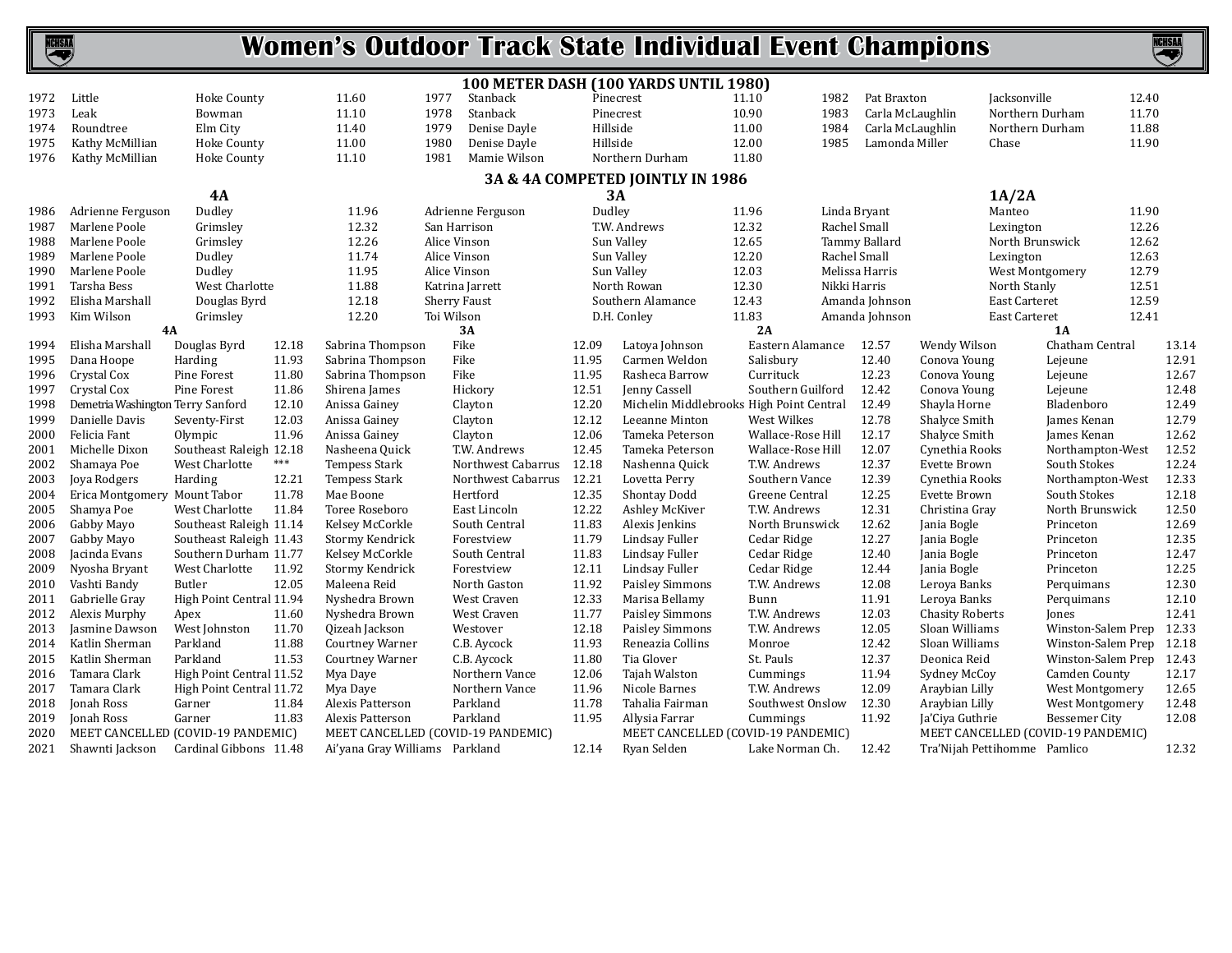

|      |                                    |                            |         |                                    |      |                    |         | 800 METER DASH (880 YARDS UNTIL 1980) |                |                  |                 |                      |                   |                                    |         |         |
|------|------------------------------------|----------------------------|---------|------------------------------------|------|--------------------|---------|---------------------------------------|----------------|------------------|-----------------|----------------------|-------------------|------------------------------------|---------|---------|
| 1972 | Ralston                            | Ragsdale                   |         | 2:43.20                            | 1977 | Julie Shea         |         | Cardinal Gibbons                      | 2:16.60        | 1982             | Delphine Mabry  |                      |                   | SouthWest Edgecombe                | 2:13.50 |         |
| 1973 | McMais                             | Southeast Guilford         |         | 2:32.80                            | 1978 | <b>Briscoe</b>     |         | Chapel Hill                           | 2:17.10        | 1983             | Kathy Ormsby    |                      | Richmond          |                                    | 2:18.10 |         |
| 1974 | Kittrell                           | <b>West Carteret</b>       |         | 2:27.30                            | 1979 | Mary Shea          |         | Cardinal Gibbons                      | 2:13.20        | 1984             | Leah Ann Miller |                      | North Rowan       |                                    | 2:15.73 |         |
| 1975 | Julie Shea                         | Cardinal Gibbons           |         | 2:14.40                            | 1980 | S. Owens           |         | Western Guilford                      | 2:15.20        | 1985             |                 | Marrianne Carraher   | Lee County        |                                    | 2:12.43 |         |
| 1976 | Lynn Lashley                       | Millbrook                  |         | 2:12.40                            | 1981 | Delphine Mabry     |         | SouthWest Edgecombe                   | 2:21.10        |                  |                 |                      |                   |                                    |         |         |
|      |                                    |                            |         |                                    |      |                    |         | 3A & 4A COMPETED JOINTLY IN 1986      |                |                  |                 |                      |                   |                                    |         |         |
|      |                                    | 4A                         |         |                                    |      |                    |         | 3A                                    |                |                  |                 |                      | 1A/2A             |                                    |         |         |
| 1986 | Missie Purgason                    | Washington                 |         | 2:18.37                            |      | Missy Purgason     |         | Washington                            | 2:18.37        | No Record        |                 |                      |                   |                                    |         |         |
| 1987 | Tonya Willis                       | Morehead                   |         | 2:18.37                            |      | Francine Dumas     |         | T.C. Roberson                         | 2:18.12        |                  | Maria Trent     |                      | NC Science & Math |                                    | 2:25.22 |         |
| 1988 | Tomi Ogumba                        | East Mecklenburg           |         | 2:18.34                            |      | Jennifer Bennett   |         | West Carteret                         | 2:19.99        | Patty Shoaf      |                 |                      | West Davidson     |                                    | 2:23.45 |         |
| 1989 | Leslie McCaskill                   | East Mecklenburg           |         | 2:17.66                            |      | Jennifer Bennett   |         | West Carteret                         | 2:22.24        | Ros Hall         |                 |                      | Murphy            |                                    | 2:25.27 |         |
| 1990 | Amy Neal                           | East Forsyth               |         | 2:15.30                            |      | Amy Thatcher       | Enka    |                                       | 2:23.09        |                  | Claudia Newman  |                      | East Montgomery   |                                    | 2:18.50 |         |
| 1991 | Amy Clark                          | North Mecklenburg          |         | 2:16.88                            |      | Suzanne Black      |         | Sun Valley                            | 2:21.20        |                  | Karen Godlock   |                      | Polk County       |                                    | 2:19.30 |         |
| 1992 | Michelle McRae                     | Williams                   |         | 2:17.13                            |      | Mia Richardson     |         | McMichael                             | 2:16.81        |                  | Karen Godlock   |                      | Polk County       |                                    | 2:17.53 |         |
| 1993 | Winifred Winston                   | Hoke County                |         | 2:18.58                            |      | Laura Hughes       |         | Sun Valley                            | 2:22.61        |                  | Karen Godlock   |                      | Polk County       |                                    | 2:16.34 |         |
|      | 4A                                 |                            |         |                                    |      | 3A                 |         |                                       | 2A             |                  |                 |                      |                   | <b>1A</b>                          |         |         |
| 1994 | U. McLean                          | Enloe                      | 2:17.72 | Laura Hughes                       |      | Sun Valley         | 2:20.79 | Amy Knox                              |                | West Henderson   | 2:25.80         | <b>Jill Lawrence</b> |                   | Surry Central                      |         | 2:31.10 |
| 1995 | Keeya McManus                      | Olympic                    | 2:14.90 | Mary Osada                         |      | T.C. Roberson      | 2:21.08 | Sarah Day                             | Ledford        |                  | 2:26.35         | Cathy Pryor          |                   | South Davidson                     |         | 2:28.80 |
| 1996 | Florencia Hunt                     | Hillside                   | 2:15.86 | Amanda Becker                      |      | Fuquay-Varina      | 2:18.60 | Jennifer Dimsdale                     | Polk County    |                  | 2:20.20         | Julie Stackhouse     |                   | Hayesville                         |         | 2:20.70 |
| 1997 | Ursula McLean                      | West Charlotte             | 2:19.46 | Amanda Becker                      |      | Fuquay-Varina      | 2:19.01 | Sarah Day                             | Ledford        |                  | 2:20.62         | Julie Stackhouse     |                   | Hayesville                         |         | 2:22.82 |
| 1998 | Donna Bealer                       | Watauga                    | 2:16.78 | Melinda Dubose                     |      | Enka               | 2:20.14 | Kara Gillespie                        | Surry Central  |                  | 2:23.67         | Jennifer Dimsdale    |                   | Polk County                        |         | 2:21.60 |
| 1999 | Karen Medlin                       | Athens Drive               | 2:18.32 | Nayly Bulkeley                     |      | Southwest Guilford | 2:19.53 | Heidi Sloop                           | West Wilkes    |                  | 2:25.25         | Jennifer Dimsdale    |                   | Polk County                        |         | 2:25.12 |
| 2000 | Molly Doyle                        | Sanderson                  | 2:19.10 | <b>Kelly Derry</b>                 |      | Franklin           | 2:21.62 | Krystal Knoll                         | North Stanly   |                  | 2:27.54         | Jessica Heitpas      |                   | Rosewood                           |         | 2:26.66 |
| 2001 | Karen Medlin                       | Broughton                  | 2:18.79 | Jessica Carrol                     |      | Harding            | 2:20.08 | Jessica Durrant                       |                | North Henderson  | 2:27.40         | Jessica Heitpas      |                   | Rosewood                           |         | 2:24.12 |
| 2002 | Julia Lucas                        | <b>Myers Park</b>          | 2:15.28 | Jeretha Massey                     |      | Ben L. Smith       | 2:20.02 | Michelle Matthews                     | Swansboro      |                  | 2:20.68         | Shea Tamey           |                   | Murphy                             |         | 2:21.00 |
| 2003 | Krystle Medlin                     | SE Raleigh                 | 2:20.20 | Hannah Parks                       |      | Glenn              | 2:21.17 | Michelle Matthews                     | Swansboro      |                  | 2:23.56         | Kayla Robertson      |                   | Surry Central                      |         | 2:22.43 |
| 2004 | Krystle Medlin                     | SE Raleigh                 | 2:16.40 | Chinelle McFadden                  |      | Hillside           | 2:21.07 | Colleen McKown                        | <b>Brevard</b> |                  | 2:22.22         | Kayla Robertson      |                   | Surry Central                      |         | 2:24.81 |
| 2005 | Aja Jackson                        | Waddell                    | 2:16.90 | Stephanie Snyder                   |      | Enka               | 2:18.93 | Christina Moore                       | Pender         |                  | 2:18.43         | Chelsie Dillard      |                   | North Stokes                       |         | 2:26.57 |
| 2006 | Lindsay Broyhill                   | Page                       | 2:15.42 | Sarah Dugan                        |      | T.C. Roberson      | 2:21.00 | Kennedy Wolfe                         | Cedar Ridge    |                  | 2:20.01         | Chelsie Dillard      |                   | North Stokes                       |         | 2:26.42 |
| 2007 | Callan Fike                        | Athens Drive               | 2:14.60 | <b>Brandy Swann</b>                |      | Jacksonville       | 2:17.14 | Kennedy Wolfe                         | Cedar Ridge    |                  | 2:22.77         | Tara Lindeman        |                   | Hendersonville                     |         | 2:20.83 |
| 2008 | Maraya Slatter                     | West Johnston              | 2:17.83 | Ryanna Henderson                   |      | Jacksonville       | 2:15.15 | Heather Beichner                      |                | Cardinal Gibbons | 2:18.61         | Tara Lindeman        |                   | Hendersonville                     |         | 2:15.56 |
| 2009 | Becca Deloache                     | Myers Park                 | 2:13.87 | LeaAnna Godwin                     |      | Triton             | 2:16.81 | Morgan Turner                         | Lincolnton     |                  | 2:21.03         | Chelsea Treadway     |                   | Swain County                       |         | 2:20.47 |
| 2010 | Jocelyn Keen                       | Fuquay-Varina              | 2:12.79 | Taryn Stern                        |      | Hickory Ridge      | 2:20.52 | Kaylan Lance                          | <b>Brevard</b> |                  | 2:19.76         | Chelsea Treadway     |                   | Swain County                       |         | 2:19.50 |
| 2011 | Shelby Howell                      | New Hanover                | 2:13.05 | Megan Kunkel                       |      | Cardinal Gibbons   | 2:17.74 | Grace Morken                          | Carrboro       |                  | 2:13.09         | Chelsea Treadway     |                   | Swain County                       |         | 2:14.70 |
| 2012 | Shelby Howell                      | New Hanover                | 2:11.99 | Blake Dodge                        |      | West Carteret      | 2:16.03 | Grace Morken                          | Carrboro       |                  | 2:18.26         | Hunter Latimer       |                   | Gray Stone Day                     |         | 2:21.94 |
| 2013 | Megan Sullivan                     | Broughton                  | 2:13.29 | <b>Blake Dodge</b>                 |      | West Carteret      | 2:13.23 | Grace Morken                          | Carrboro       |                  | 2:16.71         | Malia Ellington      |                   | Comm. Sch. Davidson 2:20.37        |         |         |
| 2014 | Lauren Moody                       | T.C. Roberson              | 2:12.84 | <b>Blake Dodge</b>                 |      | West Carteret      | 2:13.86 | Maysa Araba                           | Carrboro       |                  | 2:16.41         | Malia Ellington      |                   | Comm. Sch. Davidson 2:15.87        |         |         |
| 2015 | G'Jasmyne Butler                   | Leesville Road             | 2:11.07 | Anna Vess                          |      | A.C. Reynolds      | 2:17.41 | Maysa Araba                           | Carrboro       |                  | 2:15.18         | Malia Ellington      |                   | Comm. Sch. Davidson 2:12.26        |         |         |
| 2016 | Nevada Mareno                      | Leesville Road             | 2:08.51 | Anna Vess                          |      | A.C. Reynolds      | 2:13.28 | <b>Brittany Stanly</b>                |                | Mount Pleasant   | 2:13.53         | Emma Pindur          |                   | Swain County                       |         | 2:22.77 |
| 2017 | TiCoiya Gidderon                   | High Point Central 2:11.93 |         | Emme Fisher                        |      | West Carteret      | 2:15.69 | Kaleigh Hanson                        | Croatan        |                  | 2:19.28         | Emma Pindur          |                   | Swain County                       |         | 2:19.26 |
| 2018 | TiCoiya Gidderon                   | High Point Central 2:13.76 |         | Megan Marvin                       |      | Chapel Hill        | 2:12.74 | Kaleigh Hanson                        | Croatan        |                  | 2:19.43         | Victoria Swepson     |                   | Research Triangle                  |         | 2:20.40 |
| 2019 | Caroline Todd                      | Cardinal Gibbons 2:15.08   |         | Megan Marvin                       |      | Chapel Hill        | 2:13.26 | <b>Faith Younts</b>                   | Patton         |                  | 2:21.92         | Victoria Swepson     |                   | Research Triangle                  |         | 2:18.84 |
| 2020 | MEET CANCELLED (COVID-19 PANDEMIC) |                            |         | MEET CANCELLED (COVID-19 PANDEMIC) |      |                    |         | MEET CANCELLED (COVID-19 PANDEMIC)    |                |                  |                 |                      |                   | MEET CANCELLED (COVID-19 PANDEMIC) |         |         |
| 2021 | Sanu Jallow                        | W. Mecklenburg 2:07.78     |         | Alyssa Preisano                    |      | Cuthbertson        | 2:17.46 | Angie Allen                           | North Lincoln  |                  | 2:15.58         | Lauren Tolbert       |                   | Highland Tech                      |         | 2:22.86 |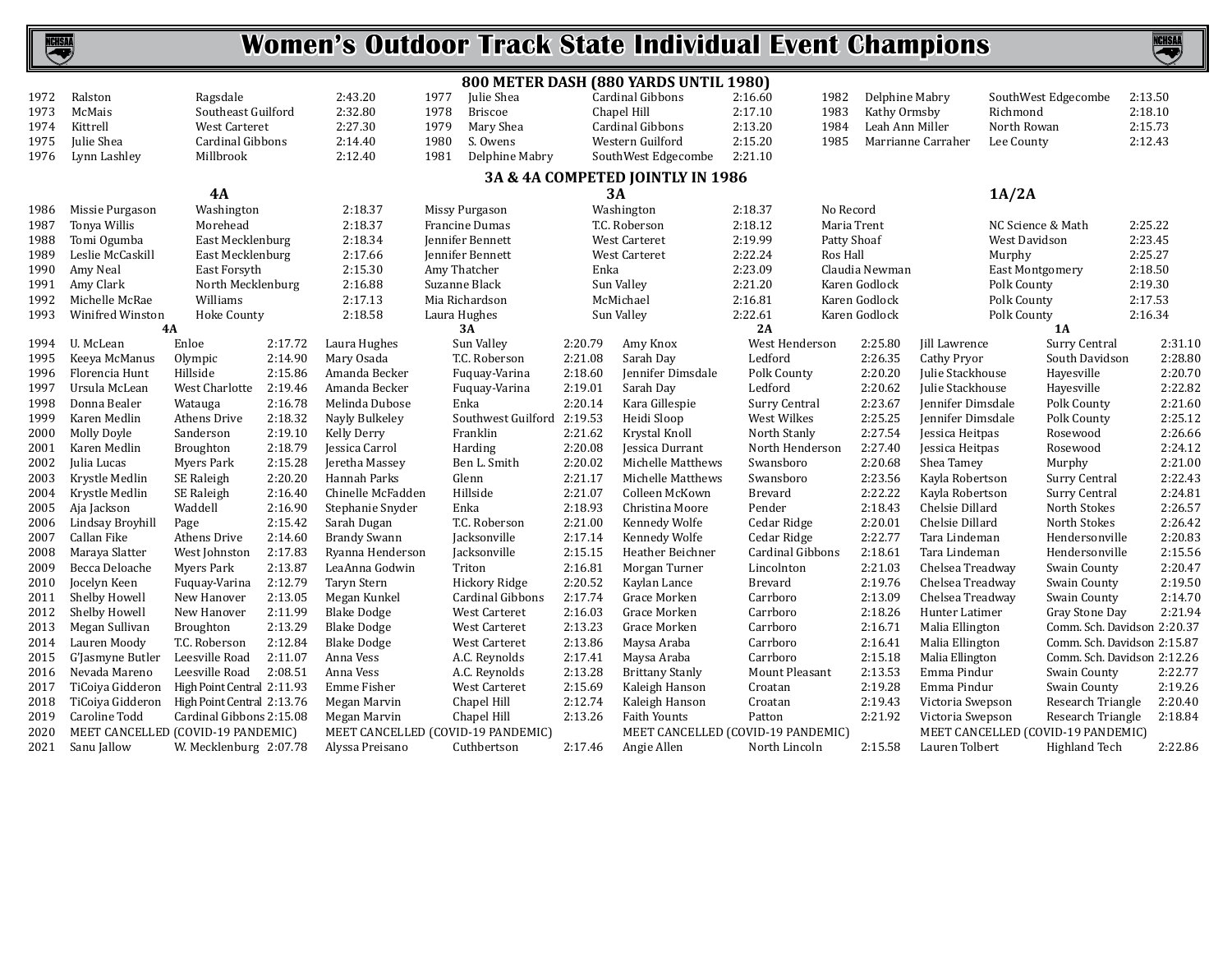

|              |                                          |                              |                    |                                    |                                |                    | 1600 METER RUN (1 MILE UNTIL 1980)     |                             |             |                     |                                     |                                               |         |         |
|--------------|------------------------------------------|------------------------------|--------------------|------------------------------------|--------------------------------|--------------------|----------------------------------------|-----------------------------|-------------|---------------------|-------------------------------------|-----------------------------------------------|---------|---------|
| 1972         | Elder                                    | Ragsdale                     |                    | 6:05.60<br>1977                    | Julie Shea                     |                    | Cardinal Gibbons                       | 4:43.10                     | 1982        | Kathy Ormsby        |                                     | Richmond                                      | 4:59.00 |         |
| 1973         | Taylor                                   | North Pitt                   |                    | 5:22.20<br>1978                    | Gail Hafley                    |                    | Sanderson                              | 5:05.70                     | 1983        | Kathy Ormsby        |                                     | Richmond                                      | 4:56.80 |         |
| 1974         | Taylor                                   | North Pitt                   |                    | 5:21.10<br>1979                    | Mary Shea                      |                    | Cardinal Gibbons                       | 4:58.00                     | 1984        | <b>Wendy McLees</b> |                                     | Grimsley                                      | 5:05.17 |         |
| 1975         | Lashley                                  | Millbrook                    |                    | 5:16.60<br>1980                    | Joan Nesbitt                   |                    | East Mecklenburg                       | 5:05.70                     | 1985        |                     | Marriane Carraher                   | Lee County                                    | 5:18.21 |         |
| 1976         | Julie Shea                               | Cardinal Gibbons             |                    | 4:50.80<br>1981                    | Kathy Ormsby                   |                    | Richmond                               | 4:59.00                     |             |                     |                                     |                                               |         |         |
|              |                                          |                              |                    |                                    |                                |                    | 3A & 4A COMPETED JOINTLY IN 1986       |                             |             |                     |                                     |                                               |         |         |
|              |                                          | 4A                           |                    |                                    |                                | 3A                 |                                        |                             |             |                     |                                     | 1A/2A                                         |         |         |
| 1986         | <b>Francine Dumas</b>                    | T.C. Roberson                |                    | 5:02.29                            | <b>Francine Dumas</b>          |                    | T.C. Roberson                          | 5:02.29                     |             | Amy Bingham         |                                     | NC Science & Math                             | 5:38.45 |         |
| 1987         | Cessy Hudson                             | East Burke                   |                    | 5:07.03                            | <b>Francine Dumas</b>          |                    | T.C. Roberson                          | 5:10.69                     | Maria Trent |                     |                                     | NC Science & Math                             | 5:35.90 |         |
| 1988         | Cessy Hudson                             | East Burke                   |                    | 5:10.38                            | Charlotte Smith                | Shelby             |                                        | 5:23.85                     | Erin Smyth  |                     |                                     | Lejeune                                       | 5:24.49 |         |
| 1989         | Carrie Hoag                              | Garinger                     |                    | 5:13.14                            | Jennifer Olive                 | Enka               |                                        | 5:16.96                     | Erin Smyth  |                     |                                     | Lejeune                                       | 5:22.20 |         |
| 1990         | Kelly Clark                              | Lee County                   |                    | 5:07.79                            | Mia Richardson                 |                    | McMichael                              | 5:24.91                     | Julie Barba |                     |                                     | Lejeune                                       | 5:20.41 |         |
| 1991         | Ami Herrman                              | Providence                   |                    | 5:04.42                            | Mia Richardson                 |                    | McMichael                              | 5:16.70                     |             | Karen Godlock       |                                     | Polk County                                   | 5:08.84 |         |
| 1992         | Ami Herrman                              | Providence                   |                    | 4:51.59                            | Mia Richardson                 |                    | McMichael                              | 5:10.94                     |             | Karen Godlock       |                                     | Polk County                                   | 5:06.34 |         |
| 1993         | Ami Herrman                              | Providence                   |                    | 5:09.92                            | Rebekah Frick                  |                    | East Rowan                             | 5:24.84                     |             | Karen Godlock       |                                     | Polk County                                   | 5:05.69 |         |
|              | <b>4A</b>                                |                              |                    |                                    | 3A                             |                    |                                        | 2A                          |             |                     |                                     | <b>1A</b>                                     |         |         |
| 1994         | Francis Warner                           | E.E. Smith                   | 4:59.92            | Laura Hughes                       | Sun Valley                     | 5:15.67            | Amy Knox                               | West Henderson              |             | 5:25.60             | Suzanne Shelton                     | East Surry                                    |         | 5:39.44 |
| 1995         | Meredith Faircloth Broughton             |                              | 5:09.29            | Amanda Becker                      | Fuquay-Varina                  | 5:08.01            | Sarah Day                              | Ledford                     |             | 5:25.41             | Kristy Whitaker                     | Murphy                                        |         | 5:31.98 |
| 1996         | Florencia Hunt                           | Hunt                         | 5:09.01            | Amanda Becker                      | Fuquay-Varina                  | 5:05.79            | Jennifer Dimmsdale                     | Polk County                 |             | 5:08.18             | Julie Stackhouse                    | Hayesville                                    |         | 5:17.00 |
| 1997         | Fran Lattie                              | Lumberton                    | 5:19.31            | Sarah Vance Goodman T.C. Roberson  |                                | 5:03.05            | Sarah Day                              | Ledford                     |             | 5:13.97             | Kristy Whitaker                     | Murphy                                        |         | 5:31.46 |
| 1998         | Mary Floyd                               | Enloe                        | 5:12.03            | Sarah Vance Goodman T.C. Roberson  |                                | 5:03.80            | Heidi Sloop                            | West Wilkes                 |             | 5:23.26             | Jennifer Dimsdale                   | Polk County                                   |         | 5:19.05 |
| 1999         | Alisha Little                            | East Burke                   | 5:08.40            | Christina Berndt                   | Fred T. Foard                  | 5:10.04            | Heidi Sloop                            | West Wilkes                 |             | 5:15.55             | Ariel Glassman                      | Hendersonville                                |         | 5:15.34 |
| 2000         | Julia Lucas                              | <b>Myers Park</b>            | 5:05.59            | Danielle Deines                    | T.C. Roberson                  | 5:20.73            | Heidi Sloop                            | West Wilkes                 |             | 5:22.04             | Jessie Stackhouse                   | Hayesville                                    |         | 5:37.39 |
| 2001         | Rachel Kitson                            | Chapel Hill                  | 5:11.93            | Alica Valtin                       | Western Harnett                | 5:08.69            | Heidi Sloop                            | West Wilkes                 |             | 5:20.55             | Erika Schneble                      | Hendersonville                                |         | 5:16.85 |
| 2002         | Julia Lucas                              | Myers Park                   | 5:06.02            | Jessica Collins                    | Eastern Wayne                  | 5:18.76            | Christal Rayle                         | Randleman                   |             | 5:30.01             | Erika Schneble                      | Hendersonville                                |         | 5:06.67 |
| 2003         | Taylor Steelman                          | Mount Tabor                  | 5:06.39            | Hannah Parks                       | Glenn                          | 5:19.48            | LeighAnn Taylor                        | Monroe                      |             | 5:18.65             | Kayla Robertson                     | Surry Central                                 |         | 5:15.49 |
| 2004         | Kate Merrill                             | Jordan                       | 5:07.83            | Hannah Parks                       | Glenn                          | 5:22.07            | LeighAnn Taylor                        | Monroe                      |             | 5:16.44             | Summer Graham                       | Princeton                                     |         | 5:27.04 |
| 2005         | Aja Jackson                              | Waddell                      | 5:09.76            | Hannah Parks                       | Glenn                          | 5:13.34            | Christina Moore                        | Pender                      |             | 5:13.07             | Elisabeth Elliot                    | Polk County                                   |         | 5:33.34 |
| 2006         | Callan Fike                              | Athens Drive                 | 5:06.15            | Hannah McArdle                     | T.C. Roberson                  | 5:18.83            | Heather Beichner                       | Cardinal Gibbons            |             | 5:08.50             | Heather Hoffman                     | <b>Bishop McGuinness</b>                      |         | 5:26.78 |
| 2007         | Callan Fike                              | Athens Drive                 | 4:59.83            | Ryanna Henderson                   | Jacksonville                   | 5:14.67            | Heather Beichner                       | Cardinal Gibbons            |             | 5:09.50             | Anna Hayes                          | East Wilkes                                   |         | 5:25.99 |
| 2008         | Kimberly Spano                           | N. Mecklenburg 5:07.91       |                    | Kenyetta Iyevbele                  | Olympic                        | 5:07.29            | Heather Beichner                       | Cardinal Gibbons            |             | 4:57.05             | Jade Farlow                         | South Stanly                                  |         | 5:19.02 |
| 2009         | Carolyn Baskir                           | East Chapel Hill 4:56.87     |                    | Laura Hoer                         | T.C. Roberson                  | 5:00.31            | <b>Halsey Merritt</b>                  | Cardinal Gibbons            |             | 5:16.82             | Kristen Stout                       | Hendersonville                                |         | 5:20.96 |
| 2010         | Samantha George Millbrook                |                              | 4:55.67            | Sarah Rapp                         | Cardinal Gibbons               | 5:04.10            | Francesca Perone                       | Carrboro                    |             | 5:25.44             | Carol Blankenship                   | East Wilkes                                   |         | 5:06.62 |
| 2011         | Samantha George                          | Millbrook                    | 4:58.75            | Sarah Rapp                         | Cardinal Gibbons               | 5:07.05            | Grace Morken                           | Carrboro                    |             | 5:13.09             | Kristen Stout                       | Hendersonville                                |         | 5:19.32 |
| 2012         | Samantha George Millbrook<br>Mattie Blue |                              | 4:51.54<br>5:02.52 | Jentzen Jones                      | Fike                           | 5:13.07<br>4:59.35 | Grace Morken<br>Grace Morken           | Carrboro<br>Carrboro        |             | 5:09.13<br>5:13.00  | Elizabeth Lackey<br>Malia Ellington | Hendersonville<br>Comm. Sch. Davidson 5:01.37 |         | 5:25.27 |
| 2013         | <b>Blair Ramsey</b>                      | <b>Broughton</b>             | 4:57.20            | <b>Blake Dodge</b>                 | West Carteret                  |                    |                                        |                             |             |                     |                                     | Comm. Sch. Davidson 4:59.88                   |         |         |
| 2014         | Elly Henes                               | Grimsley                     | 4:58.84            | Anna Vess                          | A.C. Reynolds                  | 5:00.39<br>5:03.49 | Maysa Araba                            | Carrboro                    |             | 5:03.52<br>4:55.78  | Malia Ellington<br>Malia Ellington  | Comm.Sch. Davidson 5:04.85                    |         |         |
| 2015<br>2016 | Nevada Mareno                            | Green Hope<br>Leesville Road | 4:51.57            | Anna Vess<br>Anna Vess             | A.C. Reynolds<br>A.C. Reynolds | 5:00.09            | Maysa Araba<br><b>Brittany Stanley</b> | Carrboro<br>Mount Pleasant  |             | 4:59.96             | Jo Snow                             | Mount Airy                                    |         | 5:22.39 |
| 2017         | Isabel Zimmerman Reagan                  |                              | 5:00.46            | Sarah LaTour                       | Cuthbertson                    | 5:03.03            | Mariah Howlett                         | Lake Norman Charter 5:03.80 |             |                     | Caitlyn Burkett                     | Franklin Academy                              |         | 5:21.43 |
| 2018         | Carmen Alder                             | Pinecrest                    | 4:57.84            | Elise Wright                       | T.C. Roberson                  | 5:01.52            | Mariah Howlett                         | Lake Norman Charter 5:00.67 |             |                     | Victoria Swepson                    | Research Triangle                             |         | 5:21.52 |
| 2019         | Carmen Alder                             | Pinecrest                    | 5:03.98            | Hayley Whoolery                    | West Johnston                  | 5:02.12            | Angie Allen                            | North Lincoln               |             | 5:10.87             | Victoria Swepson                    | Research Triangle                             |         | 5:25.68 |
| 2020         | MEET CANCELLED (COVID-19 PANDEMIC)       |                              |                    | MEET CANCELLED (COVID-19 PANDEMIC) |                                |                    | MEET CANCELLED (COVID-19 PANDEMIC)     |                             |             |                     |                                     | MEET CANCELLED (COVID-19 PANDEMIC)            |         |         |
| 2021         | Maddie Huecker                           | Lake Norman                  | 4:50.36            | Alyssa Preisano                    | Cuthbertson                    | 4:57.34            | Angie Allen                            | North Lincoln               |             | 5:05.97             | Victoria Swepson                    | Research Triangle                             |         | 5:23.84 |
|              |                                          |                              |                    |                                    |                                |                    |                                        |                             |             |                     |                                     |                                               |         |         |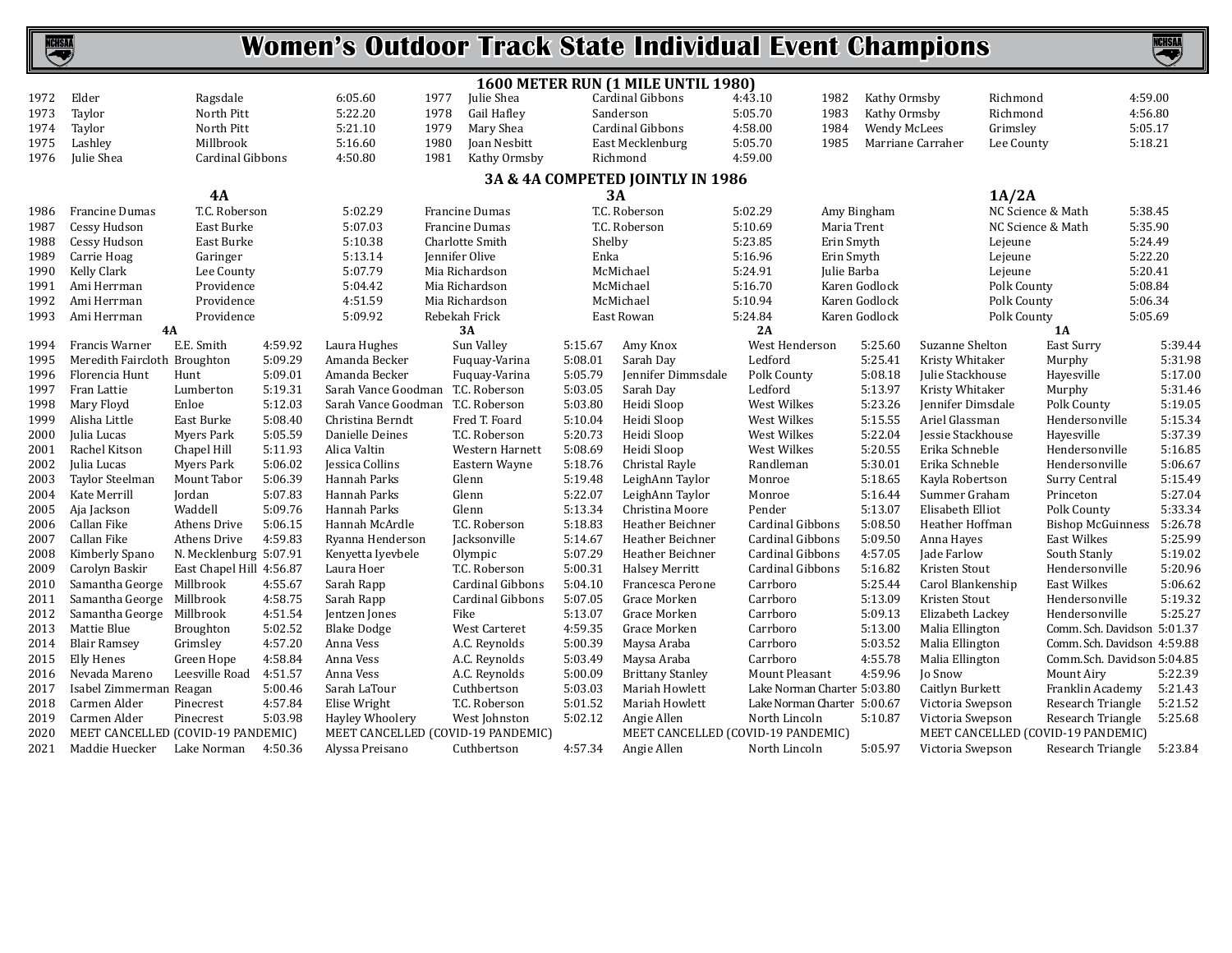

|              |                                                    |                                                  |       |                                    |              |                                |                | 200 METER DASH (220 YARDS UNTIL 1980)    |                      |              |                  |                              |                     |                                    |       |                |
|--------------|----------------------------------------------------|--------------------------------------------------|-------|------------------------------------|--------------|--------------------------------|----------------|------------------------------------------|----------------------|--------------|------------------|------------------------------|---------------------|------------------------------------|-------|----------------|
| 1972         | Crowell                                            | East Mecklenburg                                 |       | 26.10                              | 1977         | Stanback                       |                | Pinecrest                                | 25.30                | 1982         | Mamie Wilson     |                              | Northern Durham     |                                    | 24.60 |                |
| 1973         | Leak                                               | Bowman                                           |       | 25.40                              | 1978         | Stanback                       |                | Pinecrest                                | 24.60                | 1983         | Carla McLaughlin |                              | Northern Durham     |                                    | 24.30 |                |
| 1974         | Kathy McMillian                                    | <b>Hoke County</b>                               |       | 25.40                              | 1979         | Pam Belton                     |                | Seventy-First                            | 25.00                | 1984         | Carla McLaughlin |                              | Northern Durham     |                                    | 24.13 |                |
| 1975         | Kathy McMillian                                    | <b>Hoke County</b>                               |       | 25.40                              | 1980         | Gwen Ray                       |                | Smithfield-Selma                         | 24.30                | 1985         | Lamonda Miller   |                              | Chase               |                                    | 24.64 |                |
| 1976         | Kathy McMillian                                    | Hoke County                                      |       | 24.40                              | 1981         | Pam Belton                     |                | Seventy-First                            | 24.80                |              |                  |                              |                     |                                    |       |                |
|              |                                                    |                                                  |       |                                    |              |                                |                | 3A & 4A COMPETED JOINTLY IN 1986         |                      |              |                  |                              |                     |                                    |       |                |
|              |                                                    | <b>4A</b>                                        |       |                                    |              |                                |                | 3A                                       |                      |              |                  |                              | 1A/2A               |                                    |       |                |
| 1986         | Adrienne Ferguson                                  | Dudley                                           |       | 24.40                              |              | Adrienne Ferguson              | Dudley         |                                          | 24.40                | No Record    |                  |                              |                     |                                    |       |                |
| 1987         | Marlene Poole                                      | Grimslev                                         |       | 25.64                              | San Harrison |                                |                | T.W. Andrews                             | 25.29                | Linda Bryant |                  |                              | Manteo              |                                    | 24.98 |                |
| 1988         | Marlene Poole                                      | Grimsley                                         |       | 24.78                              | L'Tonya Hall |                                |                | Washington                               | 25.37                |              | Annette Harris   |                              | South Granville     |                                    | 25.85 |                |
| 1989         | Marlene Poole                                      | Dudley                                           |       | 25.04                              | Alice Vinson |                                |                | Sun Valley                               | 25.06                | Rachel Small |                  |                              | Lexington           |                                    | 25.77 |                |
| 1990         | Marlene Poole                                      | Dudley                                           |       | 24.53                              | Alice Vinson |                                |                | Sun Valley                               | 24.81                |              | Annette Harris   |                              | South Granville     |                                    | 26.22 |                |
| 1991         | Josette Battle                                     | Millbrook                                        |       | 24.54                              |              | Katrina Jarrett                |                | North Rowan                              | 24.95                |              | Cheryl Bowman    |                              | <b>Forest Hills</b> |                                    | 26.58 |                |
| 1992         | Takeisha Quick                                     | Pine Forest                                      |       | 24.86                              | Alicia Pope  |                                |                | North Lenoir                             | 25.63                |              | Amanda Johnson   |                              | East Carteret       |                                    | 25.79 |                |
| 1993         | Kim Wilson                                         | Grimsley                                         |       | 25.13                              |              | Katrina Jarrett                |                | North Rowan                              | 24.83                |              | Amanda Johnson   |                              | East Carteret       |                                    | 25.79 |                |
|              | 4A                                                 |                                                  |       |                                    |              | 3A                             |                |                                          | 2A                   |              |                  |                              |                     | <b>1A</b>                          |       |                |
| 1994         | Kim Richardson                                     | New Bern                                         | 25.03 | Sabrina Thompson                   |              | Fike                           | 24.68          | Carmen Weldon                            | Salisbury            |              | 25.82            | Julie Stackhouse             |                     | Havesville                         |       | 27.25          |
| 1995         | Crystal Cox                                        | Pine Forest                                      | 24.39 | Sabrina Thompson                   |              | Fike                           | 25.16          | Carmen Weldon                            | Salisbury            |              | 25.15            | Julie Stackhouse             |                     | Hayesville                         |       | 26.98          |
| 1996         | Crystal Cox                                        | Pine Forest                                      | 24.18 | Sabrina Thompson                   |              | Fike                           | 24.61          | Racheca Barrow                           | Currituck            |              | 25.12            | Angela Grissett              |                     | South Robeson                      |       | 25.78          |
| 1997         | Crystal Cox                                        | Pine Forest                                      | 24.38 | Shirena James                      |              | Hickory                        | 25.91          | Anissa Gainey                            | Clayton              |              | 25.54            | Conova Young                 |                     | Lejeune                            |       | 26.01          |
| 1998         | Demetria Washington Terry Sanford                  |                                                  | 24.37 | Shirena James                      |              | Hickory                        | 25.13          | Michelin Middlebrooks High Point Central |                      |              | 25.61            | Rachel McEntyre              |                     | Polk County                        |       | 25.57          |
| 1999         | Lasonja Collins                                    | Independence                                     | 24.34 | Anissa Gainey                      |              | Clayton                        | 24.79          | Nancy Hinson                             | Ledford              |              | 25.56            | Shalyce Smith                |                     | James Kenan                        |       | 26.44          |
| 2000         | Felicia Fant                                       | Olympic                                          | 24.92 | Anissa Gainey                      |              | Clayton                        | 25.18          | Dana Bembry                              | Holmes               |              | 25.59            | Shalyce Smith                |                     | James Kenan                        |       | 25.99          |
| 2001         | Bernadette Washington R.J. Reynolds                |                                                  | 24.67 | Suzzette McSwain                   |              | Dudley                         | 25.79          | LeTreya Parker                           | Southern Guilford    |              | 25.07            | Cynethia Rooks               |                     | Northampton-West                   |       | 25.67          |
| 2002         | Phykesha Blackman Independence                     |                                                  | 25.40 | <b>Tiffany Roberts</b>             |              | Southwest Guilford 24.54       |                | Dana Bembry                              | Holmes               |              | 25.40            | Evette Brown                 |                     | South Stokes                       |       | 25.52          |
| 2003         | Melissa Council                                    | Cary                                             | 24.45 | Portia Baker                       |              | Southwest Guilford 24.39       |                | Terria Sinclair                          | Saint Pauls          |              | 25.44            | Ebony Robinson               |                     | Durham Sch. of Arts                |       | 25.64          |
| 2004         | Erica Montgomery Mount Tabor                       |                                                  | 24.59 | Portia Baker                       |              | Southwest Guilford             | 25.23          | Shontay Dodd                             | Greene Central       |              | 25.39            | Evette Brown                 |                     | South Stokes                       |       | 25.87          |
| 2005         | Lamarra Currie                                     | Apex                                             | 24.28 | Gabrielle Daniel                   |              | East Chapel Hill               | 25.33          | Ashley McKiver                           | T.W. Andrews         |              | 25.65            | Shaquita Copeland            |                     | Perquimans                         |       | 25.96          |
| 2006         | Gabby Mayo                                         | Southeast Raleigh 23.51                          |       | Kelsey McCorkle                    |              | South Central                  | 24.73          | Morgan McEachin                          | <b>Red Springs</b>   |              | 25.70            | Shaquita Copeland            |                     | Perquimans                         |       | 26.16          |
| 2007         | Gabby Mayo<br>Jacinda Evans                        | Southeast Raleigh 23.72<br>Southern Durham 24.47 |       | Kelsey McCorkle<br>Kelsey McCorkle |              | South Central<br>South Central | 24.79<br>23.63 | Maria Johnson<br><b>Brittany Wilkins</b> | Farmville Central    |              | 25.12<br>25.27   | Jania Bogle<br>Jania Bogle   |                     | Princeton<br>Princeton             |       | 25.99<br>25.30 |
| 2008         |                                                    | West Charlotte                                   | 24.12 | Stormy Kendrick                    |              |                                | 25.13          | Marissa Bellamy                          | Cummings<br>Bunn     |              | 24.69            |                              |                     |                                    |       | 24.86          |
| 2009<br>2010 | Nyosha Bryant<br>Dominique Weahers Charlotte Vance |                                                  | 24.45 | Maleena Reid                       |              | Forestview<br>North Gaston     | 24.91          | Briana Haith                             | Granville Central    |              | 24.33            | Leroya Banks<br>Leroya Banks |                     | Perquimans<br>Perquimans           |       | 25.37          |
| 2011         | Alexis Murphy                                      | Apex                                             | 24.57 | Nyshedra Brown                     |              | West Craven                    | 24.91          | Marissa Bellamy                          | Bunn                 |              | 24.39            | <b>Chasity Roberts</b>       |                     | Jones                              |       | 25.38          |
| 2012         | Alexis Murphy                                      | Apex                                             | 23.96 | Nyshedra Brown                     |              | West Craven                    | 24.37          | Paisley Simmons                          | T.W. Andrews         |              | 24.74            | Janieyah Collins             |                     | Monroe                             |       | 25.22          |
| 2013         | Tyra Lea                                           | Wakefield                                        | 23.95 | Oizeah Jackson                     |              | Westover                       | 24.54          | Paisley Simmons                          | T.W. Andrews         |              | 24.61            | Reneazia Collins             |                     | Monroe                             |       | 25.47          |
| 2014         | Katlin Sherman                                     | Parkland                                         | 24.05 | <b>Courtney Warner</b>             |              | C.B. Aycock                    | 24.87          | Reneazia Collins                         | Monroe               |              | 25.48            | Aaliyah Craft                |                     | Walkertown                         |       | 26.02          |
| 2015         | Tamara Clark                                       | High Point Central 23.69                         |       | <b>Courtney Warner</b>             |              | C.B. Aycock                    | 24.23          | Starbesha Satterwhite                    | <b>Warren County</b> |              | 25.22            | Deonica Reid                 |                     | Winston-Salem Prep                 |       | 25.36          |
| 2016         | Tamara Clark                                       | High Point Central 23.53                         |       | Taylor Henderson                   |              | Eastern Guilford               | 24.40          | Payton Russell                           | North Rowan          |              | 24.83            | Desire Brown                 |                     | Heide Trask                        |       | 25.32          |
| 2017         | Tamara Clark                                       | High Point Central 23.59                         |       | Mya Daye                           |              | Northern Vance                 | 24.69          | Payton Russell                           | North Rowan          |              | 25.14            | Araybian Lilly               |                     | West Montgomery                    |       | 12.65          |
| 2018         | Kyna Robinson                                      | Southeast Raleigh 24.20                          |       | Alexis Patterson                   |              | Parkland                       | 24.39          | Tahalia Fairman                          | Southwest Onslow     |              | 25.39            | Araybian Lilly               |                     | West Montgomery                    |       | 25.73          |
| 2019         | Jonah Ross                                         | Garner                                           | 23.96 | Alysia Johnson                     |              | Hillside                       | 23.73          | Allysia Farrar                           | Cummings             |              | 24.85            | Ja'Ciya Guthrie              |                     | Bessemer City                      |       | 25.30          |
| 2020         | MEET CANCELLED (COVID-19 PANDEMIC)                 |                                                  |       | MEET CANCELLED (COVID-19 PANDEMIC) |              |                                |                | MEET CANCELLED (COVID-19 PANDEMIC)       |                      |              |                  |                              |                     | MEET CANCELLED (COVID-19 PANDEMIC) |       |                |
| 2021         | Shawnti Jackson                                    | Cardinal Gibbons 23.06                           |       | Ai'yana Gray-Williams Parkland     |              |                                | 24.66          | Joyasia Smith                            | R-S Central          |              | 25.15            | Tra'Nijah Pettihomme Pamlico |                     |                                    |       | 25.48          |
|              |                                                    |                                                  |       |                                    |              |                                |                |                                          |                      |              |                  |                              |                     |                                    |       |                |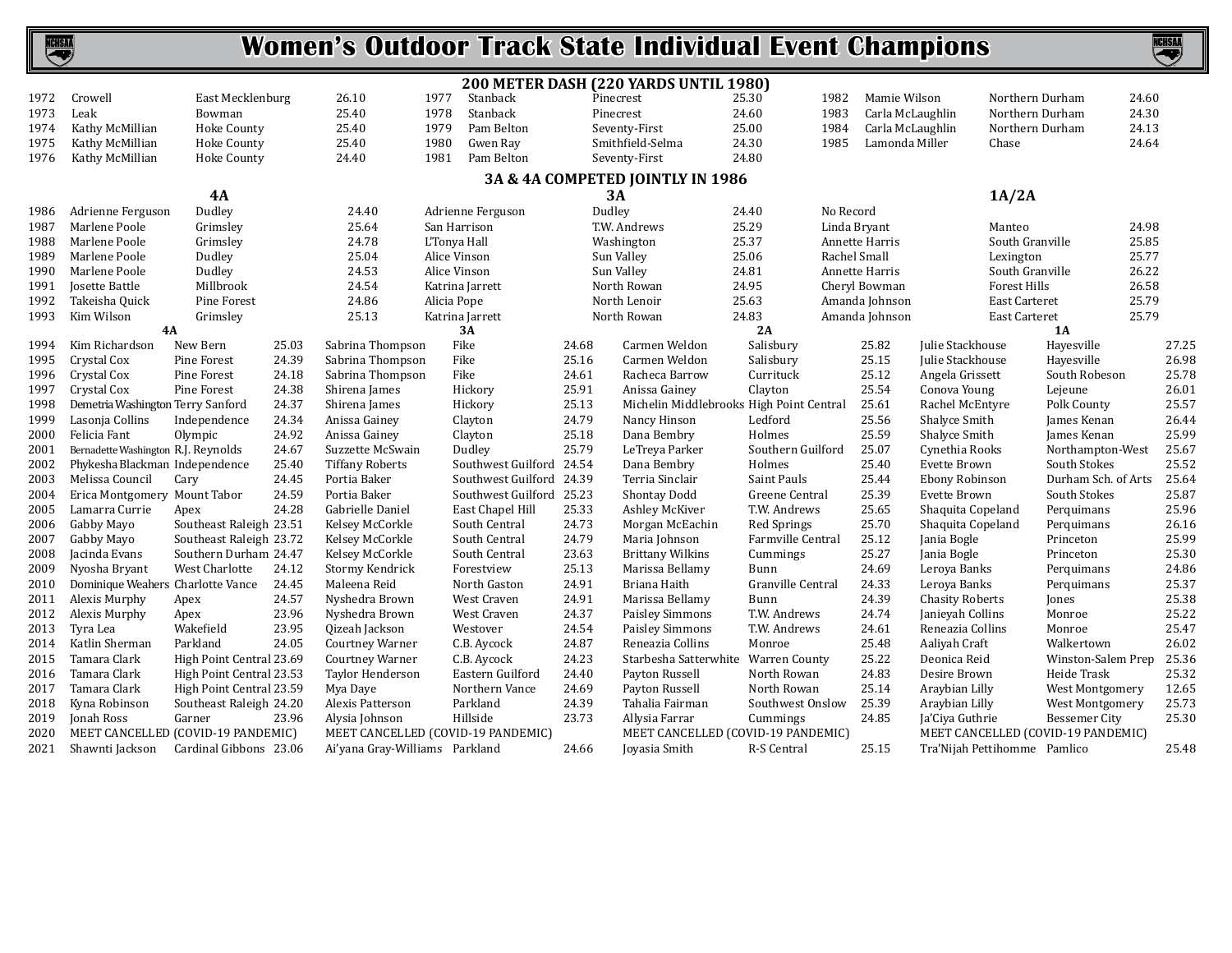

|      |                                           |                          |       |                     |                                    |       | 400 METER DASH (440 YARDS UNTIL 1980) |                   |            |                       |                     |                                    |       |                |
|------|-------------------------------------------|--------------------------|-------|---------------------|------------------------------------|-------|---------------------------------------|-------------------|------------|-----------------------|---------------------|------------------------------------|-------|----------------|
| 1972 | Crowell                                   | East Mecklenburg         |       | 1:00.30             | Sherrill<br>1977                   |       | Jordan                                | 57.90             | 1982       | Tonya White           |                     | Page                               | 56.50 |                |
| 1973 | Lide                                      | <b>Hoke County</b>       |       | 1:00.70             | 1978<br>Sherrill                   |       | Jordan                                | 54.80             | 1983       | April Cook            |                     | Watauga                            | 55.60 |                |
| 1974 | Swindell                                  | New Bern                 |       | 59.30               | 1979<br>Sherrill                   |       | Jordan                                | 55.10             | 1984       | Vickie Staton         |                     | Southwest Edgecombe                | 56.85 |                |
| 1975 | Vickie Bryant                             | Jacksonville             |       | 57.70               | 1980<br>V. Weaver                  |       | Hillside                              | 57.00             | 1985       | Tanya Fillmore        |                     | Garinger                           | 56.54 |                |
| 1976 | Vickie Bryant                             | Jacksonville             |       | 56.20               | 1981<br>Tonya Jefferies            |       | Page                                  | 56.60             |            |                       |                     |                                    |       |                |
|      |                                           |                          |       |                     |                                    |       | 3A & 4A COMPETED JOINTLY IN 1986      |                   |            |                       |                     |                                    |       |                |
|      |                                           | 4A                       |       |                     |                                    |       | 3A                                    |                   |            |                       |                     | 1A/2A                              |       |                |
| 1986 | Sonja Thomas                              | Dudley                   |       | 56.14               | Sonja Thomas                       |       | Dudley                                | 56.14             | Mia Gibson |                       |                     | North Rowan                        | 58.43 |                |
| 1987 | Sonja Thomas                              | Dudley                   |       | 56.27               | Clara Russell                      |       | Cummings                              | 58.70             |            | Melissa Rogers        |                     | Southwestern Randolph              | 57.37 |                |
| 1988 | Teneen Royal                              | Smithfield-Selma         |       | 57.54               | Crystal Littlejohn                 |       | East Rutherford                       | 59.66             |            | Kresha Estes          |                     | South Granville                    | 58.20 |                |
| 1989 | Monica Hockaday                           | Hillside                 |       | 56.11               | Wanda Phillips                     |       | Tarboro                               | 58.69             |            | April Jackson         |                     | North Rowan                        | 59.44 |                |
| 1990 | Tonya Avery                               | Jacksonville             |       | 55.74               | Tonie Lazenby                      |       | West Iredell                          | 57.78             |            | Charlene Steed        |                     | Louisburg                          | 59.32 |                |
| 1991 | Treshell Mayo                             | Sanderson                |       | 55.91               | Tonie Lazenby                      |       | West Iredell                          | 57.13             |            | <b>Tracey Burwell</b> |                     | South Granville                    | 58.91 |                |
| 1992 | Treshell Mayo                             | Sanderson                |       | 56.92               | Toi Wilson                         |       | D.H. Conley                           | 59.05             |            | Mikki Dollyhigh       |                     | Surry Central                      | 59.91 |                |
| 1993 | Michelle McRae                            | Williams                 |       | 55.76               | Toi Wilson                         |       | D.H. Conley                           | 55.71             |            | Brooke Chapman        |                     | Hendersonville                     | 58.93 |                |
|      |                                           | 4A                       |       |                     | 3A                                 |       |                                       | 2A                |            |                       |                     | <b>1A</b>                          |       |                |
| 1994 | Shawnta Person                            | Olympic                  | 57.41 | Toi Wilson          | D.H. Conley                        | 56.84 | Brooke Chapman                        | Hendersonville    |            | 58.69                 | Jill Lawrence       | Surry Central                      |       | 59.92          |
| 1995 | Crystal Cox                               | Pine Forest              | 56.97 | Jackie Houston      | Kings Mountain                     | 58.68 | <b>Brooke Chapman</b>                 | Hendersonville    |            | 57.26                 | Shalisha Greg       | Elkin                              |       | 1:02.00        |
| 1996 | Demetria Washington Terry Sanford         |                          | 54.35 | Jackie Houston      | Kings Mountain                     | 56.98 | Juanita Highes                        | South Granville   |            | 57.55                 | Erin Gubitz         | Northampton-East                   |       | 1:01.44        |
| 1997 | Demetria Washington Terry Sanford         |                          | 54.78 | Jackie Houston      | <b>Kings Mountain</b>              | 57.09 | Edi Ntuon                             | NC Science & Math |            | 58.91                 | Julie Stackhouse    | Hayesville                         |       | 57.80          |
| 1998 | Kennisha Morten Seventy-First             |                          | 56.97 | Toshima Dabbs       | Morehead                           | 58.14 | Edi Ntuon                             | NC Science & Math |            | 58.21                 | Latova Walters      | Cummings                           |       | 1:00.08        |
| 1999 | Carol Merritt                             | Garner                   | 56.47 | Demiko Picott       | Hertford                           | 59.49 | Catherine Holmes                      | Charles D. Owen   |            | 1:00.30               | Kristal Troy        | Tar Heel                           |       | 59.82          |
| 2000 | Victoria Gadson                           | N. Mecklenburg           | 55.76 | Jeretha Massey      | Ben L. Smith                       | 59.02 | Marquita Houston                      | Monroe            |            | 59.42                 | Vanessa Lambert     | Swain County                       |       | 59.27          |
| 2001 | Samantha Murrillo Davie County            |                          | 56.72 | Jeretha Massey      | Ben L. Smith                       | 58.16 | Amy Steadman                          | <b>Brevard</b>    |            | 59.80                 | Cynethia Rooks      | Northampton-West                   |       | 57.40          |
| 2002 | Carlitha Sturdivant Independence          |                          | 57.81 | Jeretha Massey      | Ben L. Smith                       | 57.76 | Candyra Sellers                       | Western Alamance  |            | 58.86                 | Mary Mayfield       | Durham Sch. of Arts                |       | 57.46          |
| 2003 | Carlitha Sturdivant Independence          |                          | 57.91 | Portia Baker        | Southwest Guilford                 | 56.79 | Italie Murphy                         | Cedar Ridge       |            | 59.06                 | Cynethia Rooks      | Northampton-West                   |       | 57.41          |
| 2004 | Janet Carothers                           | Harding                  | 55.98 | Portia Baker        | Southwest Guilford                 | 55.82 | Italie Murphy                         | Cedar Ridge       |            | 56.27                 | Christina Gray      | North Brunswick                    |       | 57.75          |
| 2005 | Ebonie Cunningham Southeast Raleigh 56.47 |                          |       | Kia Haskins         | Hillside                           | 58.27 | Italie Murphy                         | Cedar Ridge       |            | 58.02                 | Christina Gray      | North Brunswick                    |       | 58.04          |
| 2006 | Ebonie Cunningham Southeast Raleigh 55.10 |                          |       | Tiaera Reynolds     | Dudley                             | 57.02 | <b>Brittany Fennell</b>               | West Henderson    |            | 57.57                 | Shaquita Copeland   | Perquimans                         |       | 58.66          |
| 2007 | Ebonie Cunningham Southeast Raleigh 55.17 |                          |       | Kelsey McCorkle     | South Central                      | 56.60 | Crystal Smith                         | Farmville Central |            | 57.79                 | Chelsea Mudd        | South Stokes                       |       | 1:01.11        |
| 2008 | Nyosha Bryant                             | West Charlotte           | 55.58 | <b>Brandy Swann</b> | Jacksonville                       | 56.75 | Felisha Garren                        | North Henderson   |            | 56.75                 | Trisha Bennett      | Winston-Salem Prep                 |       | 58.70          |
| 2009 | Sanura Eley-O'Reilly Jack Britt           |                          | 54.07 | Breanna Alston      | Southeast Guilford                 | 58.45 | Briana Haith                          | Granville Central |            | 56.85                 | Trisha Bennett      | Winston-Salem Prep                 |       | 57.56          |
| 2010 | Sanura Eley-O'Reilly Jack Britt           |                          | 53.45 | Breahna Morrison    | Weddington                         | 55.69 | Briana Haith                          | Granville Central |            | 55.76                 | Colleen McGuire     | NC Science & Math                  |       | 58.31          |
| 2011 | Ariah Graham                              | Wakefield                | 55.01 | Naomi Alston        | Douglas Byrd                       | 56.48 | Marissa Bellamy                       | Bunn              |            | 56.74                 | <b>Holly Gaines</b> | Chatham Central                    |       | 59.06          |
| 2012 | Ariah Graham                              | Wakefield                | 55.14 | Naomi Alston        | Douglas Byrd                       | 56.01 | Marissa Bellamy                       | Bunn              |            | 55.73                 | Reneazia Collins    | Monroe                             |       | 57.41          |
| 2013 | Tiana Patillo                             | Wakefield                | 55.46 | Maya Evans          | Fike                               | 55.93 | Jaleesa Smoot                         | Salisbury         |            | 56.59                 | Reneazia Collins    | Monroe                             |       | 56.28          |
| 2014 | Layla White                               | Cary                     | 55.41 | Nikolete Hurrinus   | Cuthberston                        | 56.98 | Reneazia Collins                      | Monroe            |            | 56.39                 | Shakai Ward         | Elkin                              |       | 57.59          |
| 2015 | McKinley McNeill                          | Parkland                 | 54.31 | Jasmine Parquet     | Eastern Alamance                   | 56.13 | Payton Russell                        | North Rowan       |            | 55.70                 | Shakai Ward         | Elkin                              |       | 57.14          |
| 2016 | McKinley McNeill                          | Parkland                 | 53.50 | Cambria Shuford     | Statesville                        | 56.28 | Payton Russell                        | North Rowan       |            | 56.44                 | Desire Brown        | Heide Trask                        |       | 57.53          |
| 2017 | Kiya Oviosun                              | Southeast Guilford 53.53 |       | Michaela Nelms      | Nash Central                       | 55.80 | Payton Russell                        | North Rowan       |            | 56.15                 | Araybian Lilly      | West Montgomery                    |       | 58.33          |
| 2018 | Maya Singletary                           | Hoke County              | 53.42 | Dahlia Cutler       | Cuthbertson                        | 56.15 | Samantha Payne                        | Ledford           |            | 57.30                 | Araybian Lilly      | <b>West Montgomery</b>             |       | 57.06<br>57.15 |
| 2019 | Ella Mainwaring Foster Providence         |                          | 55.13 | Alysia Johnson      | Hillside                           | 53.50 | Tahalia Fairman                       | Southwest Onslow  |            | 56.57                 | Lauren Tolbert      | Highland Tech                      |       |                |
| 2020 | MEET CANCELLED (COVID-19 PANDEMIC)        |                          |       |                     | MEET CANCELLED (COVID-19 PANDEMIC) |       | MEET CANCELLED (COVID-19 PANDEMIC)    |                   |            |                       |                     | MEET CANCELLED (COVID-19 PANDEMIC) |       |                |
| 2021 | JaMeesia Ford                             | Jack Britt               | 54.83 | Ariana Daley        | Clayton                            | 56.91 | Alaya Gillespie                       | West Iredell      |            | 56.86                 | Lauren Tolbert      | Highland Tech                      |       | 56.81          |

NCHSM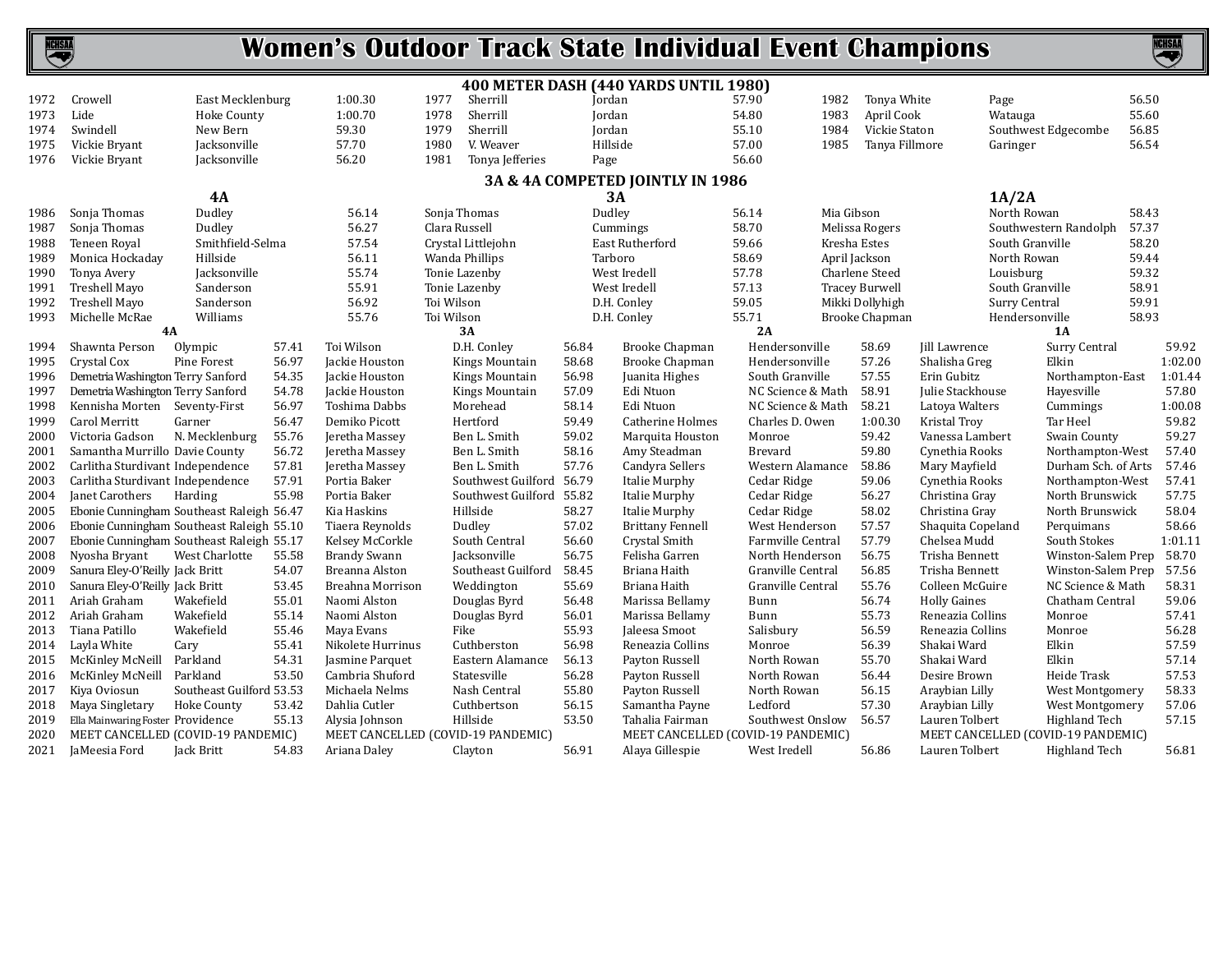

#### **300 METER INTERMEDIATE HURDLES (220 YARDS UNTIL 1980; 200 METERS 1980-1984)**

|      |                 |               | əvv ris o |
|------|-----------------|---------------|-----------|
| 1979 | JoAnn Stallings | Holmes        | 29.50     |
| 1980 | Clara Hairston  | East Forsyth  | 28.50     |
| 1981 | Sandra Nichols  | Thomasville   | 28.30     |
| 1982 | Tracy Briston   | R.J. Reynolds | 28.50     |
| 1983 | Ida Pendergraft | Hillside      | 28.50     |
|      |                 |               |           |
|      |                 |               |           |

1985 Pam Doggett

1984 Pam Doggett Dudley 27.92<br>1985 Pam Doggett Dudley 44.73

| 1981         | Sandra Nichols                     |                                                                                                                                                                                                                                                                                                                                                                                                                                                                                                                                                                                                                                                                                                                                                                                                                                                                                                                                                                                                                                                                                                                                                                                                                                                                                                                                                                                                                                                                                                                                                                                                                                                                                                                                                                                                                                                                                                                                                                                                                                                                                                                                                                                                                                                                                                                                                                                                                                                                                                                                                                                                                                                                                                                                                                                                                                                                                                                                                                                                                                                                                                                                                                                                                                                                                                                                                                                                                                                                                                                                                                                                                                                                                                                                                                                                                                                                                                                                                                                                                                                                                                                                                                                                                                                                                                                                                                                                                                                                                                                                                                                                                                                                                                                                                                                                          |       |                                    |                  |       |                                                                          |              |       |                |              |       |  |  |
|--------------|------------------------------------|----------------------------------------------------------------------------------------------------------------------------------------------------------------------------------------------------------------------------------------------------------------------------------------------------------------------------------------------------------------------------------------------------------------------------------------------------------------------------------------------------------------------------------------------------------------------------------------------------------------------------------------------------------------------------------------------------------------------------------------------------------------------------------------------------------------------------------------------------------------------------------------------------------------------------------------------------------------------------------------------------------------------------------------------------------------------------------------------------------------------------------------------------------------------------------------------------------------------------------------------------------------------------------------------------------------------------------------------------------------------------------------------------------------------------------------------------------------------------------------------------------------------------------------------------------------------------------------------------------------------------------------------------------------------------------------------------------------------------------------------------------------------------------------------------------------------------------------------------------------------------------------------------------------------------------------------------------------------------------------------------------------------------------------------------------------------------------------------------------------------------------------------------------------------------------------------------------------------------------------------------------------------------------------------------------------------------------------------------------------------------------------------------------------------------------------------------------------------------------------------------------------------------------------------------------------------------------------------------------------------------------------------------------------------------------------------------------------------------------------------------------------------------------------------------------------------------------------------------------------------------------------------------------------------------------------------------------------------------------------------------------------------------------------------------------------------------------------------------------------------------------------------------------------------------------------------------------------------------------------------------------------------------------------------------------------------------------------------------------------------------------------------------------------------------------------------------------------------------------------------------------------------------------------------------------------------------------------------------------------------------------------------------------------------------------------------------------------------------------------------------------------------------------------------------------------------------------------------------------------------------------------------------------------------------------------------------------------------------------------------------------------------------------------------------------------------------------------------------------------------------------------------------------------------------------------------------------------------------------------------------------------------------------------------------------------------------------------------------------------------------------------------------------------------------------------------------------------------------------------------------------------------------------------------------------------------------------------------------------------------------------------------------------------------------------------------------------------------------------------------------------------------------------------------------------|-------|------------------------------------|------------------|-------|--------------------------------------------------------------------------|--------------|-------|----------------|--------------|-------|--|--|
| 1982         | <b>Tracy Briston</b>               | R.J. Reynolds                                                                                                                                                                                                                                                                                                                                                                                                                                                                                                                                                                                                                                                                                                                                                                                                                                                                                                                                                                                                                                                                                                                                                                                                                                                                                                                                                                                                                                                                                                                                                                                                                                                                                                                                                                                                                                                                                                                                                                                                                                                                                                                                                                                                                                                                                                                                                                                                                                                                                                                                                                                                                                                                                                                                                                                                                                                                                                                                                                                                                                                                                                                                                                                                                                                                                                                                                                                                                                                                                                                                                                                                                                                                                                                                                                                                                                                                                                                                                                                                                                                                                                                                                                                                                                                                                                                                                                                                                                                                                                                                                                                                                                                                                                                                                                                            |       | 28.50                              |                  |       |                                                                          |              |       |                |              |       |  |  |
| 1983         | Ida Pendergraft                    | Hillside                                                                                                                                                                                                                                                                                                                                                                                                                                                                                                                                                                                                                                                                                                                                                                                                                                                                                                                                                                                                                                                                                                                                                                                                                                                                                                                                                                                                                                                                                                                                                                                                                                                                                                                                                                                                                                                                                                                                                                                                                                                                                                                                                                                                                                                                                                                                                                                                                                                                                                                                                                                                                                                                                                                                                                                                                                                                                                                                                                                                                                                                                                                                                                                                                                                                                                                                                                                                                                                                                                                                                                                                                                                                                                                                                                                                                                                                                                                                                                                                                                                                                                                                                                                                                                                                                                                                                                                                                                                                                                                                                                                                                                                                                                                                                                                                 |       | 28.50                              |                  |       |                                                                          |              |       |                |              |       |  |  |
|              |                                    |                                                                                                                                                                                                                                                                                                                                                                                                                                                                                                                                                                                                                                                                                                                                                                                                                                                                                                                                                                                                                                                                                                                                                                                                                                                                                                                                                                                                                                                                                                                                                                                                                                                                                                                                                                                                                                                                                                                                                                                                                                                                                                                                                                                                                                                                                                                                                                                                                                                                                                                                                                                                                                                                                                                                                                                                                                                                                                                                                                                                                                                                                                                                                                                                                                                                                                                                                                                                                                                                                                                                                                                                                                                                                                                                                                                                                                                                                                                                                                                                                                                                                                                                                                                                                                                                                                                                                                                                                                                                                                                                                                                                                                                                                                                                                                                                          |       |                                    |                  |       |                                                                          |              |       |                |              |       |  |  |
|              |                                    | Thomasville<br>28.30<br>3A & 4A COMPETED JOINTLY IN 1986<br>1A/2A<br><b>4A</b><br><b>3A</b><br>Dudley<br>Southwestern Randolph<br>42.00<br>Dudley<br>42.00<br>Pauline Rogers<br>Pam Doggett<br>Pam Doggett<br>46.81<br>Tara Burns<br>45.98<br>Denita Watkins<br>Wanda Medly<br>Dudley<br>45.14<br>North Stanly<br>46.26<br>Cummings<br>44.20<br>Tara Burns<br>46.10<br>Lisa Taylor<br>Salisbury<br>45.80<br>Tonya Pope<br>Fike<br>Cummings<br>Marseilla McKenzie<br>44.81<br>Debbie Hollingsworth<br>East Henderson<br>46.91<br>Salisbury<br>47.70<br>Hoke County<br>Zandra Hoyles<br>Marseilla McKenzie<br><b>Hoke County</b><br>44.41<br>Vicki Pittman<br>Tarboro<br>45.49<br>Sara White<br>Surry Central<br>45.89<br>Marseilla McKenzie<br>44.46<br>Vicki Pittman<br>45.43<br>Lee Anne Ross<br>South Stanly<br>46.96<br><b>Hoke County</b><br>Tarboro<br>46.29<br>Sara White<br>Cameron Bader<br>Sanderson<br>Laonda McCorkle<br><b>High Point Central</b><br>46.01<br>Surry Central<br>46.19<br>New Bern<br>DeAnne Davis<br>45.44<br>Sara White<br>44.90<br>Joann Smith<br>44.07<br>Cummings<br>Surry Central<br>4A<br>3A<br>2A<br><b>1A</b><br>Tarboro<br>Twyla Smith<br>43.78<br>Renee Hudson<br>46.57<br>DeAnne Davis<br>45.56<br>Julie Stackhouse<br>Hayesville<br>47.86<br>Pinecrest<br>Cummings<br>43.81<br>Asheboro<br>46.57<br>44.94<br>45.83<br>Brenda Taylor<br>Natasha Harris<br>DeAnne Davis<br>Julie Stackhouse<br>Hayesville<br>Watauga<br>Cummings<br>43.30<br><b>Heather Carpenter</b><br>Southern Durham<br>46.21<br>DeAnne Davis<br>45.40<br>Deanne Wood<br>Surry Central<br>47.50<br>Brenda Taylor<br>Watauga<br>Cummings<br>42.14<br>45.29<br>Brenda Taylor<br><b>Tiffany Smith</b><br>Fike<br>Lisa Bradsher<br>45.79<br>Shayla Horne<br>Bladenboro<br>46.60<br>Watauga<br>Cummings<br>45.40<br><b>Tiffany Smith</b><br>Fike<br>44.87<br>South Granville<br>46.24<br>46.36<br>Melissa Henderson Jordan<br>Latoya Burt<br>Deidre Mapp<br>Cummings<br>45.39<br>45.32<br>46.93<br>Butler<br><b>Tiffany Smith</b><br>Fike<br>Latasha Pharr<br>North Rowan<br>Katrelle Armwood<br>Durham Magnet<br>45.92<br>44.23<br>Latasha Pharr<br>North Rowan<br>44.05<br>Allison Adams<br><b>East Wilkes</b><br>47.80<br>Leslie Bigelow<br>Hickory<br>46.06<br>Cary<br>44.94<br>Leteisha Johnson<br>Ben L. Smith<br>46.70<br>Latasha Pharr<br>North Rowan<br>46.09<br>Chandra Pulliam<br>45.23<br>Broughton<br>Cummings<br>45.18<br>Hillside<br>45.58<br>Chandra Pulliam<br>45.80<br>Jordan<br>Michelle Duffey<br>Cummings<br>44.61<br>Katrelle Armwood<br>Durham Sch. of Arts<br>43.61<br>Hillside<br>43.73<br>Jessica Sims<br>West Henderson<br>47.47<br>Cary<br>Michelle Duffey<br>46.11<br>Midway<br>Jessica Autry<br>Hillside<br>45.37<br>44.02<br>Michelle Duffey<br>44.22<br><b>Mountain Heritage</b><br>Alexis Jenkins<br>North Brunswick<br>47.18<br>Enloe<br>Morgan Peterson<br>47.18<br>Southeast Raleigh 44.62<br>Lateasa Michael<br>Anson<br>45.14<br>Latoya James<br>43.96<br>Alexis Jenkins<br>North Brunswick<br>Cummings<br>Southeast Raleigh 43.56<br>Manika Gamble<br>Jacksonville<br>44.63<br>44.15<br>Natalie Moreland<br>46.69<br>Latoya James<br>Cummings<br>Mount Airy<br>E.E. Smith<br>44.56<br>Asheville<br>44.67<br>43.76<br>Saresa Hudson<br>Pender<br>46.84<br>Sophia Treakle<br>Latoya James<br>Cummings<br>Victoria Robinson J.H. Rose<br>45.37<br>Asheville<br>43.15<br>Sherice Walker<br>44.74<br>Polk County<br>46.54<br>Sophia Treakle<br>Maggie Conner<br>Cummings<br>43.23<br>45.02<br>45.52<br>Camille Wilkerson<br>Winston-Salem Prep<br>Victoria Robinson J.H. Rose<br><b>Tyler Brockington</b><br>Dudley<br>Janieyah Collins<br>Monroe<br>44.55<br>42.53<br>Amber Holloway<br>West Rowan<br>44.10<br>Francesca Evans<br>44.64<br>Saresa Hudson<br>Pender<br>45.58<br>Clayton<br>Cummings<br>41.41<br>Franklin<br>44.47<br>Nora McKiver<br>T.W. Andrews<br>43.69<br>45.29<br>Clayton<br>Rikki Jay<br>Janieyah Collins<br>Monroe<br>Tyler Brockington Dudley<br>41.81<br>Western Alamance<br>44.84<br>Nora McKiver<br>T.W. Andrews<br>44.87<br>45.34<br>Lydia Laws<br>Janieyah Collins<br>Monroe<br>Western Alamance<br>43.79<br>42.70<br>Tametris Morrison Southeast Raleigh 42.72<br>Lydia Laws<br>Nora McKiver<br>T.W. Andrews<br>Kylie Polsgrove<br>Avery County<br>46.17<br>Western Alamance<br>43.62<br>Southeast Raleigh 44.67<br>Lydia Laws<br>Kayla Moore<br>45.77<br>Kylie Polsgrove<br><b>Avery County</b><br>45.71<br>Cummings<br>Parkland<br>42.19<br>Kylie McMillan<br>Southern Guilford<br>43.78<br>Kayla Moore<br>46.07<br><b>Avery County</b><br>45.49<br>Cummings<br>Kylie Polsgrove<br>Leesville Road<br>Sydni Fields<br>Cleveland<br>43.79<br>Winston-Salem Prep<br>43.17<br>44.59<br>Kayla Moore<br>Ashya Smith<br>47.05<br>Cummings |       |                                    |                  |       |                                                                          |              |       |                |              |       |  |  |
| 1986         |                                    |                                                                                                                                                                                                                                                                                                                                                                                                                                                                                                                                                                                                                                                                                                                                                                                                                                                                                                                                                                                                                                                                                                                                                                                                                                                                                                                                                                                                                                                                                                                                                                                                                                                                                                                                                                                                                                                                                                                                                                                                                                                                                                                                                                                                                                                                                                                                                                                                                                                                                                                                                                                                                                                                                                                                                                                                                                                                                                                                                                                                                                                                                                                                                                                                                                                                                                                                                                                                                                                                                                                                                                                                                                                                                                                                                                                                                                                                                                                                                                                                                                                                                                                                                                                                                                                                                                                                                                                                                                                                                                                                                                                                                                                                                                                                                                                                          |       |                                    |                  |       |                                                                          |              |       |                |              |       |  |  |
| 1987         |                                    |                                                                                                                                                                                                                                                                                                                                                                                                                                                                                                                                                                                                                                                                                                                                                                                                                                                                                                                                                                                                                                                                                                                                                                                                                                                                                                                                                                                                                                                                                                                                                                                                                                                                                                                                                                                                                                                                                                                                                                                                                                                                                                                                                                                                                                                                                                                                                                                                                                                                                                                                                                                                                                                                                                                                                                                                                                                                                                                                                                                                                                                                                                                                                                                                                                                                                                                                                                                                                                                                                                                                                                                                                                                                                                                                                                                                                                                                                                                                                                                                                                                                                                                                                                                                                                                                                                                                                                                                                                                                                                                                                                                                                                                                                                                                                                                                          |       |                                    |                  |       |                                                                          |              |       |                |              |       |  |  |
|              |                                    |                                                                                                                                                                                                                                                                                                                                                                                                                                                                                                                                                                                                                                                                                                                                                                                                                                                                                                                                                                                                                                                                                                                                                                                                                                                                                                                                                                                                                                                                                                                                                                                                                                                                                                                                                                                                                                                                                                                                                                                                                                                                                                                                                                                                                                                                                                                                                                                                                                                                                                                                                                                                                                                                                                                                                                                                                                                                                                                                                                                                                                                                                                                                                                                                                                                                                                                                                                                                                                                                                                                                                                                                                                                                                                                                                                                                                                                                                                                                                                                                                                                                                                                                                                                                                                                                                                                                                                                                                                                                                                                                                                                                                                                                                                                                                                                                          |       |                                    |                  |       |                                                                          |              |       |                |              |       |  |  |
| 1988         |                                    |                                                                                                                                                                                                                                                                                                                                                                                                                                                                                                                                                                                                                                                                                                                                                                                                                                                                                                                                                                                                                                                                                                                                                                                                                                                                                                                                                                                                                                                                                                                                                                                                                                                                                                                                                                                                                                                                                                                                                                                                                                                                                                                                                                                                                                                                                                                                                                                                                                                                                                                                                                                                                                                                                                                                                                                                                                                                                                                                                                                                                                                                                                                                                                                                                                                                                                                                                                                                                                                                                                                                                                                                                                                                                                                                                                                                                                                                                                                                                                                                                                                                                                                                                                                                                                                                                                                                                                                                                                                                                                                                                                                                                                                                                                                                                                                                          |       |                                    |                  |       |                                                                          |              |       |                |              |       |  |  |
| 1989<br>1990 |                                    |                                                                                                                                                                                                                                                                                                                                                                                                                                                                                                                                                                                                                                                                                                                                                                                                                                                                                                                                                                                                                                                                                                                                                                                                                                                                                                                                                                                                                                                                                                                                                                                                                                                                                                                                                                                                                                                                                                                                                                                                                                                                                                                                                                                                                                                                                                                                                                                                                                                                                                                                                                                                                                                                                                                                                                                                                                                                                                                                                                                                                                                                                                                                                                                                                                                                                                                                                                                                                                                                                                                                                                                                                                                                                                                                                                                                                                                                                                                                                                                                                                                                                                                                                                                                                                                                                                                                                                                                                                                                                                                                                                                                                                                                                                                                                                                                          |       |                                    |                  |       |                                                                          |              |       |                |              |       |  |  |
| 1991         |                                    |                                                                                                                                                                                                                                                                                                                                                                                                                                                                                                                                                                                                                                                                                                                                                                                                                                                                                                                                                                                                                                                                                                                                                                                                                                                                                                                                                                                                                                                                                                                                                                                                                                                                                                                                                                                                                                                                                                                                                                                                                                                                                                                                                                                                                                                                                                                                                                                                                                                                                                                                                                                                                                                                                                                                                                                                                                                                                                                                                                                                                                                                                                                                                                                                                                                                                                                                                                                                                                                                                                                                                                                                                                                                                                                                                                                                                                                                                                                                                                                                                                                                                                                                                                                                                                                                                                                                                                                                                                                                                                                                                                                                                                                                                                                                                                                                          |       |                                    |                  |       |                                                                          |              |       |                |              |       |  |  |
| 1992         |                                    |                                                                                                                                                                                                                                                                                                                                                                                                                                                                                                                                                                                                                                                                                                                                                                                                                                                                                                                                                                                                                                                                                                                                                                                                                                                                                                                                                                                                                                                                                                                                                                                                                                                                                                                                                                                                                                                                                                                                                                                                                                                                                                                                                                                                                                                                                                                                                                                                                                                                                                                                                                                                                                                                                                                                                                                                                                                                                                                                                                                                                                                                                                                                                                                                                                                                                                                                                                                                                                                                                                                                                                                                                                                                                                                                                                                                                                                                                                                                                                                                                                                                                                                                                                                                                                                                                                                                                                                                                                                                                                                                                                                                                                                                                                                                                                                                          |       |                                    |                  |       |                                                                          |              |       |                |              |       |  |  |
| 1993         |                                    |                                                                                                                                                                                                                                                                                                                                                                                                                                                                                                                                                                                                                                                                                                                                                                                                                                                                                                                                                                                                                                                                                                                                                                                                                                                                                                                                                                                                                                                                                                                                                                                                                                                                                                                                                                                                                                                                                                                                                                                                                                                                                                                                                                                                                                                                                                                                                                                                                                                                                                                                                                                                                                                                                                                                                                                                                                                                                                                                                                                                                                                                                                                                                                                                                                                                                                                                                                                                                                                                                                                                                                                                                                                                                                                                                                                                                                                                                                                                                                                                                                                                                                                                                                                                                                                                                                                                                                                                                                                                                                                                                                                                                                                                                                                                                                                                          |       |                                    |                  |       |                                                                          |              |       |                |              |       |  |  |
|              |                                    |                                                                                                                                                                                                                                                                                                                                                                                                                                                                                                                                                                                                                                                                                                                                                                                                                                                                                                                                                                                                                                                                                                                                                                                                                                                                                                                                                                                                                                                                                                                                                                                                                                                                                                                                                                                                                                                                                                                                                                                                                                                                                                                                                                                                                                                                                                                                                                                                                                                                                                                                                                                                                                                                                                                                                                                                                                                                                                                                                                                                                                                                                                                                                                                                                                                                                                                                                                                                                                                                                                                                                                                                                                                                                                                                                                                                                                                                                                                                                                                                                                                                                                                                                                                                                                                                                                                                                                                                                                                                                                                                                                                                                                                                                                                                                                                                          |       |                                    |                  |       |                                                                          |              |       |                |              |       |  |  |
| 1994         |                                    |                                                                                                                                                                                                                                                                                                                                                                                                                                                                                                                                                                                                                                                                                                                                                                                                                                                                                                                                                                                                                                                                                                                                                                                                                                                                                                                                                                                                                                                                                                                                                                                                                                                                                                                                                                                                                                                                                                                                                                                                                                                                                                                                                                                                                                                                                                                                                                                                                                                                                                                                                                                                                                                                                                                                                                                                                                                                                                                                                                                                                                                                                                                                                                                                                                                                                                                                                                                                                                                                                                                                                                                                                                                                                                                                                                                                                                                                                                                                                                                                                                                                                                                                                                                                                                                                                                                                                                                                                                                                                                                                                                                                                                                                                                                                                                                                          |       |                                    |                  |       |                                                                          |              |       |                |              |       |  |  |
| 1995         |                                    |                                                                                                                                                                                                                                                                                                                                                                                                                                                                                                                                                                                                                                                                                                                                                                                                                                                                                                                                                                                                                                                                                                                                                                                                                                                                                                                                                                                                                                                                                                                                                                                                                                                                                                                                                                                                                                                                                                                                                                                                                                                                                                                                                                                                                                                                                                                                                                                                                                                                                                                                                                                                                                                                                                                                                                                                                                                                                                                                                                                                                                                                                                                                                                                                                                                                                                                                                                                                                                                                                                                                                                                                                                                                                                                                                                                                                                                                                                                                                                                                                                                                                                                                                                                                                                                                                                                                                                                                                                                                                                                                                                                                                                                                                                                                                                                                          |       |                                    |                  |       |                                                                          |              |       |                |              |       |  |  |
| 1996         |                                    |                                                                                                                                                                                                                                                                                                                                                                                                                                                                                                                                                                                                                                                                                                                                                                                                                                                                                                                                                                                                                                                                                                                                                                                                                                                                                                                                                                                                                                                                                                                                                                                                                                                                                                                                                                                                                                                                                                                                                                                                                                                                                                                                                                                                                                                                                                                                                                                                                                                                                                                                                                                                                                                                                                                                                                                                                                                                                                                                                                                                                                                                                                                                                                                                                                                                                                                                                                                                                                                                                                                                                                                                                                                                                                                                                                                                                                                                                                                                                                                                                                                                                                                                                                                                                                                                                                                                                                                                                                                                                                                                                                                                                                                                                                                                                                                                          |       |                                    |                  |       |                                                                          |              |       |                |              |       |  |  |
| 1997         |                                    |                                                                                                                                                                                                                                                                                                                                                                                                                                                                                                                                                                                                                                                                                                                                                                                                                                                                                                                                                                                                                                                                                                                                                                                                                                                                                                                                                                                                                                                                                                                                                                                                                                                                                                                                                                                                                                                                                                                                                                                                                                                                                                                                                                                                                                                                                                                                                                                                                                                                                                                                                                                                                                                                                                                                                                                                                                                                                                                                                                                                                                                                                                                                                                                                                                                                                                                                                                                                                                                                                                                                                                                                                                                                                                                                                                                                                                                                                                                                                                                                                                                                                                                                                                                                                                                                                                                                                                                                                                                                                                                                                                                                                                                                                                                                                                                                          |       |                                    |                  |       |                                                                          |              |       |                |              |       |  |  |
| 1998         |                                    |                                                                                                                                                                                                                                                                                                                                                                                                                                                                                                                                                                                                                                                                                                                                                                                                                                                                                                                                                                                                                                                                                                                                                                                                                                                                                                                                                                                                                                                                                                                                                                                                                                                                                                                                                                                                                                                                                                                                                                                                                                                                                                                                                                                                                                                                                                                                                                                                                                                                                                                                                                                                                                                                                                                                                                                                                                                                                                                                                                                                                                                                                                                                                                                                                                                                                                                                                                                                                                                                                                                                                                                                                                                                                                                                                                                                                                                                                                                                                                                                                                                                                                                                                                                                                                                                                                                                                                                                                                                                                                                                                                                                                                                                                                                                                                                                          |       |                                    |                  |       |                                                                          |              |       |                |              |       |  |  |
| 1999         | Rolanda Gabriel                    |                                                                                                                                                                                                                                                                                                                                                                                                                                                                                                                                                                                                                                                                                                                                                                                                                                                                                                                                                                                                                                                                                                                                                                                                                                                                                                                                                                                                                                                                                                                                                                                                                                                                                                                                                                                                                                                                                                                                                                                                                                                                                                                                                                                                                                                                                                                                                                                                                                                                                                                                                                                                                                                                                                                                                                                                                                                                                                                                                                                                                                                                                                                                                                                                                                                                                                                                                                                                                                                                                                                                                                                                                                                                                                                                                                                                                                                                                                                                                                                                                                                                                                                                                                                                                                                                                                                                                                                                                                                                                                                                                                                                                                                                                                                                                                                                          |       |                                    |                  |       |                                                                          |              |       |                |              |       |  |  |
| 2000         | Nneka Martin                       |                                                                                                                                                                                                                                                                                                                                                                                                                                                                                                                                                                                                                                                                                                                                                                                                                                                                                                                                                                                                                                                                                                                                                                                                                                                                                                                                                                                                                                                                                                                                                                                                                                                                                                                                                                                                                                                                                                                                                                                                                                                                                                                                                                                                                                                                                                                                                                                                                                                                                                                                                                                                                                                                                                                                                                                                                                                                                                                                                                                                                                                                                                                                                                                                                                                                                                                                                                                                                                                                                                                                                                                                                                                                                                                                                                                                                                                                                                                                                                                                                                                                                                                                                                                                                                                                                                                                                                                                                                                                                                                                                                                                                                                                                                                                                                                                          |       |                                    |                  |       |                                                                          |              |       |                |              |       |  |  |
| 2001         | <b>Ashley Dutch</b>                |                                                                                                                                                                                                                                                                                                                                                                                                                                                                                                                                                                                                                                                                                                                                                                                                                                                                                                                                                                                                                                                                                                                                                                                                                                                                                                                                                                                                                                                                                                                                                                                                                                                                                                                                                                                                                                                                                                                                                                                                                                                                                                                                                                                                                                                                                                                                                                                                                                                                                                                                                                                                                                                                                                                                                                                                                                                                                                                                                                                                                                                                                                                                                                                                                                                                                                                                                                                                                                                                                                                                                                                                                                                                                                                                                                                                                                                                                                                                                                                                                                                                                                                                                                                                                                                                                                                                                                                                                                                                                                                                                                                                                                                                                                                                                                                                          |       |                                    |                  |       |                                                                          |              |       |                |              |       |  |  |
| 2002         | Demetria Powell                    |                                                                                                                                                                                                                                                                                                                                                                                                                                                                                                                                                                                                                                                                                                                                                                                                                                                                                                                                                                                                                                                                                                                                                                                                                                                                                                                                                                                                                                                                                                                                                                                                                                                                                                                                                                                                                                                                                                                                                                                                                                                                                                                                                                                                                                                                                                                                                                                                                                                                                                                                                                                                                                                                                                                                                                                                                                                                                                                                                                                                                                                                                                                                                                                                                                                                                                                                                                                                                                                                                                                                                                                                                                                                                                                                                                                                                                                                                                                                                                                                                                                                                                                                                                                                                                                                                                                                                                                                                                                                                                                                                                                                                                                                                                                                                                                                          |       |                                    |                  |       |                                                                          |              |       |                |              |       |  |  |
| 2003         | Melissa Council                    |                                                                                                                                                                                                                                                                                                                                                                                                                                                                                                                                                                                                                                                                                                                                                                                                                                                                                                                                                                                                                                                                                                                                                                                                                                                                                                                                                                                                                                                                                                                                                                                                                                                                                                                                                                                                                                                                                                                                                                                                                                                                                                                                                                                                                                                                                                                                                                                                                                                                                                                                                                                                                                                                                                                                                                                                                                                                                                                                                                                                                                                                                                                                                                                                                                                                                                                                                                                                                                                                                                                                                                                                                                                                                                                                                                                                                                                                                                                                                                                                                                                                                                                                                                                                                                                                                                                                                                                                                                                                                                                                                                                                                                                                                                                                                                                                          |       |                                    |                  |       |                                                                          |              |       |                |              |       |  |  |
| 2004         | Erika Foushee                      |                                                                                                                                                                                                                                                                                                                                                                                                                                                                                                                                                                                                                                                                                                                                                                                                                                                                                                                                                                                                                                                                                                                                                                                                                                                                                                                                                                                                                                                                                                                                                                                                                                                                                                                                                                                                                                                                                                                                                                                                                                                                                                                                                                                                                                                                                                                                                                                                                                                                                                                                                                                                                                                                                                                                                                                                                                                                                                                                                                                                                                                                                                                                                                                                                                                                                                                                                                                                                                                                                                                                                                                                                                                                                                                                                                                                                                                                                                                                                                                                                                                                                                                                                                                                                                                                                                                                                                                                                                                                                                                                                                                                                                                                                                                                                                                                          |       |                                    |                  |       |                                                                          |              |       |                |              |       |  |  |
| 2005         | Gabby Mayo                         |                                                                                                                                                                                                                                                                                                                                                                                                                                                                                                                                                                                                                                                                                                                                                                                                                                                                                                                                                                                                                                                                                                                                                                                                                                                                                                                                                                                                                                                                                                                                                                                                                                                                                                                                                                                                                                                                                                                                                                                                                                                                                                                                                                                                                                                                                                                                                                                                                                                                                                                                                                                                                                                                                                                                                                                                                                                                                                                                                                                                                                                                                                                                                                                                                                                                                                                                                                                                                                                                                                                                                                                                                                                                                                                                                                                                                                                                                                                                                                                                                                                                                                                                                                                                                                                                                                                                                                                                                                                                                                                                                                                                                                                                                                                                                                                                          |       |                                    |                  |       |                                                                          |              |       |                |              |       |  |  |
| 2006         | Gabby Mayo                         |                                                                                                                                                                                                                                                                                                                                                                                                                                                                                                                                                                                                                                                                                                                                                                                                                                                                                                                                                                                                                                                                                                                                                                                                                                                                                                                                                                                                                                                                                                                                                                                                                                                                                                                                                                                                                                                                                                                                                                                                                                                                                                                                                                                                                                                                                                                                                                                                                                                                                                                                                                                                                                                                                                                                                                                                                                                                                                                                                                                                                                                                                                                                                                                                                                                                                                                                                                                                                                                                                                                                                                                                                                                                                                                                                                                                                                                                                                                                                                                                                                                                                                                                                                                                                                                                                                                                                                                                                                                                                                                                                                                                                                                                                                                                                                                                          |       |                                    |                  |       |                                                                          |              |       |                |              |       |  |  |
| 2007         | Tacara Morrisev                    |                                                                                                                                                                                                                                                                                                                                                                                                                                                                                                                                                                                                                                                                                                                                                                                                                                                                                                                                                                                                                                                                                                                                                                                                                                                                                                                                                                                                                                                                                                                                                                                                                                                                                                                                                                                                                                                                                                                                                                                                                                                                                                                                                                                                                                                                                                                                                                                                                                                                                                                                                                                                                                                                                                                                                                                                                                                                                                                                                                                                                                                                                                                                                                                                                                                                                                                                                                                                                                                                                                                                                                                                                                                                                                                                                                                                                                                                                                                                                                                                                                                                                                                                                                                                                                                                                                                                                                                                                                                                                                                                                                                                                                                                                                                                                                                                          |       |                                    |                  |       |                                                                          |              |       |                |              |       |  |  |
| 2008         |                                    |                                                                                                                                                                                                                                                                                                                                                                                                                                                                                                                                                                                                                                                                                                                                                                                                                                                                                                                                                                                                                                                                                                                                                                                                                                                                                                                                                                                                                                                                                                                                                                                                                                                                                                                                                                                                                                                                                                                                                                                                                                                                                                                                                                                                                                                                                                                                                                                                                                                                                                                                                                                                                                                                                                                                                                                                                                                                                                                                                                                                                                                                                                                                                                                                                                                                                                                                                                                                                                                                                                                                                                                                                                                                                                                                                                                                                                                                                                                                                                                                                                                                                                                                                                                                                                                                                                                                                                                                                                                                                                                                                                                                                                                                                                                                                                                                          |       |                                    |                  |       |                                                                          |              |       |                |              |       |  |  |
| 2009         |                                    |                                                                                                                                                                                                                                                                                                                                                                                                                                                                                                                                                                                                                                                                                                                                                                                                                                                                                                                                                                                                                                                                                                                                                                                                                                                                                                                                                                                                                                                                                                                                                                                                                                                                                                                                                                                                                                                                                                                                                                                                                                                                                                                                                                                                                                                                                                                                                                                                                                                                                                                                                                                                                                                                                                                                                                                                                                                                                                                                                                                                                                                                                                                                                                                                                                                                                                                                                                                                                                                                                                                                                                                                                                                                                                                                                                                                                                                                                                                                                                                                                                                                                                                                                                                                                                                                                                                                                                                                                                                                                                                                                                                                                                                                                                                                                                                                          |       |                                    |                  |       |                                                                          |              |       |                |              |       |  |  |
| 2010         | Keni Harrison                      |                                                                                                                                                                                                                                                                                                                                                                                                                                                                                                                                                                                                                                                                                                                                                                                                                                                                                                                                                                                                                                                                                                                                                                                                                                                                                                                                                                                                                                                                                                                                                                                                                                                                                                                                                                                                                                                                                                                                                                                                                                                                                                                                                                                                                                                                                                                                                                                                                                                                                                                                                                                                                                                                                                                                                                                                                                                                                                                                                                                                                                                                                                                                                                                                                                                                                                                                                                                                                                                                                                                                                                                                                                                                                                                                                                                                                                                                                                                                                                                                                                                                                                                                                                                                                                                                                                                                                                                                                                                                                                                                                                                                                                                                                                                                                                                                          |       |                                    |                  |       |                                                                          |              |       |                |              |       |  |  |
| 2011         | Keni Harrison                      |                                                                                                                                                                                                                                                                                                                                                                                                                                                                                                                                                                                                                                                                                                                                                                                                                                                                                                                                                                                                                                                                                                                                                                                                                                                                                                                                                                                                                                                                                                                                                                                                                                                                                                                                                                                                                                                                                                                                                                                                                                                                                                                                                                                                                                                                                                                                                                                                                                                                                                                                                                                                                                                                                                                                                                                                                                                                                                                                                                                                                                                                                                                                                                                                                                                                                                                                                                                                                                                                                                                                                                                                                                                                                                                                                                                                                                                                                                                                                                                                                                                                                                                                                                                                                                                                                                                                                                                                                                                                                                                                                                                                                                                                                                                                                                                                          |       |                                    |                  |       |                                                                          |              |       |                |              |       |  |  |
| 2012         |                                    |                                                                                                                                                                                                                                                                                                                                                                                                                                                                                                                                                                                                                                                                                                                                                                                                                                                                                                                                                                                                                                                                                                                                                                                                                                                                                                                                                                                                                                                                                                                                                                                                                                                                                                                                                                                                                                                                                                                                                                                                                                                                                                                                                                                                                                                                                                                                                                                                                                                                                                                                                                                                                                                                                                                                                                                                                                                                                                                                                                                                                                                                                                                                                                                                                                                                                                                                                                                                                                                                                                                                                                                                                                                                                                                                                                                                                                                                                                                                                                                                                                                                                                                                                                                                                                                                                                                                                                                                                                                                                                                                                                                                                                                                                                                                                                                                          |       |                                    |                  |       |                                                                          |              |       |                |              |       |  |  |
| 2013         |                                    |                                                                                                                                                                                                                                                                                                                                                                                                                                                                                                                                                                                                                                                                                                                                                                                                                                                                                                                                                                                                                                                                                                                                                                                                                                                                                                                                                                                                                                                                                                                                                                                                                                                                                                                                                                                                                                                                                                                                                                                                                                                                                                                                                                                                                                                                                                                                                                                                                                                                                                                                                                                                                                                                                                                                                                                                                                                                                                                                                                                                                                                                                                                                                                                                                                                                                                                                                                                                                                                                                                                                                                                                                                                                                                                                                                                                                                                                                                                                                                                                                                                                                                                                                                                                                                                                                                                                                                                                                                                                                                                                                                                                                                                                                                                                                                                                          |       |                                    |                  |       |                                                                          |              |       |                |              |       |  |  |
| 2014         | Jacklyn Howell                     |                                                                                                                                                                                                                                                                                                                                                                                                                                                                                                                                                                                                                                                                                                                                                                                                                                                                                                                                                                                                                                                                                                                                                                                                                                                                                                                                                                                                                                                                                                                                                                                                                                                                                                                                                                                                                                                                                                                                                                                                                                                                                                                                                                                                                                                                                                                                                                                                                                                                                                                                                                                                                                                                                                                                                                                                                                                                                                                                                                                                                                                                                                                                                                                                                                                                                                                                                                                                                                                                                                                                                                                                                                                                                                                                                                                                                                                                                                                                                                                                                                                                                                                                                                                                                                                                                                                                                                                                                                                                                                                                                                                                                                                                                                                                                                                                          |       |                                    |                  |       |                                                                          |              |       |                |              |       |  |  |
| 2015         | <b>Ebony Williams</b>              |                                                                                                                                                                                                                                                                                                                                                                                                                                                                                                                                                                                                                                                                                                                                                                                                                                                                                                                                                                                                                                                                                                                                                                                                                                                                                                                                                                                                                                                                                                                                                                                                                                                                                                                                                                                                                                                                                                                                                                                                                                                                                                                                                                                                                                                                                                                                                                                                                                                                                                                                                                                                                                                                                                                                                                                                                                                                                                                                                                                                                                                                                                                                                                                                                                                                                                                                                                                                                                                                                                                                                                                                                                                                                                                                                                                                                                                                                                                                                                                                                                                                                                                                                                                                                                                                                                                                                                                                                                                                                                                                                                                                                                                                                                                                                                                                          |       |                                    |                  |       |                                                                          |              |       |                |              |       |  |  |
| 2016         | Shellbi Chapman                    |                                                                                                                                                                                                                                                                                                                                                                                                                                                                                                                                                                                                                                                                                                                                                                                                                                                                                                                                                                                                                                                                                                                                                                                                                                                                                                                                                                                                                                                                                                                                                                                                                                                                                                                                                                                                                                                                                                                                                                                                                                                                                                                                                                                                                                                                                                                                                                                                                                                                                                                                                                                                                                                                                                                                                                                                                                                                                                                                                                                                                                                                                                                                                                                                                                                                                                                                                                                                                                                                                                                                                                                                                                                                                                                                                                                                                                                                                                                                                                                                                                                                                                                                                                                                                                                                                                                                                                                                                                                                                                                                                                                                                                                                                                                                                                                                          |       |                                    |                  |       |                                                                          |              |       |                |              |       |  |  |
| 2017         | Jessica Wright                     | Hillside                                                                                                                                                                                                                                                                                                                                                                                                                                                                                                                                                                                                                                                                                                                                                                                                                                                                                                                                                                                                                                                                                                                                                                                                                                                                                                                                                                                                                                                                                                                                                                                                                                                                                                                                                                                                                                                                                                                                                                                                                                                                                                                                                                                                                                                                                                                                                                                                                                                                                                                                                                                                                                                                                                                                                                                                                                                                                                                                                                                                                                                                                                                                                                                                                                                                                                                                                                                                                                                                                                                                                                                                                                                                                                                                                                                                                                                                                                                                                                                                                                                                                                                                                                                                                                                                                                                                                                                                                                                                                                                                                                                                                                                                                                                                                                                                 | 42.99 | Jorja Medders                      | Marvin Ridge     | 44.36 | Zacora McKnight                                                          | T.W. Andrews | 44.71 | Taniqua Knight | Albemarle    | 46.89 |  |  |
| 2018         | Sierra Fletcher                    | Southeast Raleigh 41.87                                                                                                                                                                                                                                                                                                                                                                                                                                                                                                                                                                                                                                                                                                                                                                                                                                                                                                                                                                                                                                                                                                                                                                                                                                                                                                                                                                                                                                                                                                                                                                                                                                                                                                                                                                                                                                                                                                                                                                                                                                                                                                                                                                                                                                                                                                                                                                                                                                                                                                                                                                                                                                                                                                                                                                                                                                                                                                                                                                                                                                                                                                                                                                                                                                                                                                                                                                                                                                                                                                                                                                                                                                                                                                                                                                                                                                                                                                                                                                                                                                                                                                                                                                                                                                                                                                                                                                                                                                                                                                                                                                                                                                                                                                                                                                                  |       | Jessica Wright                     | Hillside         | 44.50 | Nicole Barnes                                                            | T.W. Andrews | 44.37 | Taniqua Knight | Albemarle    | 46.47 |  |  |
| 2019         | Lindsay Cooper                     | N. Mecklenburg                                                                                                                                                                                                                                                                                                                                                                                                                                                                                                                                                                                                                                                                                                                                                                                                                                                                                                                                                                                                                                                                                                                                                                                                                                                                                                                                                                                                                                                                                                                                                                                                                                                                                                                                                                                                                                                                                                                                                                                                                                                                                                                                                                                                                                                                                                                                                                                                                                                                                                                                                                                                                                                                                                                                                                                                                                                                                                                                                                                                                                                                                                                                                                                                                                                                                                                                                                                                                                                                                                                                                                                                                                                                                                                                                                                                                                                                                                                                                                                                                                                                                                                                                                                                                                                                                                                                                                                                                                                                                                                                                                                                                                                                                                                                                                                           | 43.64 | Karisma Marte                      | Eastern Alamance | 43.26 | Kendall Jordan                                                           | Cummings     | 43.03 | Somahje Porter | Albemarle    | 46.76 |  |  |
| 2020         | MEET CANCELLED (COVID-19 PANDEMIC) |                                                                                                                                                                                                                                                                                                                                                                                                                                                                                                                                                                                                                                                                                                                                                                                                                                                                                                                                                                                                                                                                                                                                                                                                                                                                                                                                                                                                                                                                                                                                                                                                                                                                                                                                                                                                                                                                                                                                                                                                                                                                                                                                                                                                                                                                                                                                                                                                                                                                                                                                                                                                                                                                                                                                                                                                                                                                                                                                                                                                                                                                                                                                                                                                                                                                                                                                                                                                                                                                                                                                                                                                                                                                                                                                                                                                                                                                                                                                                                                                                                                                                                                                                                                                                                                                                                                                                                                                                                                                                                                                                                                                                                                                                                                                                                                                          |       | MEET CANCELLED (COVID-19 PANDEMIC) |                  |       | MEET CANCELLED (COVID-19 PANDEMIC)<br>MEET CANCELLED (COVID-19 PANDEMIC) |              |       |                |              |       |  |  |
| 2021         | Akala Garrett                      | Harding Univ.                                                                                                                                                                                                                                                                                                                                                                                                                                                                                                                                                                                                                                                                                                                                                                                                                                                                                                                                                                                                                                                                                                                                                                                                                                                                                                                                                                                                                                                                                                                                                                                                                                                                                                                                                                                                                                                                                                                                                                                                                                                                                                                                                                                                                                                                                                                                                                                                                                                                                                                                                                                                                                                                                                                                                                                                                                                                                                                                                                                                                                                                                                                                                                                                                                                                                                                                                                                                                                                                                                                                                                                                                                                                                                                                                                                                                                                                                                                                                                                                                                                                                                                                                                                                                                                                                                                                                                                                                                                                                                                                                                                                                                                                                                                                                                                            | 41.64 | Aria Wegh                          | Marvin Ridge     | 43.97 | Kendall Jordan                                                           | Cummings     | 44.22 | Jessie Lohmann | Swain County | 48.26 |  |  |
|              |                                    |                                                                                                                                                                                                                                                                                                                                                                                                                                                                                                                                                                                                                                                                                                                                                                                                                                                                                                                                                                                                                                                                                                                                                                                                                                                                                                                                                                                                                                                                                                                                                                                                                                                                                                                                                                                                                                                                                                                                                                                                                                                                                                                                                                                                                                                                                                                                                                                                                                                                                                                                                                                                                                                                                                                                                                                                                                                                                                                                                                                                                                                                                                                                                                                                                                                                                                                                                                                                                                                                                                                                                                                                                                                                                                                                                                                                                                                                                                                                                                                                                                                                                                                                                                                                                                                                                                                                                                                                                                                                                                                                                                                                                                                                                                                                                                                                          |       |                                    |                  |       |                                                                          |              |       |                |              |       |  |  |

**NCHSM**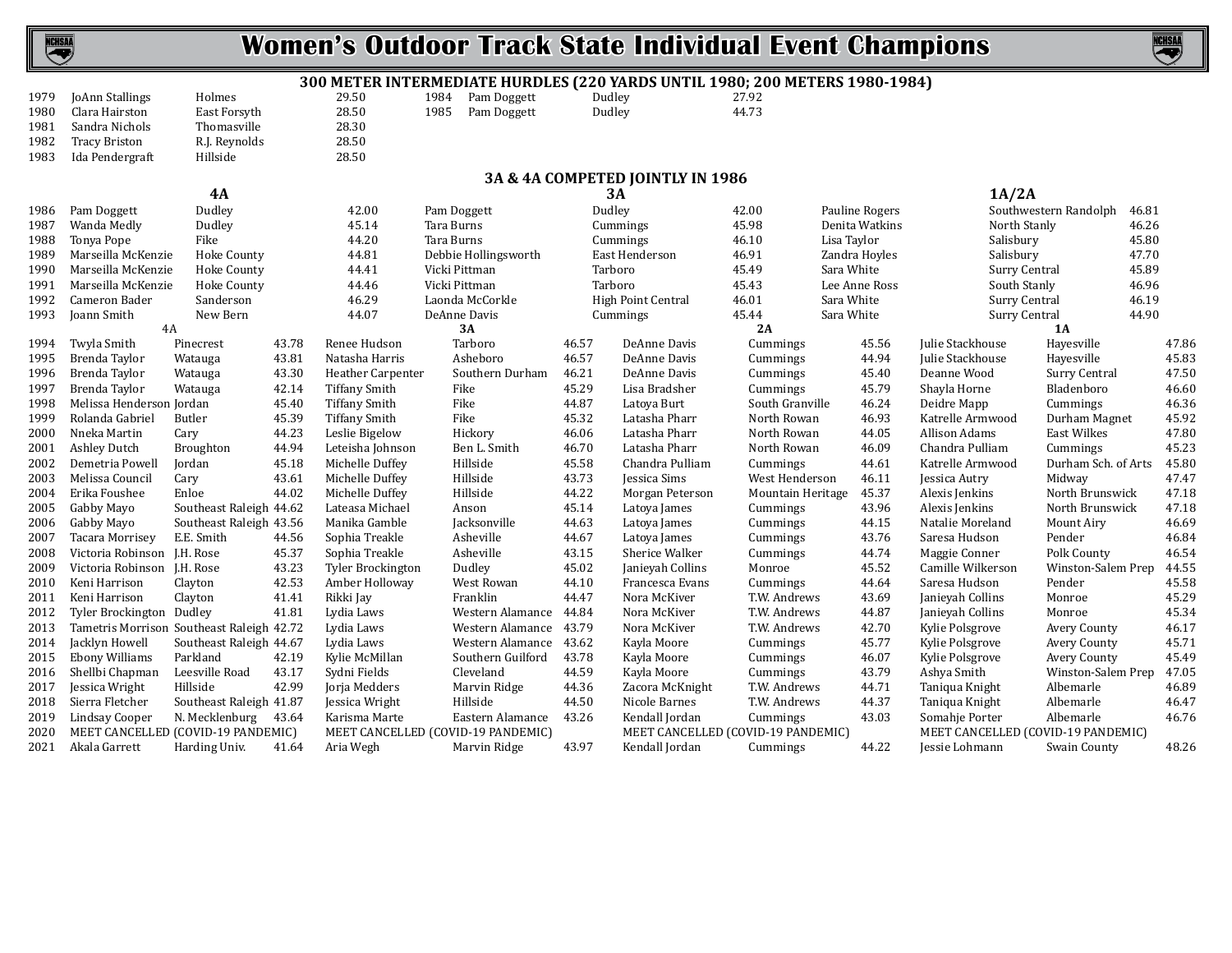

**NCHSAA** (V)

|      | 3200 METER RUN (2 MILE UNTIL 1980)                  |                         |          |                                                        |                           |          |                      |                                                     |                |                                    |                              |          |  |
|------|-----------------------------------------------------|-------------------------|----------|--------------------------------------------------------|---------------------------|----------|----------------------|-----------------------------------------------------|----------------|------------------------------------|------------------------------|----------|--|
| 1978 | Mary Shea                                           | Cardinal Gibbons        |          | 10:17.50<br>1983                                       | Kathy Ormsby              |          | Richmond             | 11:08.40                                            |                |                                    |                              |          |  |
| 1979 | Mary Shea                                           | Cardinal Gibbons        |          | 10:08.40<br>1984                                       | Charlotte Carlson         |          | Northwest Cabarrus   | 11:24.14                                            |                |                                    |                              |          |  |
| 1980 | Karen Thompson                                      | East Henderson          |          | 11:20.10<br>1985                                       | Patty King                |          | St. Stephens         | 11:28.92                                            |                |                                    |                              |          |  |
| 1981 | Lene Hestdal                                        | Myers Park              |          | 11:37.30                                               |                           |          |                      |                                                     |                |                                    |                              |          |  |
| 1982 | Charlotte McCall                                    | McDowell County         |          | 11:24.40                                               |                           |          |                      |                                                     |                |                                    |                              |          |  |
|      | 3A & 4A COMPETED JOINTLY IN 1986                    |                         |          |                                                        |                           |          |                      |                                                     |                |                                    |                              |          |  |
|      |                                                     | 4A                      |          |                                                        |                           | 3A       |                      |                                                     |                | 1A/2A                              |                              |          |  |
| 1986 | Cessy Hudson                                        | East Burke              |          | 11:09.30                                               | Cessy Hudson              |          | East Burke           | 11:09.30<br>No Record                               |                |                                    |                              |          |  |
| 1987 | <b>Stacey Williams</b>                              | Grimsley                |          | 11:11.84                                               | Francine Dumas            |          | T.C. Roberson        | 11:30.46                                            | Larissa Teigen | Lejeune                            |                              | 11:59.33 |  |
| 1988 | Cessy Hudson                                        | East Burke              |          | 11:18.05                                               | Robyn Land                |          | Wilkes Central       | 11:59.44<br>Erin Smyth                              |                | Lejeune                            |                              | 11:59.32 |  |
| 1989 | Windy McIntyre                                      | Watauga                 |          | 11:38.79                                               | Jennifer Coffey           |          | St. Stephens         | 11:49.43<br>Erin Smyth                              |                | Lejeune                            |                              | 12:01.99 |  |
| 1990 | Silica Johnson                                      | Grimsley                |          | 11:18.14                                               | Jennifer Coffey           |          | St. Stephens         | 11:58.60<br>Alex Reck                               |                | NC Science & Math                  |                              | 11:53.91 |  |
| 1991 | Ami Herrman                                         | Providence              |          | 11:17.51                                               | Mia Richardson            |          | McMichael            | 12:00.93                                            | Karen Godlock  | Polk County                        |                              | 11:28.84 |  |
| 1992 | Ami Herrman                                         | Providence              |          | 11:01.33                                               | Suzanne Black             |          | Sun Valley           | 11:36.26                                            | Karen Godlock  | Polk County                        |                              | 11:25.36 |  |
| 1993 | Ami Herrman                                         | Providence              |          | 11:21.85                                               | Rebekah Frick             |          | East Rowan           | 11:59.26                                            | Karen Godlock  | Polk County                        |                              | 11:14.00 |  |
|      | 4A                                                  |                         |          |                                                        | 3A                        |          |                      | 2A                                                  |                |                                    | 1A                           |          |  |
| 1994 | Jennifer Lakas                                      | S. Mecklenburg 11:26.93 |          | Erin Musson                                            | Wilkes Central            | 11:46.36 | Amy Knox             | West Henderson                                      | 11:54.40       | Jenny Warfford                     | Jordan Matthews              | 12:31.93 |  |
| 1995 | Meredith Faircloth Broughton                        |                         | 11:20.53 | Sarah Vance Goodman T.C. Roberson                      |                           | 11:13.75 | Debbie Won           | <b>NCSSM</b>                                        | 12:11.23       | Laura Wilson                       | Murphy                       | 12:01.65 |  |
| 1996 | Angie Morey                                         | Chapel Hill             | 11:34.43 | Sarah Vance Goodman                                    | T.C. Roberson             | 10:58.42 | Debbie Won           | <b>NCSSM</b>                                        | 11:46.61       | Jenny Warfford                     | Jordan Matthews              | 11:59.59 |  |
| 1997 | Whitney Woods                                       | Watauga                 | 11:30.07 | Sarah Vance Goodman T.C. Roberson                      |                           | 11:16.08 | Stephanie Jilcott    | <b>NCSSM</b>                                        | 12:13.58       | Jamie Hollingsworth                | Rosewood                     | 12:14.41 |  |
| 1998 | Marina Chase                                        | Watauga                 | 11:21.50 | Sarah Vance Goodman                                    | T.C. Roberson             | 10:54.64 | Diana Henderson      | North Henderson                                     | 11:47.03       | Jennifer Dimsdale                  | Polk County                  | 12:25.39 |  |
| 1999 | Alisha Little                                       | East Burke              | 11:04.39 | Erin Kelley                                            | T.C. Roberson             | 11:28.52 | Diana Henderson      | North Henderson                                     | 11:18.16       | Ariel Glassman                     | Hendersonville               | 11:20.78 |  |
| 2000 | Julia Lucas                                         | <b>Myers Park</b>       | 11:19.49 | Danielle Deines                                        | T.C. Roberson             | 11:30.21 | Heidi Sloop          | West Wilkes                                         | 11:48.97       | Erika Schneble                     | Hendersonville               | 12:49.26 |  |
| 2001 | Rachel Kitson                                       | Chapel Hill             | 11:15.32 | Alica Valtin                                           | Western Harnett 11:36.94  |          | Heidi Sloop          | West Wilkes                                         | 11:50.44       | Erika Schneble                     | Hendersonville               | 11:22.24 |  |
| 2002 | Julia Lucas                                         | <b>Myers Park</b>       | 10:46.22 | Jessica Collins                                        | Eastern Wayne             | 11:37.86 | Shiyrah Mielke       | North Henderson                                     | 12:12.94       | Erika Schneble                     | Hendersonville               | 11:00.97 |  |
| 2003 | Katherine Merrill                                   | Jordan                  | 11:09.17 | Kate McCarthy                                          | East Chapel Hill 13:25.00 |          | LeighAnn Taylor      | Monroe                                              | 11:44.13       | Kasey Smith                        | South Stokes                 | 11:51.54 |  |
| 2004 | Kate Merrill                                        | Jordan                  | 11:17.50 | Latanya Lesine                                         | Hillside                  | 12:10.62 | Lindsay Groce        | Wilkes Central                                      | 11:32.78       | Summer Graham                      | Princeton                    | 12:03.09 |  |
| 2005 | <b>Brittany Johnson</b>                             | Green Hope              | 11:15.59 | Clair Kelley                                           | T.C. Roberson             | 11:39.82 | Tria Metzler         | Bunn                                                | 11:31.90       | Elisabeth Elliot                   | Polk County                  | 12:03.13 |  |
| 2006 | Andie Cozzarelli                                    | Apex                    | 11:01.35 | Lindsay Ester                                          | Williams                  | 11:40.07 | Tria Metzler         | Bunn                                                | 11:29.49       | Elisabeth Elliot                   | Polk County                  | 11:57.21 |  |
| 2007 | Andie Cozzarelli                                    | Apex                    | 11:15.90 | Caroline Kirby                                         | T.C. Roberson             | 11:33.33 | Morgan Turner        | Lincolnton                                          | 11:46.24       | Elizabeth Humphries                | <b>Jordan Matthews</b>       | 12:03.05 |  |
| 2008 | Lauren Bishop                                       | Pinecrest               | 11:15.13 | Caroline Kirby                                         | T.C. Roberson             | 11:22.50 | Morgan Turner        | Lincolnton                                          | 11:35.53       | Kristen Stout                      | Hendersonville               | 11:39.70 |  |
| 2009 | Kimberly Spano                                      | N. Mecklenburg 11:05.07 |          | Kenyetta Iyevbele                                      | Olympic                   | 11:30.23 | <b>Halsey Meritt</b> | Cardinal Gibbons                                    | 11:46.64       | Faith Trammell                     | Robbinsville                 | 11:49.07 |  |
| 2010 | Laura Hoer                                          | T.C. Roberson 10:46.29  |          | Sarah Rapp                                             | Cardinal Gibbons 11:00.10 |          | Alex Travenier       | Northeastern                                        | 12:14.27       | Carol Blankenship                  | East Wilkes                  | 11:29.54 |  |
| 2011 | Anna McBride                                        | Davie County 10:46.08   |          | Sarah Rapp                                             | Cardinal Gibbons 11:03.44 |          | Aleshia Reece        | Madison                                             | 11:43.09       | Kristen Stout                      | Hendersonville               | 11:53.25 |  |
| 2012 | Anna McBride                                        | Davie County 10:47.82   |          | Mary Grace Doggett                                     | Cardinal Gibbons 11:21.84 |          | Allie Castro         | North Lincoln                                       | 11:18.62       | Kristen Parries                    | Mount Airy                   | 12:10.51 |  |
| 2013 | Pegah Kamrani                                       | E. Chapel Hill 10:47.60 |          | Sophie Ebihara                                         | Cardinal Gibbons 11:08.52 |          | Callie Wynn          | West Davidson                                       | 11:12.28       | Malia Ellington                    | Comm. Sch. Davidson 11:42.66 |          |  |
| 2014 | Kayla Montgomery Mount Tabor 10:47.74               |                         |          | Anna Vess                                              | A.C. Reynolds             | 10:52.18 | No Record            |                                                     |                | Malia Ellington                    | Comm. Sch. Davidson 12:02.69 |          |  |
| 2015 | Elly Henes                                          | Green Hope              | 10:39.47 | Sophie Ebihara                                         | Cardinal Gibbons 11:06.99 |          | Helen Morken         | Carrboro                                            | 11:24.70       | Malia Ellington                    | Comm.Sch. Davidson11:28.59   |          |  |
| 2016 | Nevada Mareno                                       | Leesville Road 10:17.70 |          | Anna Vess                                              | A.C. Reynolds             | 11:19.41 | Kaitlyn Stone        | <b>West Stokes</b>                                  | 10:53.80       | Michaela Gammon                    | Lincoln Charter              | 11:54.64 |  |
| 2017 | Isabel Zimmerman Reagan                             |                         | 10:47.88 | Sarah LaTour                                           | Cuthbertson               | 11:22.35 | Mariah Howlett       | Lake Norman Char. 11;02.51                          |                | Abigail Hemric                     | North Stokes                 | 11:55.40 |  |
| 2018 | Carmen Alder                                        | Pinecrest               | 10:54.80 | Anna Bristle                                           | Parkwood                  | 10:56.79 | Mariah Howlett       | Lake Norman Char. 10:57.13                          |                | Caitlyn Burkett                    | Franklin Academy             | 12:02.84 |  |
| 2019 | Natalie Tyner<br>MEET CANCELLED (COVID-19 PANDEMIC) | Laney                   | 10:37.34 | Jonna Strange                                          | North Iredell             | 10:53.20 | Hannah Preisser      | Carrboro                                            | 11:31.43       | Hannah Oliver                      | Elkin                        | 11:36.10 |  |
|      |                                                     |                         |          | MEET CANCELLED (COVID-19 PANDEMIC)<br>Caroline Murrell | Northwood                 |          |                      | MEET CANCELLED (COVID-19 PANDEMIC)<br>North Lincoln | 11:13.81       | MEET CANCELLED (COVID-19 PANDEMIC) |                              | 11:53.67 |  |
|      | 2021 Mary Bonner Dalton Myers Park                  |                         | 10:51.78 |                                                        |                           | 10:51.83 | Angie Allen          |                                                     |                | <b>Briley Bickerstaff</b>          | Riverside-Martin             |          |  |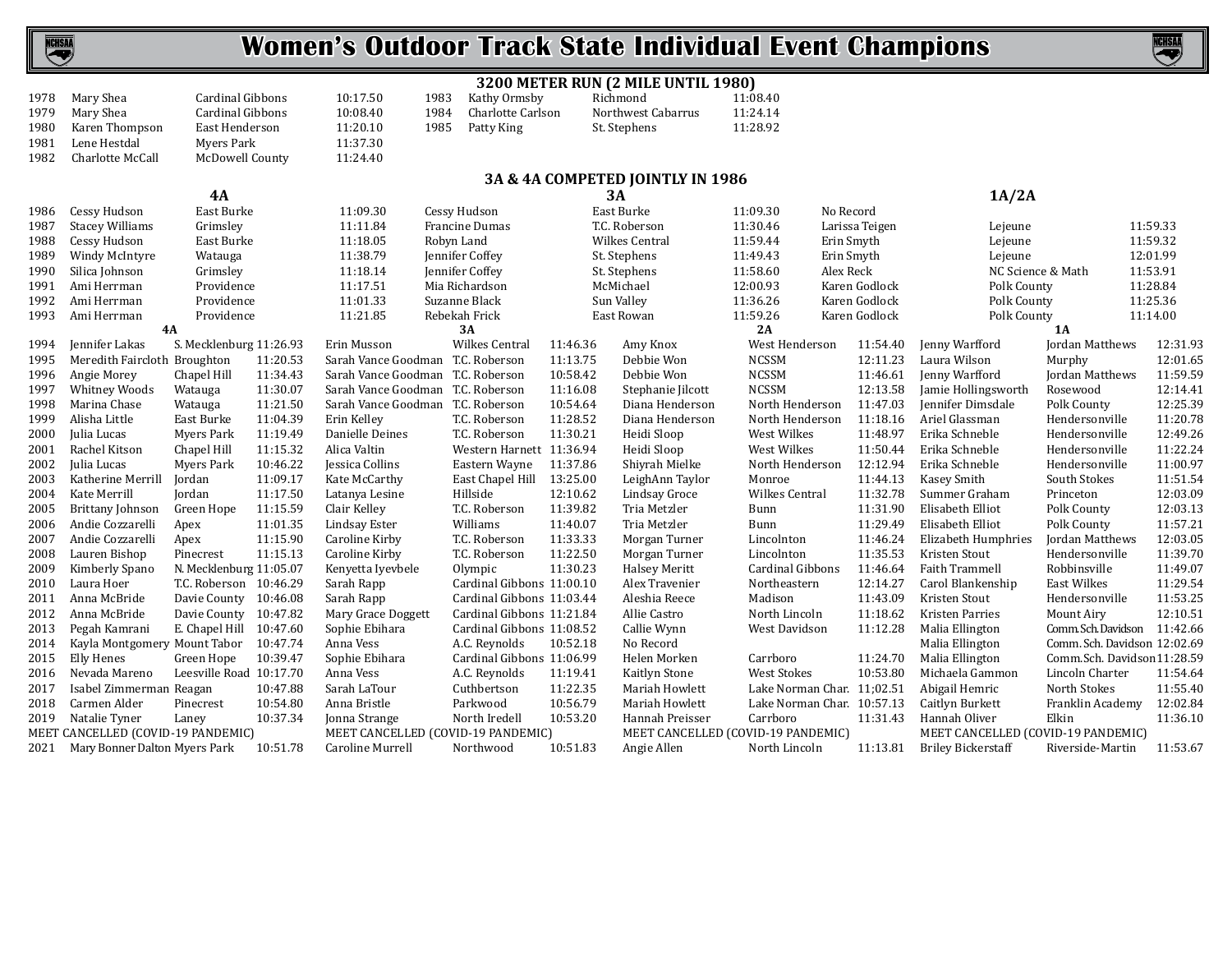| ICHSAI       |                                                                     |                                    |                |                                                                                   |      | <b>Women's Outdoor Track State Relay Event Champions</b> |                |                                                                               |                                    |      |                |                                                                                     |                     |                                    | <b>NCHSAA</b> | $\blacktriangledown$ |
|--------------|---------------------------------------------------------------------|------------------------------------|----------------|-----------------------------------------------------------------------------------|------|----------------------------------------------------------|----------------|-------------------------------------------------------------------------------|------------------------------------|------|----------------|-------------------------------------------------------------------------------------|---------------------|------------------------------------|---------------|----------------------|
|              |                                                                     |                                    |                |                                                                                   |      | 400 METER RELAY (440 YARDS UNTIL 1980)                   |                |                                                                               |                                    |      |                |                                                                                     |                     |                                    |               |                      |
| 1972         |                                                                     | <b>Hoke County</b>                 |                | 52.00                                                                             | 1977 |                                                          | Dudley         |                                                                               | 49.30                              | 1982 |                |                                                                                     | East Forsyth        |                                    | 48.10         |                      |
| 1973         |                                                                     | <b>Hoke County</b>                 |                | 51.20                                                                             | 1978 |                                                          |                | East Guilford                                                                 | 49.00                              | 1983 |                |                                                                                     | North Mecklenburg   |                                    | 48.40         |                      |
| 1974         |                                                                     | Ragsdale                           |                | 51.70                                                                             | 1979 |                                                          |                | Pinecrest                                                                     | 49.70                              | 1984 |                |                                                                                     | Dudley              |                                    | 48.46         |                      |
| 1975         |                                                                     | T.W. Andrews                       |                | 49.40                                                                             | 1980 |                                                          |                | T.W. Andrews                                                                  | 48.80                              | 1985 |                |                                                                                     | Jacksonville        |                                    | 48.51         |                      |
| 1976         |                                                                     | <b>Hoke County</b>                 |                | 50.30                                                                             | 1981 |                                                          |                | Goldsboro                                                                     | 48.60                              |      |                |                                                                                     |                     |                                    |               |                      |
|              |                                                                     |                                    |                |                                                                                   |      | 3A & 4A COMPETED JOINTLY IN 1986                         |                |                                                                               |                                    |      |                |                                                                                     |                     |                                    |               |                      |
|              |                                                                     | <b>4A</b>                          |                |                                                                                   |      |                                                          |                | <b>3A</b>                                                                     |                                    |      |                |                                                                                     | 1A/2A               |                                    |               |                      |
| 1986         |                                                                     | Dudley                             |                | 48.59                                                                             |      |                                                          | Dudley         |                                                                               | 48.59                              |      |                |                                                                                     | Lexington           |                                    | 50.51         |                      |
| 1987         |                                                                     | Ashbrook                           |                | 48.86                                                                             |      |                                                          |                | T.W. Andrews                                                                  | 49.58                              |      |                |                                                                                     | Lexington           |                                    | 49.37         |                      |
| 1988         |                                                                     | Ashbrook                           |                | 48.53                                                                             |      |                                                          |                | T.C. Roberson                                                                 | 49.71                              |      |                |                                                                                     | South Granville     |                                    | 49.59         |                      |
| 1989         |                                                                     | New Bern                           |                | 48.63                                                                             |      |                                                          |                | Harnett Central                                                               | 49.64                              |      |                |                                                                                     | Lexington           |                                    | 49.27         |                      |
| 1990         |                                                                     | New Bern                           |                | 47.73                                                                             |      |                                                          |                | Statesville                                                                   | 49.37                              |      |                |                                                                                     | Chase               |                                    | 50.73         |                      |
| 1991         |                                                                     | New Bern                           |                | 48.58                                                                             |      |                                                          |                | North Lenoir                                                                  | 49.71                              |      |                |                                                                                     | Chase               |                                    | 50.14         |                      |
| 1992         |                                                                     | Pine Forest                        |                | 48.44                                                                             |      |                                                          |                | High Point Central                                                            | 49.01                              |      |                |                                                                                     | <b>Forest Hills</b> |                                    | 50.43         |                      |
| 1993         |                                                                     | Dudley                             |                | 48.34                                                                             |      |                                                          |                | Cummings                                                                      | 49.83                              |      |                |                                                                                     | Forest Hills        |                                    | 49.35         |                      |
|              |                                                                     | 4A                                 |                |                                                                                   |      | 3A                                                       |                |                                                                               | 2A                                 |      |                |                                                                                     |                     | 1A                                 |               |                      |
| 1994         |                                                                     | New Bern                           | 48.67          |                                                                                   |      | Fike                                                     | 49.69          |                                                                               | Salisbury                          |      | 50.26          |                                                                                     |                     | Murphy                             |               | 52.68                |
| 1995         |                                                                     | Harding                            | 49.14          |                                                                                   |      | Southern Durham                                          | 49.29          |                                                                               | Cummings<br>Cummings               |      | 50.42          |                                                                                     |                     | South Robeson                      |               | 52.10                |
| 1996         |                                                                     | Pine Forest                        | 48.05          |                                                                                   |      | Fike                                                     | 49.16          |                                                                               |                                    |      | 50.12          |                                                                                     |                     | Lejeune                            |               | 50.88                |
| 1997<br>1998 |                                                                     | W. Mecklenburg                     | 47.66          |                                                                                   |      | <b>High Point Central</b><br>Dudley                      | 49.70<br>48.71 |                                                                               | Western Guilford<br>East Carteret  |      | 50.25<br>49.73 |                                                                                     |                     | Lejeune                            |               | 50.15<br>50.17       |
| 1999         |                                                                     | Independence                       | 47.41<br>48.53 |                                                                                   |      | Dudley                                                   | 49.01          |                                                                               |                                    |      | 50.91          |                                                                                     |                     | Lejeune<br>Graham                  |               |                      |
| 2000         |                                                                     | Independence<br>Olympic            | 47.76          |                                                                                   |      | Hillside                                                 | 49.71          |                                                                               | Northern Vance<br>Holmes           |      | 48.86          |                                                                                     |                     | Graham                             |               | 50.33<br>50.90       |
| 2001         |                                                                     | Independence                       | 48.05          |                                                                                   |      | T.W. Andrews                                             | 48.97          |                                                                               | Holmes                             |      | 50.31          |                                                                                     |                     | Northampton                        |               | 51.71                |
| 2002         |                                                                     | Jack Britt                         | 47.99          |                                                                                   |      | Southwest Guilford                                       | 49.44          |                                                                               | T.W. Andrews                       |      | 48.87          |                                                                                     |                     | Williamston                        |               | 51.29                |
| 2003         |                                                                     | Harding                            | 48.36          |                                                                                   |      | Glenn                                                    | 48.90          |                                                                               | Southern Vance                     |      | 49.50          |                                                                                     |                     | Williamston                        |               | 50.69                |
| 2004         |                                                                     | Charlotte Vance                    | 47.60          |                                                                                   |      | Ben L. Smith                                             | 49.95          |                                                                               | Northside-Jax                      |      | 48.63          |                                                                                     |                     | Williamston                        |               | 50.37                |
| 2005         |                                                                     | West Charlotte                     | 48.44          |                                                                                   |      | Glenn                                                    | 48.9           |                                                                               | T.W. Andrews                       |      | 49.67          |                                                                                     |                     | Thomasville                        |               | 51.34                |
| 2006         |                                                                     | Harding                            | 47.22          |                                                                                   |      | Andrews                                                  | 49.06          |                                                                               | Cummings                           |      | 49.06          |                                                                                     |                     | Princeton                          |               | 50.99                |
| 2007         |                                                                     | Harding                            | 48.14          |                                                                                   |      | Parkland                                                 | 49.25          |                                                                               | Hibriten                           |      | 50.99          |                                                                                     |                     | Topsail                            |               | 50.45                |
| 2008         |                                                                     | Harding                            | 45.37          |                                                                                   |      | South Central                                            | 47.24          |                                                                               | Hibriten                           |      | 49.81          |                                                                                     |                     | James Kenan                        |               | 50.27                |
| 2009         |                                                                     | SE Raleigh                         | 47.33          |                                                                                   |      | Parkland                                                 | 48.13          |                                                                               | Cedar Ridge                        |      | 49.73          |                                                                                     |                     | Winston-Salem Prep                 |               | 49.84                |
| 2010         |                                                                     | W. Mecklenburg                     | 47.56          |                                                                                   |      | South Central                                            | 46.94          |                                                                               | St. Pauls                          |      | 49.57          |                                                                                     |                     | North Rowan                        |               | 49.48                |
| 2011         |                                                                     | W. Mecklenburg                     | 48.11          |                                                                                   |      | South Central                                            | 47.35          |                                                                               | Carver                             |      | 49.46          |                                                                                     |                     | North Rowan                        |               | 48.31                |
| 2012         |                                                                     | Parkland                           | 47.73          |                                                                                   |      | Westover                                                 | 49.81          |                                                                               | St. Pauls                          |      | 49.52          |                                                                                     |                     | Winston-Salem Prep                 |               | 48.51                |
| 2013         |                                                                     | Parkland                           | 47.22          |                                                                                   |      | Phillip O. Berry                                         | 48.68          |                                                                               | T.W. Andrews                       |      | 48.27          |                                                                                     |                     | Winston-Salem Prep                 |               | 48.93                |
| 2014         |                                                                     | Parkland                           | 46.99          |                                                                                   |      | Weddington                                               | 49.00          |                                                                               | Beddingfield                       |      | 49.35          |                                                                                     |                     | Winston-Salem Prep                 |               | 49.62                |
| 2015         |                                                                     | Mallard Creek                      | 46.69          |                                                                                   |      | Rocky Mount                                              | 49.08          |                                                                               | Cummings                           |      | 48.81          |                                                                                     |                     | Winston-Salem Prep                 |               | 50.45                |
| 2016         |                                                                     | Southeast Raleigh 46.25            |                |                                                                                   |      | Cox Mill                                                 | 48.27          |                                                                               | Cummings                           |      | 48.52          |                                                                                     |                     | Winston-Salem Prep                 |               | 50.98                |
| 2017         |                                                                     | High Point Central 46.54           |                |                                                                                   |      | Clyde A. Erwin                                           | 48.32          |                                                                               | T.W. Andrews                       |      | 48.32          |                                                                                     |                     | East Carteret                      |               | 50.18                |
| 2018         |                                                                     | Southeast Raleigh 47.33            |                |                                                                                   |      | Parkland                                                 | 47.28          |                                                                               | Lake Norman Char.                  |      | 49.56          |                                                                                     |                     | Murphy                             |               | 51.04                |
| 2019         | Jahzara Hart<br>Kyna Robinson<br>Ani Judd<br>Tia Outlaw             | Southeast Raleigh 46.11            |                | Jadai Stevenson-Damon Parkland<br>Diamond Lyerly<br>Del'Nique Penn<br>Ija Mumford |      |                                                          | 47.10          | Aquariah McIntosh<br>Ziavia Calvin<br>Ny'Lasia Brown<br>Alyssa Thompson Rowe  | Lexington                          |      | 48.04          | Latecvia Johnson<br>Andralyn Livingston<br>Makayla Brazelton<br><b>Breah Tavlor</b> |                     | East Carteret                      |               | 49.88                |
| 2020         |                                                                     | MEET CANCELLED (COVID-19 PANDEMIC) |                |                                                                                   |      | MEET CANCELLED (COVID-19 PANDEMIC)                       |                |                                                                               | MEET CANCELLED (COVID-19 PANDEMIC) |      |                |                                                                                     |                     | MEET CANCELLED (COVID-19 PANDEMIC) |               |                      |
| 2021         | Hailey Juhasz<br>Taylor Mckinnon<br>Ellie Bowman<br>Shawnti Jackson | Cardinal Gibbons 47.33             |                |                                                                                   |      | Parkland                                                 | 47.97          | Aquariah McIntosh<br>Malaysia Smith<br>Ny'Lasia Brown<br>Alyssa Thompson Rowe | Lexington                          |      | 49.26          | Timia Smith<br>Carrigan LeMaster<br>Kierra Tutt<br>Tra'Nijah Pettihomme             |                     | Pamlico                            |               | 50.75                |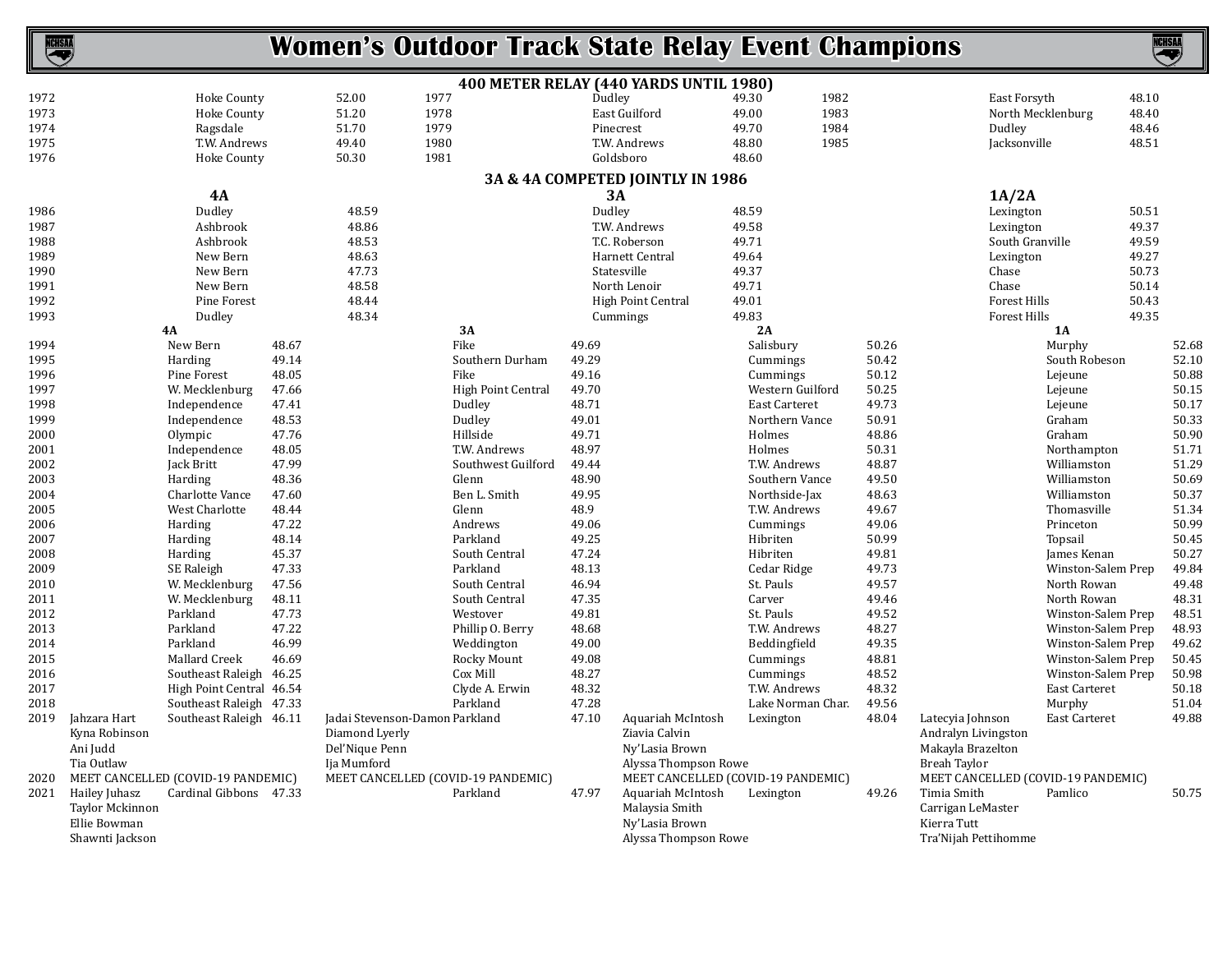| <b>NCHSAA</b> |                                        |         |                  | <b>Women's Outdoor Track State Relay Event Champions</b> |           |                                        |                                               |         |                |                                    |         | <u>NGHSAL</u> |
|---------------|----------------------------------------|---------|------------------|----------------------------------------------------------|-----------|----------------------------------------|-----------------------------------------------|---------|----------------|------------------------------------|---------|---------------|
|               |                                        |         |                  |                                                          |           | 800 METER RELAY (880 YARDS UNTIL 1980) |                                               |         |                |                                    |         |               |
| 1972          | Hoke County                            |         | 1977<br>1:48.34  |                                                          | Reid Ross |                                        | 1982<br>1:43.00                               |         |                | Northern Durham                    | 1:41.10 |               |
| 1973          | New Bern                               |         | 1:48.30          | 1978                                                     | Reid Ross |                                        | 1983<br>1:43.77                               |         |                | Northern Durham                    | 1:42.00 |               |
| 1974          | Hoke County                            |         | 1979<br>1:45.10  |                                                          | Dudley    |                                        | 1984<br>1:44.00                               |         |                | Dudley                             | 1:40.24 |               |
| 1975          | Hoke County                            |         | 1:44.00          | 1980                                                     |           | T.W. Andrews                           | 1:42.00<br>1985                               |         |                | T.W. Andrews                       | 1:42.89 |               |
| 1976          | Hoke County                            |         | 1:43.40          | 1981                                                     |           | T.W. Andrews                           | 1:40.50                                       |         |                |                                    |         |               |
|               |                                        |         |                  |                                                          |           | 3A & 4A COMPETED JOINTLY IN 1986       |                                               |         |                |                                    |         |               |
|               | 4A                                     |         |                  |                                                          | <b>3A</b> |                                        |                                               |         |                | 1A/2A                              |         |               |
| 1986          | Dudley                                 |         | 1:40.67          |                                                          | Dudley    |                                        | 1:40.67                                       |         |                | Lejeune                            | 1:46.69 |               |
| 1987          | Grimsley                               |         | 1:39.41          |                                                          |           | T.W. Andrews                           | 1:44.10                                       |         |                | Albemarle                          | 1:45.45 |               |
| 1988          | Richmond                               |         | 1:42.85          |                                                          |           | T.C. Robeson                           | 1:45.46                                       |         |                | Albemarle                          | 1:46.03 |               |
| 1989          | Dudley                                 |         | 1:41.76          |                                                          | Tarboro   |                                        | 1:44.04                                       |         |                | Lexington                          | 1:43.20 |               |
| 1990          | New Bern                               |         | 1:42.70          |                                                          |           | T.W. Andrews                           | 1:43.49                                       |         |                | South Granville                    | 1:48.04 |               |
| 1991          | Jacksonville                           |         | 1:41.93          |                                                          | Lexington |                                        | 1:45.32                                       |         |                | <b>Forest Hills</b>                | 1:47.04 |               |
| 1992          | New Bern                               |         | 1:41.58          |                                                          |           | North Lenoir                           | 1:44.65                                       |         |                | Red Springs                        | 1:46.57 |               |
| 1993          | Dudley                                 |         | 1:42.21          |                                                          |           | High Point Central                     | 1:46.58                                       |         |                | Forest Hills                       | 1:44.79 |               |
|               | 4A                                     |         |                  | 3A                                                       |           |                                        | 2A                                            |         |                | 1A                                 |         |               |
| 1994          | North Forsyth                          | 1:42.31 |                  | Fike                                                     | 1:44.74   |                                        | Cummings                                      | 1:46.27 |                | North Brunswick                    |         | 1:52.48       |
| 1995          | Pine Forest                            | 1:42.64 |                  | Southern Durham                                          | 1:43.19   |                                        | Cummings                                      | 1:44.71 |                | Union                              |         | 1:52.70       |
| 1996          | West Mecklenburg 1:42.61               |         |                  | Fike                                                     | 1:41.21   |                                        | Cummings                                      | 1:45.71 |                | Union                              |         | 1:48.49       |
| 1997          | Jacksonville                           | 1:41.52 |                  | Hickory                                                  | 1:45.79   |                                        | Western Guilford                              | 1:45.37 |                | Lakewood                           |         | 1:48.04       |
| 1998          | West Mecklenburg 1:40.06               |         |                  | Southern Nash                                            | 1:42.20   |                                        | East Carteret                                 | 1:44.30 |                | Polk County                        |         | 1:45.57       |
| 1999          | Independence                           | 1:39.84 |                  | Hickory                                                  | 1:44.55   |                                        | East Carteret                                 | 1:48.61 |                | Polk County                        |         | 1:45.12       |
| 2000          | Independence                           | 1:42.00 |                  | T.W. Andrews                                             | 1:43.43   |                                        | Northern Vance                                | 1:45.00 |                | Cummings                           |         | 1:47.80       |
| 2001          | R.J. Reynolds                          | 1:42.65 |                  | T.W. Andrews                                             | 1:47.37   |                                        | Southern Vance                                | 1:45.41 |                | <b>Red Springs</b>                 |         | 1:48.74       |
| 2002          | Independence                           | 1:44.58 |                  | Southwest Guilford                                       | 1:42.65   |                                        | Southern Vance                                | 1:45.49 |                | Durham School of Arts 1:44.35      |         |               |
| 2003          | Mount Tabor                            | 1:42.66 |                  | Hillside                                                 | 1:44.41   |                                        | T.W. Andrews                                  | 1:43.47 |                | Durham School of Arts 1:46.47      |         |               |
| 2004          | Harding                                | 1:40.00 |                  | Hillside                                                 | 1:44.77   |                                        | Northside-Jax                                 | 1:43.09 |                | Durham School of Arts 1:44.60      |         |               |
| 2005          | Harding                                | 1:39.85 |                  | Ben L. Smith                                             | 1:44.96   |                                        | Eastern Alamance                              | 1:43.66 |                | Durham School of Arts 1:47.74      |         |               |
| 2006          | Harding                                | 1:29.86 |                  | Parkland                                                 | 1:42.18   |                                        | Cummings                                      | 1:42.33 |                | Albemarle                          |         | 1:49.23       |
| 2007          | Harding                                | 1:54.34 |                  | Northeast Guilford                                       | 1:42.49   |                                        | Hibriten                                      | 1:47.13 |                | Topsail                            |         | 1:45.51       |
| 2008          | Myers Park                             | 1:40.65 |                  | Dudley                                                   | 1:42.08   |                                        | Ashe County                                   | 1:50.62 |                | Winston-Salem Prep                 |         | 1:43.28       |
| 2009          | Southeast Raleigh                      | 1:39.14 |                  | Dudley                                                   | 1:41.48   |                                        | Cedar Ridge                                   | 1:43.91 |                | Winston-Salem Prep                 |         | 1:42.93       |
| 2010          | Wakefield                              | 1:40.13 |                  | South Central                                            | 1:39.32   |                                        | Saint Pauls                                   | 1:43.70 |                | North Rowan                        |         | 1:44.12       |
| 2011          | West Mecklenburg 1:40.29               |         |                  | South Central                                            | 1:43.61   |                                        | Saint Pauls                                   | 1:44.54 |                | Monroe                             |         | 1:42.15       |
| 2012          | Parkland                               | 1:39.62 |                  | Williams                                                 | 1:44.27   |                                        | Saint Pauls                                   | 1:44.24 |                | Monroe                             |         | 1:41.30       |
| 2013          | Parkland                               | 1:37.83 |                  | Phillip O. Berry                                         | 1:43.75   |                                        | Saint Pauls                                   | 1:43.29 |                | Monroe                             |         | 1:42.66       |
| 2014          | Parkland                               | 1:36.99 |                  | Eastern Guilford                                         | 1:42.47   |                                        | Monroe                                        | 1:41.65 |                | Murphy                             |         | 1:48.56       |
| 2015          | Parkland                               | 1:36.43 |                  | Rocky Mount                                              | 1:43.36   |                                        | Kinston                                       | 1:44.88 |                | Winston-Salem Prep                 |         | 1:45.03       |
| 2016          | Parkland                               | 1:37.05 |                  | Eastern Guilford                                         | 1:41.59   |                                        | Cummings                                      | 1:41.59 |                | <b>Bessemer City</b>               |         | 1:49.62       |
| 2017          | Hillside                               | 1:38.16 |                  | Northern Guilford                                        | 1:42.69   |                                        | T.W. Andrews                                  | 1:40.71 |                | <b>Bessemer City</b>               |         | 1:46.30       |
| 2018          | Southeast Raleigh                      | 1:38.23 |                  | Parkland                                                 | 1:38.96   |                                        | Cummings                                      | 1:44.13 |                | Southside                          |         | 1:46.09       |
| 2019          | Jahzara Hart Southeast Raleigh         | 1:37.30 | Ija Mumford      | Parkland                                                 | 1:38.29   |                                        | Chioma Asiegbunam Lake Norman Charter 1:43.63 |         | Jayla Williams | Winston-Salem Prep                 |         | 1:46.19       |
|               | Kyna Robinson                          |         | Alexis Patterson |                                                          |           | Katie Eisley                           |                                               |         | Jessica Gakeri |                                    |         |               |
|               | Ani Judd                               |         | Del'Nique Penn   |                                                          |           | Ryan Selden                            |                                               |         | Damyja Ortiz   |                                    |         |               |
|               | Nneka Udoye                            |         | Diamond Lyerly   |                                                          |           | Jordyn Earl                            |                                               |         | Tamia Johnson  |                                    |         |               |
| 2020          | MEET CANCELLED (COVID-19 PANDEMIC)     |         |                  | MEET CANCELLED (COVID-19 PANDEMIC)                       |           |                                        | MEET CANCELLED (COVID-19 PANDEMIC)            |         |                | MEET CANCELLED (COVID-19 PANDEMIC) |         |               |
| 2021          | Sanai Forte Harding University 1:40.91 |         |                  | Parkland                                                 | 1:40.41   | Malaysia Smith                         | Lexington                                     | 1:46.90 | Jayla Williams | Winston-Salem Prep                 |         | 1:45.91       |
|               | Akala Garrett                          |         |                  |                                                          |           | Aquariah McIntosh                      |                                               |         | Damyja Ortiz   |                                    |         |               |
|               | Naiobi White                           |         |                  |                                                          |           | Ny'Lasia Brown                         |                                               |         | Dajaneen Ortiz |                                    |         |               |
|               | Queen Burnett                          |         |                  |                                                          |           | Isa Wall                               |                                               |         | Tamia Johnson  |                                    |         |               |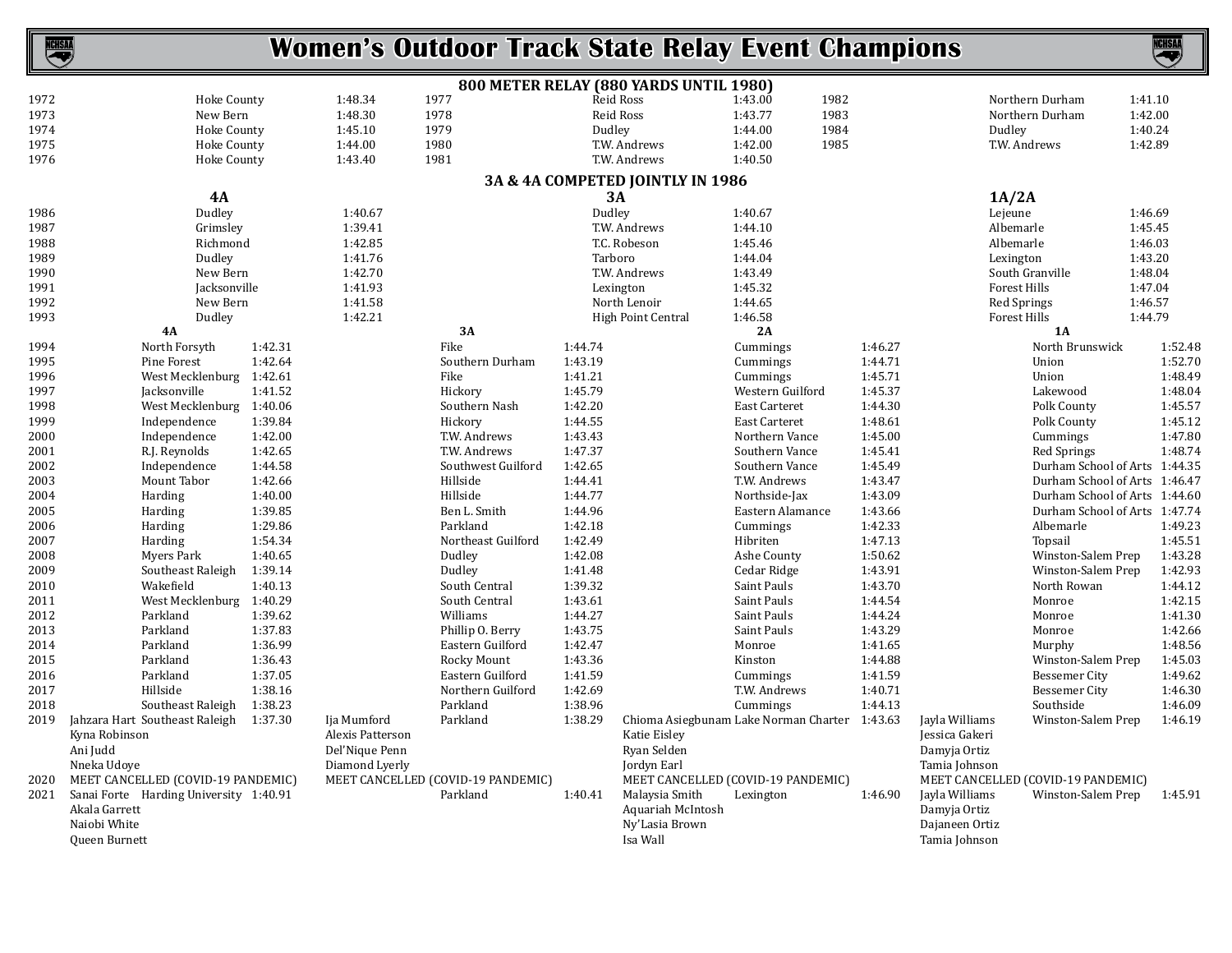NCHSAA

#### **Women's Outdoor Track State Relay Event Champions**

|      |                                    |         |                    |                                    |         | <b>1600 METER RELAY</b>          |                                    |         |                 |                                    |         |
|------|------------------------------------|---------|--------------------|------------------------------------|---------|----------------------------------|------------------------------------|---------|-----------------|------------------------------------|---------|
|      |                                    |         |                    |                                    |         | 3A & 4A COMPETED JOINTLY IN 1986 |                                    |         |                 |                                    |         |
|      | 4A                                 |         |                    |                                    |         | <b>3A</b>                        |                                    |         | 1A/2A           |                                    |         |
| 1986 | Dudley                             |         | 3:51.70            |                                    | Dudley  |                                  | 3:51.70                            |         | No Record       |                                    |         |
| 1987 | Grimsley                           |         | 3:50.44            |                                    |         | Cummings                         | 4:03.80                            |         | No Record       |                                    |         |
| 1988 | Ashbrook                           |         | 3:56.50            |                                    |         | Williams                         | 4:08.62                            |         | Tryon           |                                    | 4:06.64 |
| 1989 | Dudley                             |         | 3:51.87            |                                    |         | Tarboro                          | 4:03.56                            |         | Albemarle       |                                    | 4:08.45 |
| 1990 | Dudley                             |         | 3:52.76            |                                    |         | Tarboro                          | 4:00.31                            |         | Randleman       |                                    | 4:11.22 |
| 1991 | Ben L. Smith                       |         | 3:55.55            |                                    |         | Tarboro                          | 4:10.01                            |         | Swansboro       |                                    | 4:10.60 |
| 1992 | Ben L. Smith                       |         | 3:58.00            |                                    |         | T.W. Andrews                     | 4:09.03                            |         |                 | Surry Central                      | 4:11.50 |
| 1993 | Jacksonville                       |         | 3:59.40            |                                    |         | Tarboro                          | 4:06.75                            |         |                 | Surry Central                      | 4:10.17 |
|      | <b>4A</b>                          |         |                    | 3A                                 |         |                                  | 2A                                 |         |                 | 1A                                 |         |
| 1994 | North Forsyth                      | 3:58.93 |                    | Tarboro                            | 4:08.49 |                                  | Cummings                           | 4:07.34 |                 | Surry Central                      | 4:18.16 |
| 1995 | Pine Forest                        | 3:56.09 |                    | Southern Durham                    | 4:00.14 |                                  | Cummings                           | 4:06.14 |                 | Murphy                             | 4:18.64 |
| 1996 | Pine Forest                        | 3:56.87 |                    | Fike                               | 4:04.29 |                                  | East Henderson                     | 4:14.06 |                 | Murphy                             | 4:19.92 |
| 1997 | Watauga                            | 3:53.84 |                    | Southern Nash                      | 4:07.65 |                                  | South Granville                    | 4:05.51 |                 | Murphy                             | 4:17.72 |
| 1998 | East Mecklenburg 3:53.54           |         |                    | Dudley                             | 4:00.62 |                                  | North Rowan                        | 4:14.69 |                 | Cummings                           | 4:13.96 |
| 1999 | Independence                       | 3:56.73 |                    | Ben L. Smith                       | 4:08.53 |                                  | Currituck                          | 4:14.95 |                 | Starmount                          | 4:25.50 |
| 2000 | West Charlotte                     | 3:56.33 |                    | Ben L. Smith                       | 4:09.13 |                                  | Holmes                             | 4:08.96 |                 | Cummings                           | 4:12.58 |
| 2001 | R.J. Reynolds                      | 4:02.29 |                    | Ben L. Smith                       | 3:59.91 |                                  | Swansboro                          | 4:14.28 |                 | Cummings                           | 4:16.40 |
| 2002 | Independence                       | 3:57.22 |                    | Hillside                           | 4:00.96 |                                  | Northern Vance                     | 4:12.34 |                 | Albemarle                          | 4:08.09 |
| 2003 | Harding                            | 3:58.44 |                    | Hillside                           | 3:57.11 |                                  | West Wilkes                        | 4:07.91 |                 | Southside                          | 4:12.86 |
| 2004 | Harding                            | 3:55.88 |                    | Hillside                           | 3:56.79 |                                  | Northside-Jax                      | 4:02.21 |                 | Durham School of Arts              | 4:09.69 |
| 2005 | Harding                            | 3:57.30 |                    | Hillside                           | 4:07.14 |                                  | Eastern Alamance                   | 4:01.37 |                 | Durham School of Arts              | 4:12.69 |
| 2006 | Harding                            | 3:54.48 |                    | Parkland                           | 3:59.47 |                                  | North Henderson                    | 4:09.32 |                 | West Wilkes                        | 4:19.40 |
| 2007 | Harding                            | 3:54.34 |                    | Dudley                             | 4:01.30 |                                  | Durham School of Arts 4:10.30      |         |                 | <b>Bishop McGuinness</b>           | 4:12.66 |
| 2008 | Mount Tabor                        | 3:53.40 |                    | Dudley                             | 4:00.35 |                                  | Cardinal Gibbons                   | 4:11.97 |                 | Winston-Salem Prep                 | 4:08.85 |
| 2009 | Millbrook                          | 3:53.54 |                    | Dudley                             | 3:55.47 |                                  | Swansboro                          | 4:09.03 |                 | <b>Bishop McGuinness</b>           | 4:04.48 |
| 2010 | Wakefield                          | 3:49.83 |                    | Weddington                         | 4:00.13 |                                  | Cummings                           | 4:08.64 |                 | NC Science & Math                  | 4:08.42 |
| 2011 | Wakefield                          | 3:53.69 |                    | North Buncombe                     | 4:02.19 |                                  | Polk County                        | 4:06.40 |                 | Monroe                             | 4:10.25 |
| 2012 | Wakefield                          | 3:47.72 |                    | Marvin Ridge                       | 4:01.96 |                                  | Polk County                        | 4:02.37 |                 | West Wilkes                        | 4:11.29 |
| 2013 | Parkland                           | 3:47.70 |                    | Westover                           | 3:57.98 |                                  | Carrboro                           | 4:05.12 |                 | Murphy                             | 4:08.52 |
| 2014 | Parkland                           | 3:47.88 |                    | Westover                           | 3:57.59 |                                  | No Record                          |         |                 | Elkin                              | 4:08.99 |
| 2015 | Parkland                           | 3:46.57 |                    | Eastern Guilford                   | 3:57.10 |                                  | Newton-Conover                     | 4:06.82 |                 | Comm. Sch. Davidson                | 4:04.26 |
| 2016 | Southeast Raleigh 3:48.73          |         |                    | Nash Central                       | 4:03.00 |                                  | North Rowan                        | 4:07.76 |                 | Swain County                       | 4:16.43 |
| 2017 | Hillside                           | 3:44.84 |                    | Nash Central                       | 3:59.03 |                                  | Croatan                            | 4:07.97 |                 | Swain County                       | 4:13.10 |
| 2018 | Providence                         | 3:51.59 |                    | Hillside                           | 3:52.23 |                                  | Croatan                            | 4:02.93 |                 | Polk County                        | 4:05.81 |
| 2019 | Nimeesha Coleman Providence        | 3:50.80 | Imari Deloatch     | Hillside                           | 3:51.26 | Breanna Walls                    | Ledford                            | 4:00.23 | Mariah Overholt | Polk County                        | 4:07.20 |
|      | Ella Mainwaring Foster             |         | Shaliyah Wilkerson |                                    |         | Skylar Payne                     |                                    |         | Marissa Twitty  |                                    |         |
|      | Amanda Watson                      |         | Emmaya Waters      |                                    |         | Lyrik Thorne                     |                                    |         | Olivia Overholt |                                    |         |
|      | Ariana Rivera                      |         | Alysia Johnson     |                                    |         | Samantha Payne                   |                                    |         | Izzy Jackson    |                                    |         |
| 2020 | MEET CANCELLED (COVID-19 PANDEMIC) |         |                    | MEET CANCELLED (COVID-19 PANDEMIC) |         |                                  | MEET CANCELLED (COVID-19 PANDEMIC) |         |                 | MEET CANCELLED (COVID-19 PANDEMIC) |         |
| 2021 | T'Sheylah Moore Olympic            | 3:48.86 |                    | Weddington                         | 3:59.72 | Hope Smith                       | Franklin                           | 4:09.39 | Tamia Johnson   | Winston-Salem Prep                 | 4:14.51 |
|      | Terri Gaston                       |         |                    |                                    |         | Maria Sgro                       |                                    |         | Dajaneen Ortiz  |                                    |         |
|      | Zyra Shivers                       |         |                    |                                    |         | Hannah Angel                     |                                    |         | Da Jonna Ortiz  |                                    |         |
|      | Mia Gardner                        |         |                    |                                    |         | Dylan Garcia                     |                                    |         | Damyja Ortiz    |                                    |         |

Dylan Garcia

Damyja Ortiz